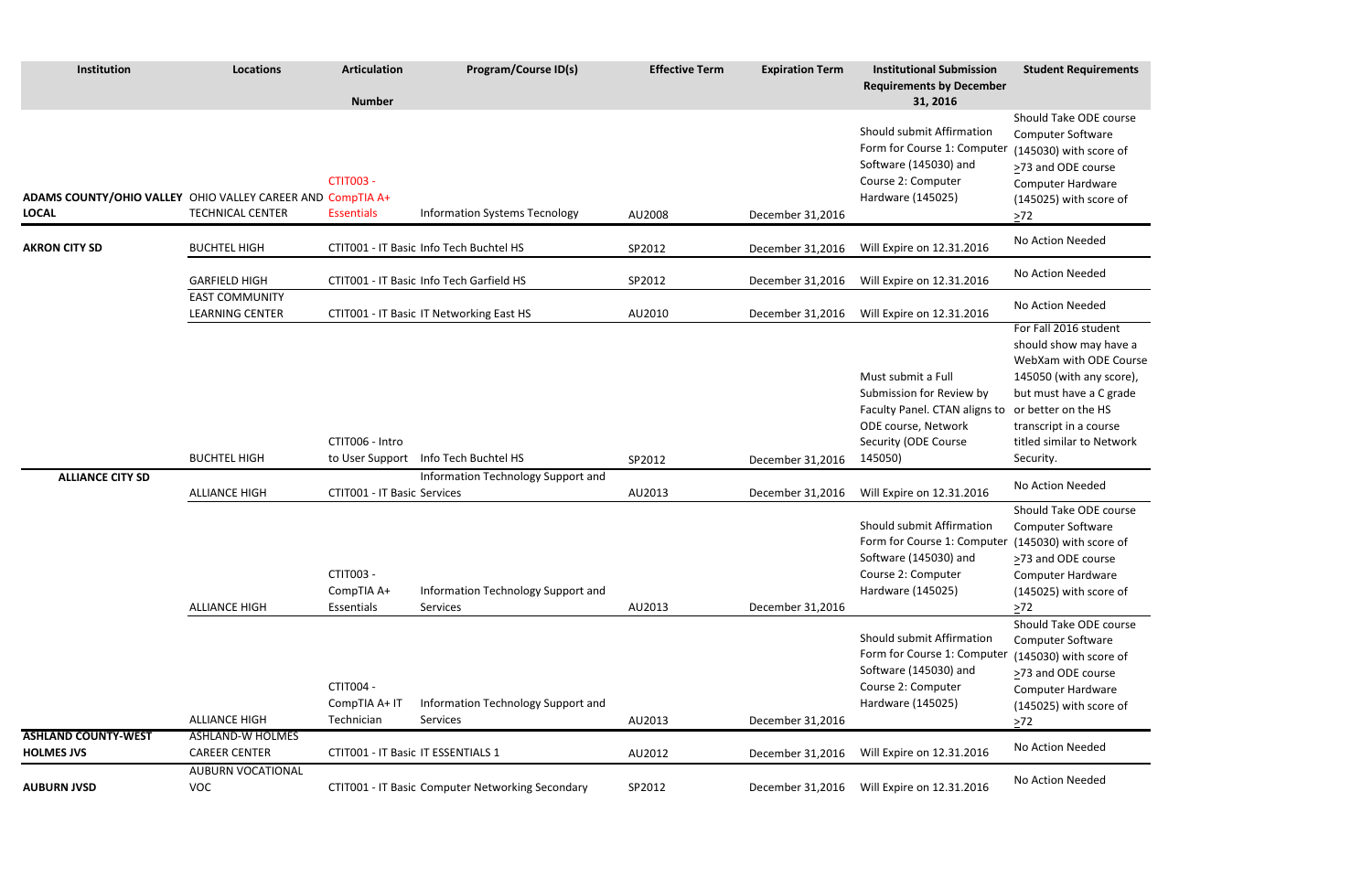*For Fall 2016 student should show may have a WebXam with ODE Course 145035 (with any score) and Network Management 145045 (with any score), but must have a C grade or better on the HS transcript in course similarly titled to Networking and Network Management or hold industry credentials as described in the CTAG document.* Should Take ODE course Computer Software (145030) with score of

≥73 and ODE course Computer Hardware (145025) with score of  $\geq 72$ 

|                                        |                                               |                                      |        |                  |                                                                                                                                                                                        | $\mathbf n$                                                                          |
|----------------------------------------|-----------------------------------------------|--------------------------------------|--------|------------------|----------------------------------------------------------------------------------------------------------------------------------------------------------------------------------------|--------------------------------------------------------------------------------------|
| <b>AUBURN VOCATIONAL</b><br><b>VOC</b> | CTIT002 -<br>Networking/Com<br>pTIA Network + | <b>Computer Networking Secondary</b> | SP2012 | December 31,2016 | <b>Must submit a Full</b><br><b>Submission for Review by</b><br><b>Faculty Panel. CTAN aligns to N</b><br><b>ODE course, Networking</b><br>(145035) and Network<br>Management (145045) | $\overline{c}$<br>$\epsilon$<br>$\sqrt{ }$<br>ĴІ<br>$\overline{a}$<br>$\overline{a}$ |
|                                        |                                               |                                      |        |                  |                                                                                                                                                                                        | S                                                                                    |
| <b>AUBURN VOCATIONAL</b>               | CTIT003 -<br>CompTIA A+                       |                                      |        |                  | Should submit Affirmation<br>Form for Course 1: Computer<br>Software (145030) and<br>Course 2: Computer<br>Hardware (145025)                                                           |                                                                                      |
| <b>VOC</b>                             | Essentials                                    | <b>Computer Networking Secondary</b> | SP2012 | December 31,2016 |                                                                                                                                                                                        |                                                                                      |
| <b>AUBURN VOCATIONAL</b>               | CTIT004 -<br>CompTIA A+ IT                    |                                      |        |                  | Should submit Affirmation<br>Form for Course 1: Computer<br>Software (145030) and<br>Course 2: Computer<br>Hardware (145025)                                                           | >                                                                                    |
| <b>VOC</b>                             | Technician                                    | <b>Computer Networking Secondary</b> | SP2012 | December 31,2016 |                                                                                                                                                                                        |                                                                                      |
| <b>AUBURN VOCATIONAL</b><br><b>VOC</b> | CTIT007 - Cisco<br><b>Exploration I</b>       | <b>Computer Networking Secondary</b> | SP2012 | December 31,2016 |                                                                                                                                                                                        |                                                                                      |
| <b>AUBURN VOCATIONAL</b>               | CTIT008 - Cisco                               |                                      |        |                  |                                                                                                                                                                                        |                                                                                      |
| <b>VOC</b>                             | <b>Exploration II</b>                         | <b>Computer Networking Secondary</b> | SP2012 | December 31,2016 |                                                                                                                                                                                        |                                                                                      |
| <b>AUBURN VOCATIONAL</b><br><b>VOC</b> | CTIT009 - Cisco<br><b>Exploration III</b>     | <b>Computer Networking Secondary</b> | SP2012 | December 31,2016 |                                                                                                                                                                                        |                                                                                      |
| <b>AUBURN VOCATIONAL</b><br><b>VOC</b> | CTIT010 - Cisco<br><b>Exploration IV</b>      | <b>Computer Networking Secondary</b> | SP2012 | December 31,2016 |                                                                                                                                                                                        |                                                                                      |

Should Take ODE course Computer Software  $(145030)$  with score of >73 and ODE course Computer Hardware (145025) with score of

 $\geq 72$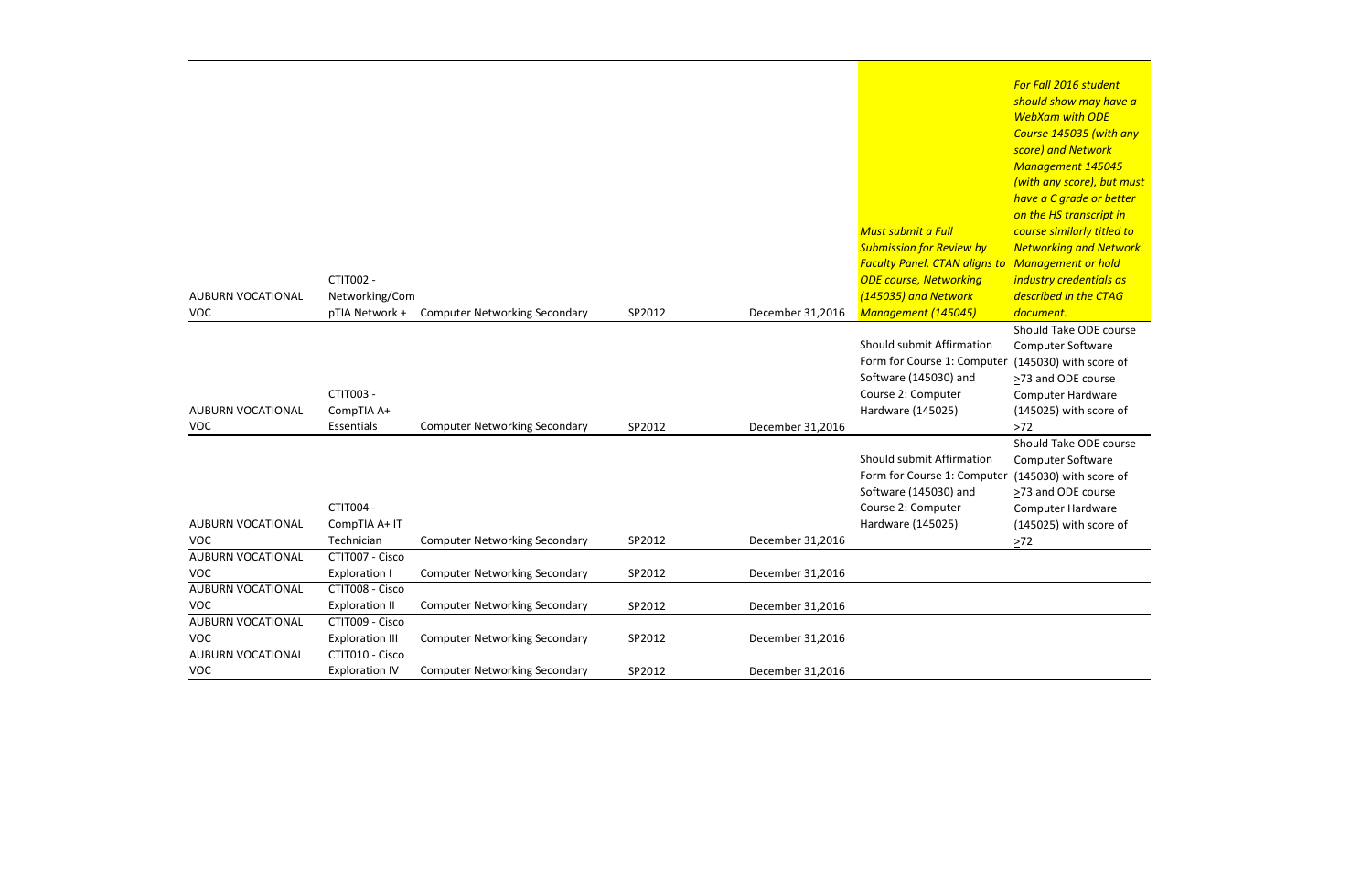*For Fall 2016 student should show may have a WebXam with ODE Course Computer Software (145030) and Nework Operating Systems (145040) with any score, but must have a C grade or better on the HS transcript in courses similarly titled to Computer Software and Network Operating Systems.*

|                        | AUBURN VOCATIONAL<br><b>VOC</b> | CTIT011 - MS<br>Windows<br>Desktop OS<br><b>Computer Networking</b>      | SP2013 | December 31,2016 | Must submit a Full<br><b>Submission for Review by</b><br><b>Faculty Panel. CTAN aligns to HS transcript in co</b><br><b>ODE course, Computer</b><br>Software (145030) and<br><b>Nework Operating Systems</b><br>(145040) | <b>Course Computer</b><br>Software (145030)<br><b>Nework Operating</b><br><b>Systems (145040)</b><br>any score, but mus<br>a C grade or bette<br>similarly titled to<br><b>Computer Softwar</b><br><b>Network Operatin</b><br>Systems.                                                                                                      |
|------------------------|---------------------------------|--------------------------------------------------------------------------|--------|------------------|--------------------------------------------------------------------------------------------------------------------------------------------------------------------------------------------------------------------------|---------------------------------------------------------------------------------------------------------------------------------------------------------------------------------------------------------------------------------------------------------------------------------------------------------------------------------------------|
| <b>BEDFORD CITY SD</b> | <b>BEDFORD HIGH</b>             | CTIT001 - IT Basic Cisco Networking                                      | AU2009 | December 31,2016 | Will Expire on 12.31.2016                                                                                                                                                                                                | No Action Needed                                                                                                                                                                                                                                                                                                                            |
|                        | <b>BEDFORD HIGH</b>             | CTIT002 -<br>Networking/Com<br>pTIA Network +<br><b>Cisco Networking</b> | WI2010 | December 31,2016 | Must submit a Full<br><b>Submission for Review by</b><br><b>Faculty Panel. CTAN aligns to</b><br><b>ODE course, Networking</b><br>(145035) and Network<br>Management (145045)                                            | For Fall 2016 stude<br>should show may<br><b>WebXam with OD</b><br><b>Course 145035 (w)</b><br>score) and Networ<br><b>Management 145</b><br>(with any score), b<br>have a C grade or<br>on the HS transcri<br>course similarly tit<br><b>Networking and N</b><br>Management or h<br>industry credentia<br>described in the C.<br>document. |
|                        | <b>BEDFORD HIGH</b>             | CTIT003 -<br>CompTIA A+<br>Essentials<br>Pc Service and Repair           | WI2010 | December 31,2016 | Should submit Affirmation<br>Form for Course 1: Computer (145030) with sco<br>Software (145030) and<br>Course 2: Computer<br>Hardware (145025)                                                                           | Should Take ODE<br>Computer Softwar<br>>73 and ODE cour<br>Computer Hardwa<br>(145025) with sco<br>$>72$                                                                                                                                                                                                                                    |
|                        |                                 | CTIT004 -<br>CompTIA A+ IT                                               |        |                  | Should submit Affirmation<br>Form for Course 1: Computer<br>Software (145030) and<br>Course 2: Computer<br>Hardware (145025)                                                                                             | Should Take ODE<br>Computer Softwar<br>(145030) with sco<br>>73 and ODE cour<br>Computer Hardwa<br>(145025) with sco                                                                                                                                                                                                                        |
|                        | <b>BEDFORD HIGH</b>             | Technician<br>Pc Service and Repair                                      | AU2009 | December 31,2016 |                                                                                                                                                                                                                          | $\geq 72$                                                                                                                                                                                                                                                                                                                                   |

*For Fall 2016 student should show may have a WebXam with ODE Course 145035 (with any score) and Network Management 145045 (with any score), but must have a C grade or better on the HS transcript in course similarly titled to Networking and Network Management or hold industry credentials as described in the CTAG document.* Should Take ODE course Computer Software er (145030) with score of ≥73 and ODE course Computer Hardware (145025) with score of  $\geq 72$ Should Take ODE course Computer Software (145030) with score of

>73 and ODE course Computer Hardware

(145025) with score of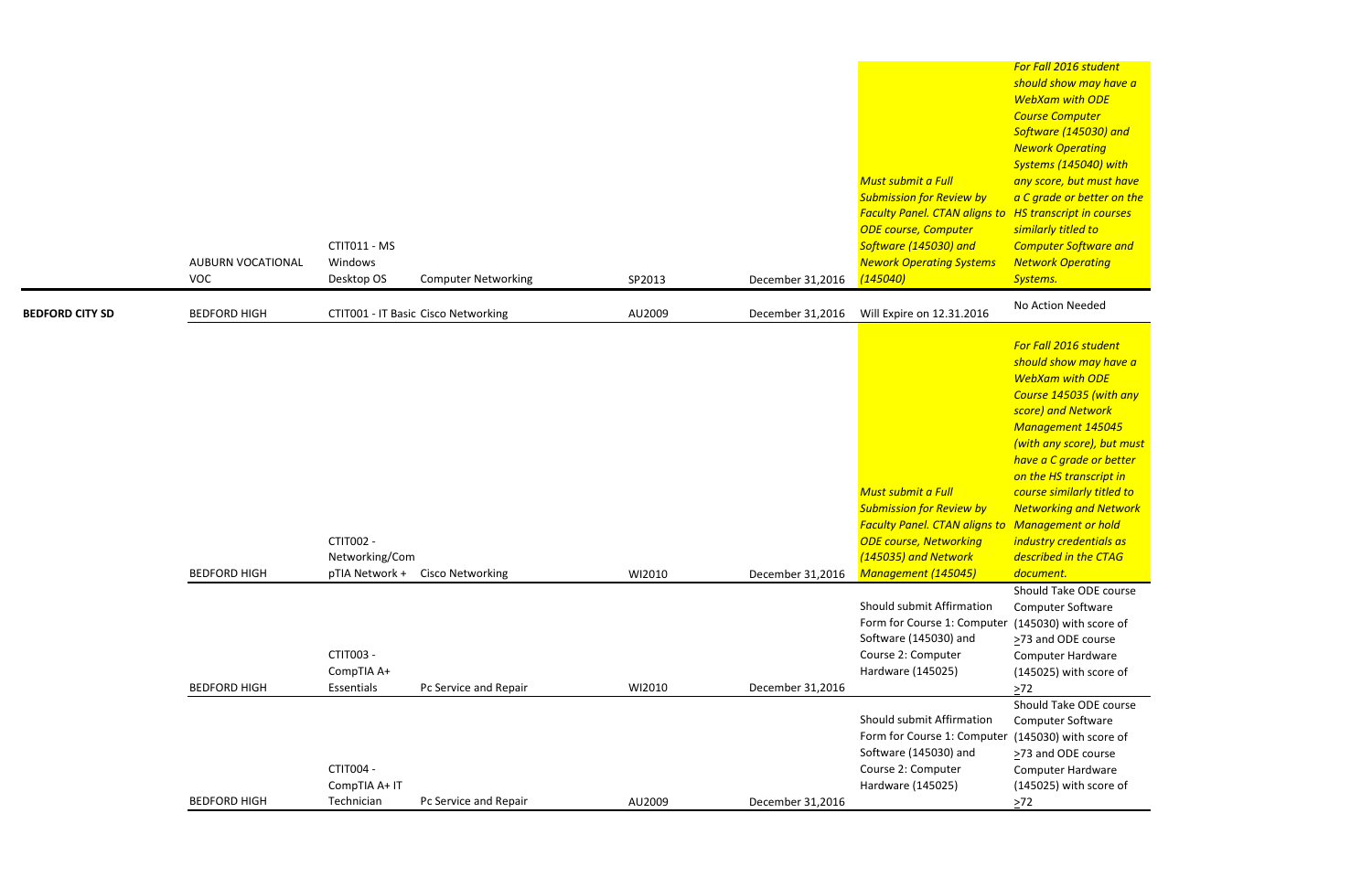|                         | <b>D RUSSEL LEE CAREER</b><br><b>TECHNOLOGY</b> |                                          | CTIT001 - IT Basic Information Tech DRL Sec                   | WI2009 | December 31,2016 | Will Expire on 12.31.2016        | No Action Needed        |
|-------------------------|-------------------------------------------------|------------------------------------------|---------------------------------------------------------------|--------|------------------|----------------------------------|-------------------------|
| <b>BUTLER TECH JVSD</b> | <b>ROSS HIGH</b>                                |                                          | CTIT001 - IT Basic Computer and Information Technology SP2010 |        | December 31,2016 |                                  | No Action Needed        |
| <b>BUCKEYE JVSD</b>     | <b>VOC</b>                                      | <b>Exploration I</b>                     | Networking                                                    | AU2009 | December 31,2016 |                                  |                         |
|                         | <b>BUCKEYE CAREER CENTER</b>                    | CTIT007 - Cisco                          | Information Technology-Secondary-                             |        |                  |                                  |                         |
|                         | <b>BEDFORD HIGH</b>                             | <b>Exploration II</b>                    | Pc Service and Repair                                         | SP2012 | December 31,2016 |                                  |                         |
|                         | <b>BEDFORD HIGH</b>                             | <b>Exploration II</b><br>CTIT008 - Cisco | Cisco Networking                                              | SP2012 | December 31,2016 |                                  |                         |
|                         |                                                 | CTIT008 - Cisco                          |                                                               |        |                  |                                  |                         |
|                         | <b>BEDFORD HIGH</b>                             | <b>Exploration I</b>                     | Cisco Networking                                              | AU2007 | December 31,2016 |                                  |                         |
|                         |                                                 | CTIT007 - Cisco                          |                                                               |        |                  |                                  |                         |
|                         | <b>BEDFORD HIGH</b>                             | to Desktop OS                            | Pc Service and Repair                                         | AU2009 | December 31,2016 | Software 145030                  | $\sqrt{273}$            |
|                         |                                                 | CTIT005 - Intro                          |                                                               |        |                  | <b>Form for Course: Computer</b> | (145030) with sco       |
|                         |                                                 |                                          |                                                               |        |                  | <b>Should submit Affirmation</b> | <b>Computer Softwar</b> |
|                         |                                                 |                                          |                                                               |        |                  |                                  | <b>Should Take ODE</b>  |

|                     |                |                               |        |                  | Must submit a Full                     |                          |
|---------------------|----------------|-------------------------------|--------|------------------|----------------------------------------|--------------------------|
|                     |                |                               |        |                  | <b>Submission for Review by</b>        | $\overline{\phantom{a}}$ |
|                     |                |                               |        |                  | <b>Faculty Panel. CTAN aligns to N</b> |                          |
|                     | CTIT002 -      |                               |        |                  | <b>ODE course, Networking</b>          | — il                     |
| D RUSSEL LEE CAREER | Networking/Com |                               |        |                  | (145035) and Network                   | - a                      |
| TECHNOLOGY          | pTIA Network + | Information Tech DRL Sec NETW | WI2009 | December 31,2016 | Management (145045)                    |                          |

**Should Take ODE course** Computer Software (145030) with score of  $\geq$ 73  $\geq$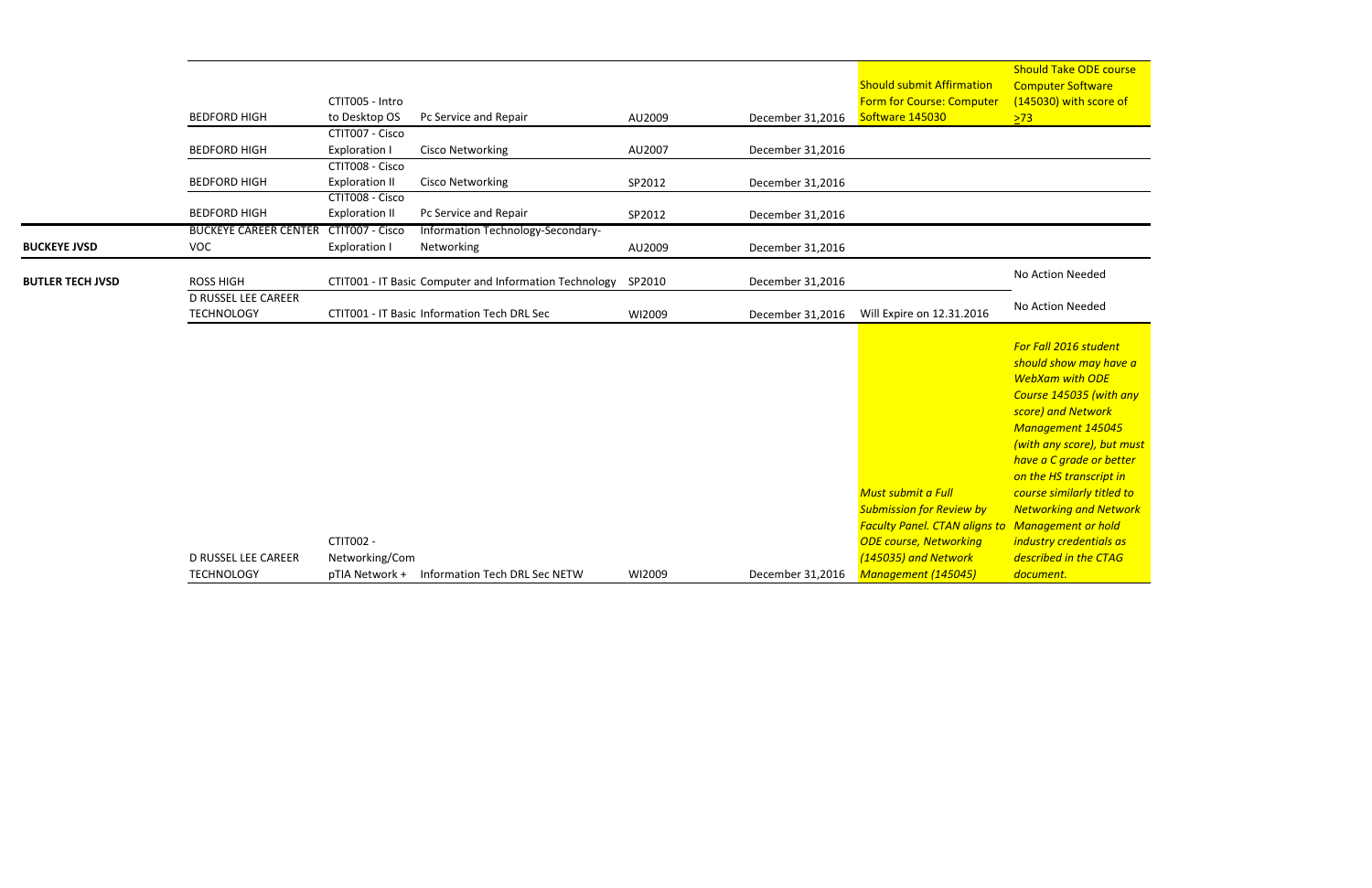*For Fall 2016 student should show may have a WebXam with ODE Course 145035 (with any score) and Network Management 145045 (with any score), but must have a C grade or better on the HS transcript in course similarly titled to Networking and Network Management or hold industry credentials as described in the CTAG document.* Should Take ODE course Computer Software (145030) with score of >73 and ODE course Computer Hardware (145025) with score of  $2^{72}$ Should Take ODE course Computer Software (145030) with score of >73 and ODE course Computer Hardware (145025) with score of  $\geq 72$ Should Take ODE course Computer Software (145030) with score of >73 and ODE course Computer Hardware (145025) with score of  $\geq 72$ Should Take ODE course Computer Software (145030) with score of >73 and ODE course Computer Hardware (145025) with score of  $\geq 72$ 

|                            |                |                                            |        |                  | $\mathsf{h}$                                         |
|----------------------------|----------------|--------------------------------------------|--------|------------------|------------------------------------------------------|
|                            |                |                                            |        |                  | O                                                    |
|                            |                |                                            |        |                  | <b>Must submit a Full</b><br>$\epsilon$              |
|                            |                |                                            |        |                  | <b>Submission for Review by</b><br>$\sqrt{ }$        |
|                            |                |                                            |        |                  | <b>Faculty Panel. CTAN aligns to</b><br>$\mathsf{N}$ |
|                            | CTIT002 -      |                                            |        |                  | <b>ODE course, Networking</b><br>İI                  |
|                            | Networking/Com |                                            |        |                  | (145035) and Network<br>$\overline{a}$               |
| <b>ROSS HIGH</b>           | pTIA Network + | Computer and Information Technology        | SP2010 | December 31,2016 | Management (145045)<br>$\overline{a}$                |
|                            |                |                                            |        |                  | S                                                    |
|                            |                |                                            |        |                  | Should submit Affirmation                            |
|                            |                |                                            |        |                  | Form for Course 1: Computer                          |
|                            |                |                                            |        |                  | Software (145030) and                                |
|                            | CTIT003 -      |                                            |        |                  | Course 2: Computer                                   |
| <b>D RUSSEL LEE CAREER</b> | CompTIA A+     |                                            |        |                  | Hardware (145025)                                    |
| <b>TECHNOLOGY</b>          | Essentials     | IT Tech Prep Academy                       | SM2010 | December 31,2016 |                                                      |
|                            |                |                                            |        |                  | Should submit Affirmation                            |
|                            |                |                                            |        |                  | Form for Course 1: Computer                          |
|                            |                |                                            |        |                  | Software (145030) and                                |
|                            | CTIT003 -      |                                            |        |                  | Course 2: Computer                                   |
|                            | CompTIA A+     |                                            |        |                  | Hardware (145025)                                    |
| <b>ROSS HIGH</b>           | Essentials     | <b>Computer and Information Technology</b> | SP2010 | December 31,2016 |                                                      |
|                            |                |                                            |        |                  |                                                      |
|                            |                |                                            |        |                  | Should submit Affirmation                            |
|                            |                |                                            |        |                  | Form for Course 1: Computer (                        |
|                            |                |                                            |        |                  | Software (145030) and                                |
|                            | CTIT004 -      |                                            |        |                  | Course 2: Computer                                   |
|                            | CompTIA A+ IT  |                                            |        |                  | Hardware (145025)                                    |
| <b>ROSS HIGH</b>           | Technician     | <b>Computer and Information Technology</b> | SP2010 | December 31,2016 |                                                      |
|                            |                |                                            |        |                  |                                                      |
|                            |                |                                            |        |                  | Should submit Affirmation                            |
|                            |                |                                            |        |                  | Form for Course 1: Computer (                        |
|                            |                |                                            |        |                  | Software (145030) and                                |
|                            | CTIT004 -      |                                            |        |                  | Course 2: Computer                                   |
| <b>D RUSSEL LEE CAREER</b> | CompTIA A+ IT  |                                            |        |                  | Hardware (145025)                                    |
| <b>TECHNOLOGY</b>          | Technician     | IT Tech Prep Academy                       | SM2010 | December 31,2016 | >                                                    |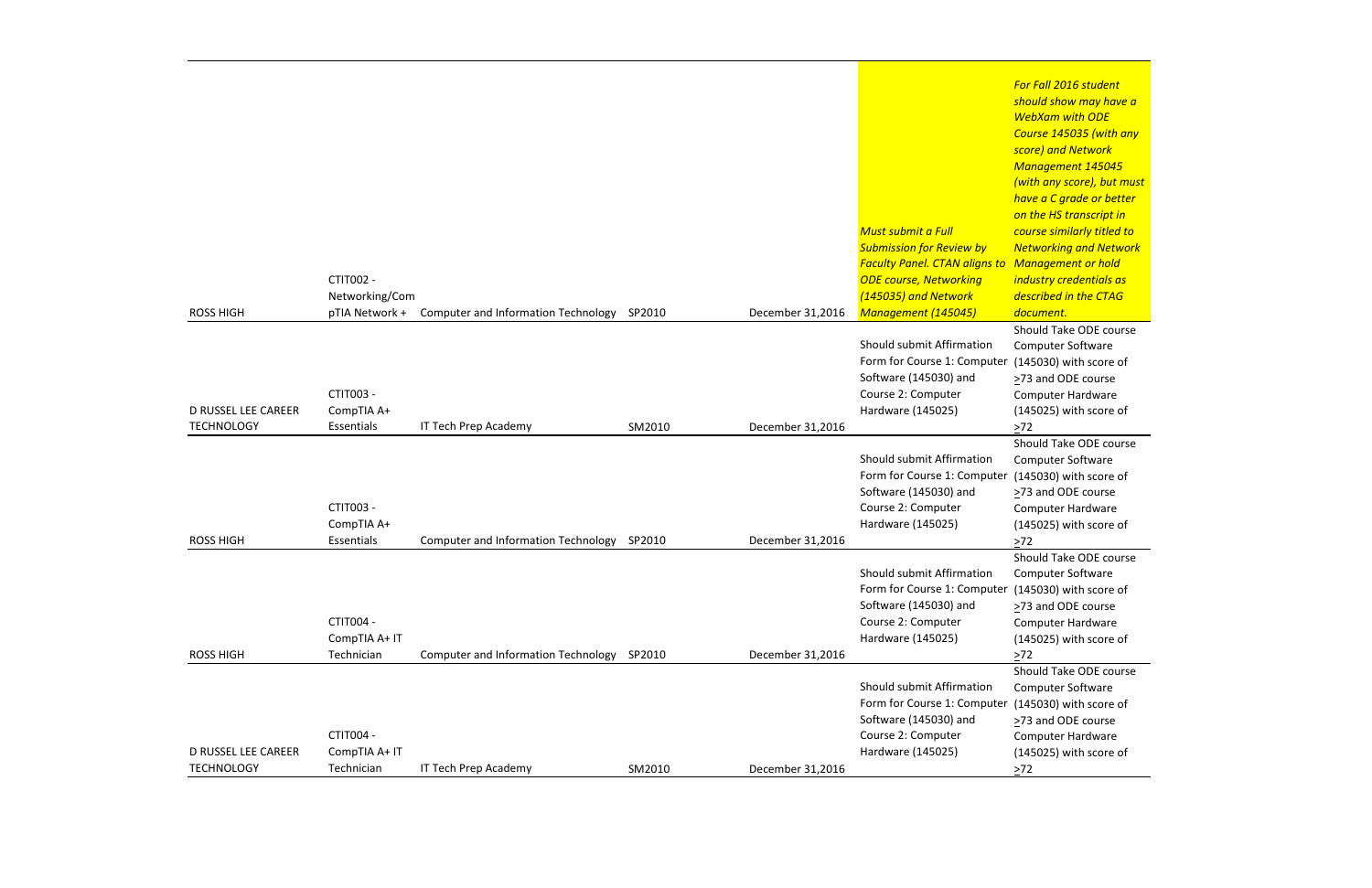Should Take ODE course **Computer Software** (145030) with score of  $\sqrt{273}$ 

Should Take ODE course Computer Software (145030) with score of  $\sqrt{273}$ 

| <b>ROSS HIGH</b>                                | CTIT011 - MS<br>Windows<br>Desktop OS | <b>Computer and Information Technology</b> | SP2010 | December 31,2016 | $\mathcal{S}_{\text{S}}$<br>S<br><b>Must submit a Full</b><br>$\overline{a}$<br><b>Submission for Review by</b><br>$\overline{a}$<br><b>Faculty Panel. CTAN aligns to H</b><br><b>ODE course, Computer</b><br>$\mathsf{s}$<br>Software (145030) and<br>$\epsilon$<br><b>Nework Operating Systems</b><br>$\sqrt{ }$<br>(145040)<br>S |
|-------------------------------------------------|---------------------------------------|--------------------------------------------|--------|------------------|-------------------------------------------------------------------------------------------------------------------------------------------------------------------------------------------------------------------------------------------------------------------------------------------------------------------------------------|
| <b>ROSS HIGH</b>                                | CTIT006 - Intro<br>to User Support    | Computer and Information Technology        | SP2010 | December 31,2016 | F<br>S<br>Must submit a Full<br>Submission for Review by<br>b<br>Faculty Panel. CTAN aligns to<br><b>C</b><br>ODE course, Network<br>t<br>Security (ODE Course<br>145050)<br>S<br>F                                                                                                                                                 |
| <b>D RUSSEL LEE CAREER</b><br><b>TECHNOLOGY</b> | CTIT006 - Intro                       | to User Support IT Tech Prep Academy       | SM2010 | December 31,2016 | F<br>S<br>Must submit a Full<br>Submission for Review by<br>b<br>Faculty Panel. CTAN aligns to<br><b>C</b><br>ODE course, Network<br>t<br>Security (ODE Course<br>145050)<br>S                                                                                                                                                      |
| <b>ROSS HIGH</b>                                | CTIT005 - Intro<br>to Desktop OS      | <b>Computer and Information Technology</b> | SP2010 | December 31,2016 | S<br><b>Should submit Affirmation</b><br><b>Form for Course: Computer</b><br>Software 145030                                                                                                                                                                                                                                        |
| <b>D RUSSEL LEE CAREER</b><br><b>TECHNOLOGY</b> | CTIT005 - Intro<br>to Desktop OS      | IT Tech Prep Academy                       | AU2010 | December 31,2016 | <b>Should submit Affirmation</b><br><b>Form for Course: Computer</b><br>Software 145030                                                                                                                                                                                                                                             |

For Fall 2016 student should show may have a WebXam with ODE Course 145050 (with any score), but must have a C grade or better on the HS transcript in a course titled similar to Network Security.

For Fall 2016 student should show may have a WebXam with ODE Course 145050 (with any score), but must have a C grade or better on the HS transcript in a course titled similar to Network Security.

*For Fall 2016 student should show may have a WebXam with ODE Course Computer Software (145030) and Nework Operating Systems (145040) with any score, but must have a C grade or better on the HS transcript in courses similarly titled to Computer Software and Network Operating Systems.*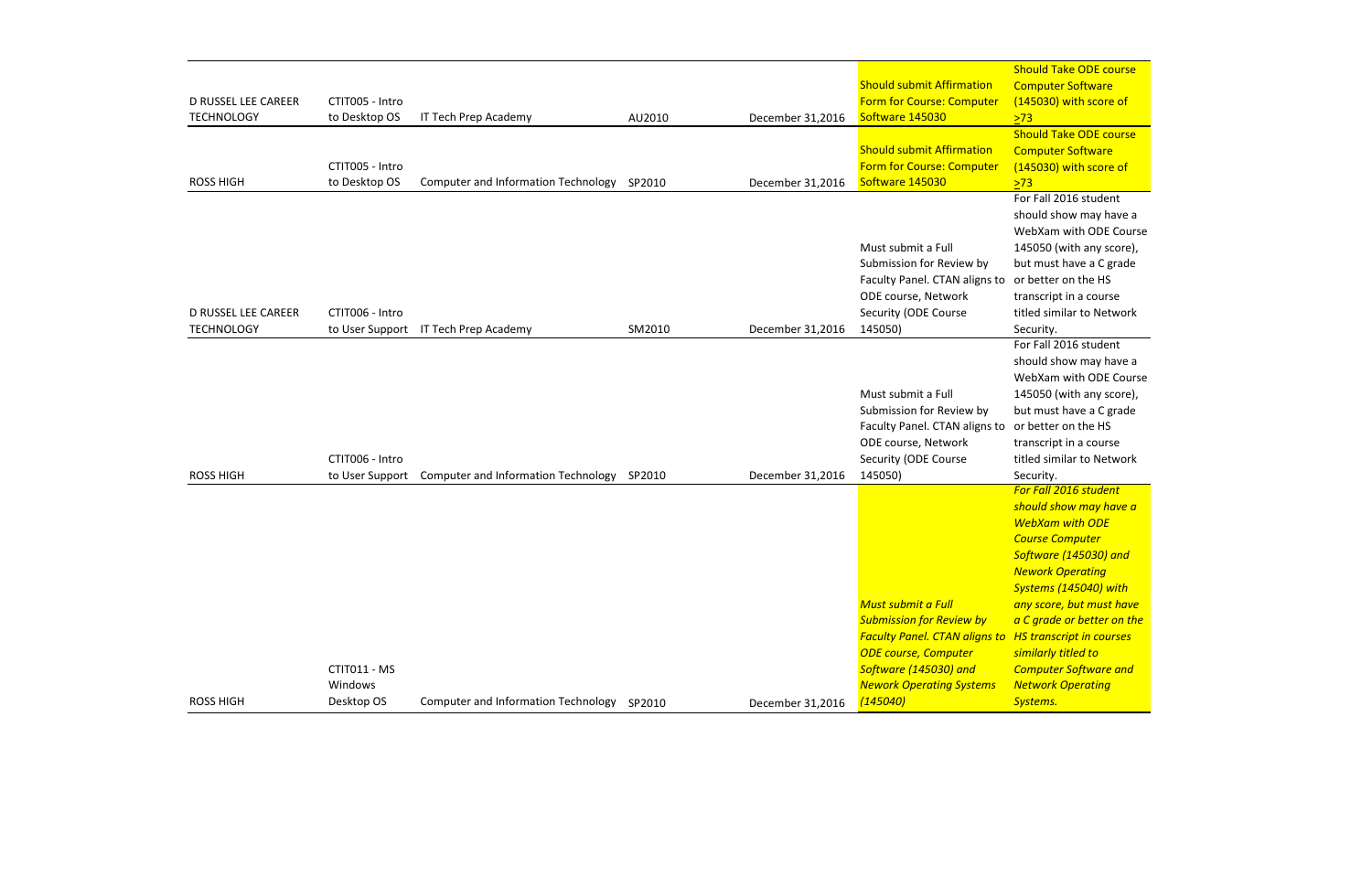should show may have a WebXam with ODE Course 145040 (with any score), but must have a C grade or better on the HS titled similar to Network Operating System.

*For Fall 2016 student should show may have a WebXam with ODE Course Computer Software (145030) and Nework Operating Systems (145040) with any score, but must have a C grade or better on the similarly titled to Computer Software and Network Operating Systems.* For Fall 2016 student

| <b>D RUSSEL LEE CAREER</b><br><b>TECHNOLOGY</b> | CTIT011 - MS<br>Windows<br>Desktop OS                        | SM2010                                                                                                                                                                                                      | December 31,2016 | Must submit a Full<br><b>Submission for Review by</b><br><b>ODE course, Computer</b><br>Software (145030) and<br><b>Nework Operating Systems</b><br>(145040) | Software (145030) and<br><b>Nework Operating</b><br>Systems (145040) with<br>any score, but must hay<br>a C grade or better on t<br>similarly titled to<br><b>Computer Software and</b><br><b>Network Operating</b><br>Systems.                                                                                                                                    |
|-------------------------------------------------|--------------------------------------------------------------|-------------------------------------------------------------------------------------------------------------------------------------------------------------------------------------------------------------|------------------|--------------------------------------------------------------------------------------------------------------------------------------------------------------|--------------------------------------------------------------------------------------------------------------------------------------------------------------------------------------------------------------------------------------------------------------------------------------------------------------------------------------------------------------------|
| <b>D RUSSEL LEE CAREER</b><br><b>TECHNOLOGY</b> | CTIT013 - MS<br><b>Windows Server</b><br>2003<br>Environment | SP2011                                                                                                                                                                                                      | December 31,2016 | Must submit a Full<br><b>Submission for Review by</b><br><b>ODE course, Network</b><br><b>Operating System (145040)</b>                                      | For Fall 2016 student<br>should show may have<br><b>WebXam with ODE Cou</b><br>145040 (with any score<br>but must have a C grad<br>or better on the HS<br>titled similar to Networ<br><b>Operating System.</b>                                                                                                                                                     |
| C-TEC VOC                                       |                                                              | WI2008                                                                                                                                                                                                      | December 31,2016 | Will Expire on 12.31.2016                                                                                                                                    | No Action Needed                                                                                                                                                                                                                                                                                                                                                   |
|                                                 | CTIT002 -                                                    | WI2008                                                                                                                                                                                                      | December 31,2016 | Must submit a Full<br><b>Submission for Review by</b><br><b>ODE course, Networking</b><br>(145035) and Network<br>Management (145045)                        | For Fall 2016 student<br>should show may have<br><b>WebXam with ODE</b><br>Course 145035 (with ar<br>score) and Network<br><b>Management 145045</b><br>(with any score), but m<br>have a C grade or bette<br>on the HS transcript in<br>course similarly titled to<br><b>Networking and Netwo</b><br>industry credentials as<br>described in the CTAG<br>document. |
|                                                 | C-TEC VOC                                                    | IT Tech Prep Academy<br>IT Tech Prep Academy<br>HS Computer Networking and<br>CTIT001 - IT Basic Applications I and II<br>Networking/Com HS Computer Networking and<br>pTIA Network + Applications I and II |                  |                                                                                                                                                              | <b>Faculty Panel. CTAN aligns to HS transcript in courses</b><br>Faculty Panel. CTAN aligns to transcript in a course<br><b>Faculty Panel. CTAN aligns to Management or hold</b>                                                                                                                                                                                   |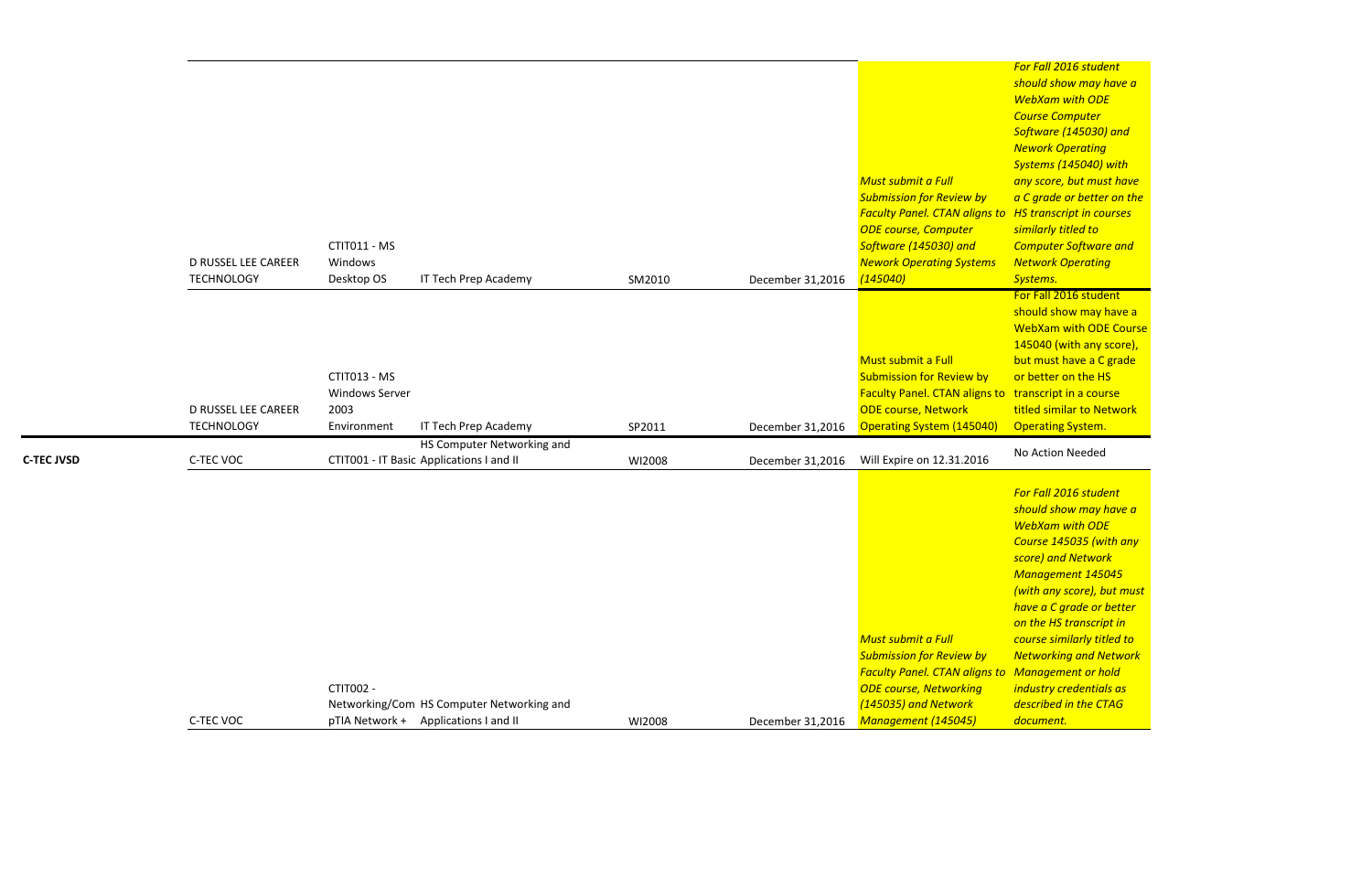Should Take ODE course Computer Software er (145030) with score of ≥73 and ODE course Computer Hardware (145025) with score of  $\geq 72$ 

Should Take ODE course Computer Software (145030) with score of >73 and ODE course Computer Hardware (145025) with score of  $\frac{\geq 72}{\geq}$ 

|                            | C-TEC VOC<br>C-TEC VOC  | <b>CTIT003 -</b><br>CompTIA A+<br><b>Essentials</b><br>CTIT007 - Cisco<br><b>Exploration I</b> | HS Computer Networking and<br>Applications I and II<br>HS Computer Networking and<br>Applications I and II | WI2008<br>WI2008 | December 31,2016<br>December 31,2016 | Should submit Affirmation<br>Form for Course 1: Computer<br>Software (145030) and<br>Course 2: Computer<br>Hardware (145025)                                                                                                                                                                                                                           | Should Take ODE<br>Computer Softwar<br>(145030) with sco<br>>73 and ODE cour<br>Computer Hardwa<br>(145025) with sco<br>$\geq$ 72                                                                                                                                                                                                                                                                                           |
|----------------------------|-------------------------|------------------------------------------------------------------------------------------------|------------------------------------------------------------------------------------------------------------|------------------|--------------------------------------|--------------------------------------------------------------------------------------------------------------------------------------------------------------------------------------------------------------------------------------------------------------------------------------------------------------------------------------------------------|-----------------------------------------------------------------------------------------------------------------------------------------------------------------------------------------------------------------------------------------------------------------------------------------------------------------------------------------------------------------------------------------------------------------------------|
| <b>CENTERVILLE CITY SD</b> | <b>CENTERVILLE HIGH</b> |                                                                                                | CTIT001 - IT Basic INFORMATION TECHNOLOGY                                                                  | SM2013           | December 31,2016                     | Will Expire on 12.31.2016                                                                                                                                                                                                                                                                                                                              | No Action Needed                                                                                                                                                                                                                                                                                                                                                                                                            |
|                            | <b>CENTERVILLE HIGH</b> | CTIT002 -<br>Networking/Com<br>CTIT003 -<br>CompTIA A+                                         | pTIA Network + Information Technology                                                                      | AU2010           | December 31,2016                     | <b>Must submit a Full</b><br><b>Submission for Review by</b><br><b>Faculty Panel. CTAN aligns to Management or h</b><br><b>ODE course, Networking</b><br>(145035) and Network<br>Management (145045)<br>Should submit Affirmation<br>Form for Course 1: Computer (145030) with sco<br>Software (145030) and<br>Course 2: Computer<br>Hardware (145025) | For Fall 2016 stude<br>should show may<br><b>WebXam with OD</b><br><b>Course 145035 (w)</b><br>score) and Networ<br><b>Management 145</b><br>(with any score), b<br>have a C grade or<br>on the HS transcri<br>course similarly tit<br><b>Networking and N</b><br>industry credentia<br>described in the C.<br>document.<br>Should Take ODE<br>Computer Softwar<br>>73 and ODE cour<br>Computer Hardwa<br>(145025) with sco |
|                            | <b>CENTERVILLE HIGH</b> | Essentials                                                                                     | <b>Information Technology</b>                                                                              | AU2010           | December 31,2016                     |                                                                                                                                                                                                                                                                                                                                                        | $>72$<br>Should Take ODE o                                                                                                                                                                                                                                                                                                                                                                                                  |
|                            | <b>CENTERVILLE HIGH</b> | CTIT004 -<br>CompTIA A+ IT<br>Technician                                                       | <b>Information Technology</b>                                                                              |                  |                                      | Should submit Affirmation<br>Form for Course 1: Computer<br>Software (145030) and<br>Course 2: Computer<br>Hardware (145025)                                                                                                                                                                                                                           | Computer Softwar<br>(145030) with sco<br>>73 and ODE cour<br>Computer Hardwa<br>(145025) with sco                                                                                                                                                                                                                                                                                                                           |
|                            |                         |                                                                                                |                                                                                                            | SM2013           | December 31,2016                     |                                                                                                                                                                                                                                                                                                                                                        | $\geq 72$                                                                                                                                                                                                                                                                                                                                                                                                                   |

Should Take ODE course Computer Software  $er$  (145030) with score of >73 and ODE course Computer Hardware (145025) with score of  $\geq 72$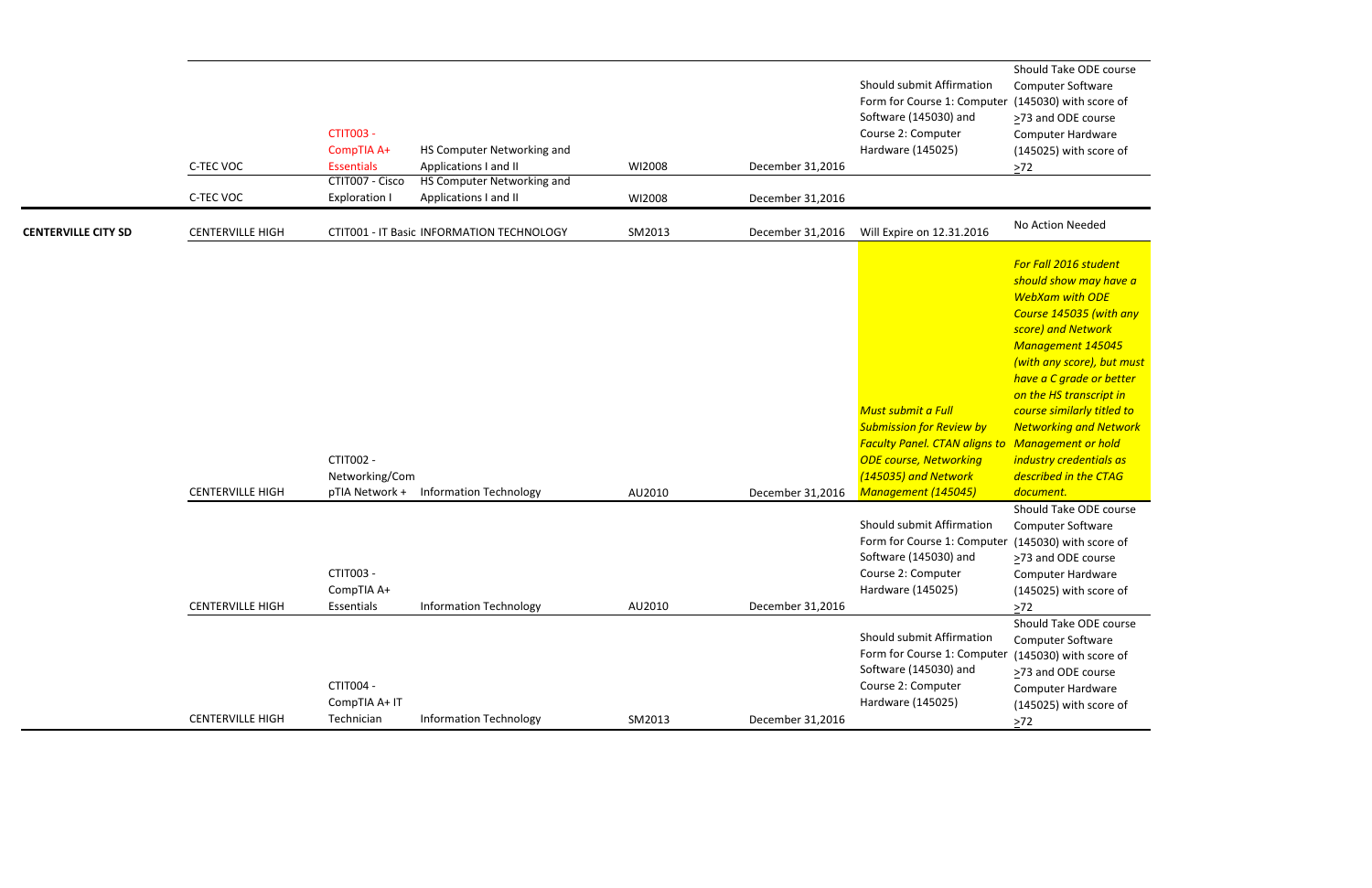*For Fall 2016 student should show may have a WebXam with ODE Course 145035 (with any score) and Network Management 145045 (with any score), but must have a C grade or better on the HS transcript in course similarly titled to Networking and Network Management or hold industry credentials as described in the CTAG document.*

Should Take ODE course Computer Software (145030) with score of ≥73 and ODE course Computer Hardware (145025) with score of  $>72$ 

|                                                     |                                     |                      |                                   |        |                  |                                        | -S                      |
|-----------------------------------------------------|-------------------------------------|----------------------|-----------------------------------|--------|------------------|----------------------------------------|-------------------------|
|                                                     |                                     |                      |                                   |        |                  |                                        |                         |
|                                                     |                                     |                      |                                   |        |                  |                                        |                         |
|                                                     |                                     |                      |                                   |        |                  |                                        |                         |
|                                                     |                                     |                      |                                   |        |                  |                                        |                         |
|                                                     |                                     |                      |                                   |        |                  | Must submit a Full                     | $\epsilon$              |
|                                                     |                                     |                      |                                   |        |                  | <b>Submission for Review by</b>        | $\sqrt{ }$              |
|                                                     |                                     |                      |                                   |        |                  | <b>Faculty Panel. CTAN aligns to N</b> |                         |
|                                                     |                                     | CTIT002 -            |                                   |        |                  | <b>ODE course, Networking</b>          | j,                      |
|                                                     | CLEVE. HTS.-UNIV. HTS.              | Networking/Com       |                                   |        |                  | (145035) and Network                   | $\overline{a}$          |
| <b>CLEVE. HTS.-UNIV. HTS. CITY SD CITY SD</b>       |                                     | pTIA Network +       | <b>Computer Networking</b>        | SM2011 | December 31,2016 | Management (145045)                    | $\overline{a}$          |
|                                                     |                                     |                      |                                   |        |                  |                                        |                         |
|                                                     |                                     |                      |                                   |        |                  |                                        |                         |
|                                                     |                                     |                      |                                   |        |                  |                                        | -S                      |
|                                                     |                                     |                      |                                   |        |                  |                                        |                         |
|                                                     |                                     |                      |                                   |        |                  |                                        |                         |
|                                                     |                                     |                      |                                   |        |                  |                                        |                         |
|                                                     |                                     |                      |                                   |        |                  |                                        |                         |
|                                                     |                                     |                      |                                   |        |                  |                                        |                         |
|                                                     |                                     |                      |                                   |        |                  |                                        |                         |
|                                                     |                                     |                      |                                   |        |                  |                                        |                         |
|                                                     |                                     |                      |                                   |        |                  | Must submit a Full                     |                         |
|                                                     |                                     |                      |                                   |        |                  | <b>Submission for Review by</b>        | $\sqrt{ }$              |
|                                                     |                                     |                      |                                   |        |                  | <b>Faculty Panel. CTAN aligns to N</b> |                         |
|                                                     |                                     | CTIT002 -            |                                   |        |                  | <b>ODE course, Networking</b>          | $\overline{\mathbf{u}}$ |
| <b>COLUMBUS CITY SCHOOLS CITY COLUMBUS DOWNTOWN</b> |                                     | Networking/Com       |                                   |        |                  | (145035) and Network                   | $\overline{a}$          |
| <b>SD</b>                                           | <b>HIGH SCHOOL</b>                  |                      | pTIA Network + Networking Systems | SP2011 | December 31,2016 | Management (145045)                    | $\overline{a}$          |
|                                                     |                                     |                      |                                   |        |                  |                                        | S                       |
|                                                     |                                     |                      |                                   |        |                  | Should submit Affirmation              |                         |
|                                                     |                                     |                      |                                   |        |                  | Form for Course 1: Computer (          |                         |
|                                                     |                                     |                      |                                   |        |                  | Software (145030) and                  | $\geq$                  |
|                                                     |                                     | <b>CTIT003 -</b>     |                                   |        |                  | Course 2: Computer                     |                         |
|                                                     | <b>COLUMBUS DOWNTOWN CompTIA A+</b> |                      |                                   |        |                  | Hardware (145025)                      |                         |
|                                                     | <b>HIGH SCHOOL</b>                  | <b>Essentials</b>    | A+ Essentials                     | SP2011 | December 31,2016 |                                        | >                       |
|                                                     |                                     |                      |                                   |        |                  |                                        |                         |
|                                                     | COLUMBUS DOWNTOWN CTIT007 - Cisco   |                      |                                   |        |                  |                                        |                         |
|                                                     | <b>HIGH SCHOOL</b>                  | <b>Exploration I</b> | Cisco I                           | SP2011 | December 31,2016 |                                        |                         |
|                                                     |                                     |                      |                                   |        |                  |                                        |                         |
|                                                     | COLUMBUS DOWNTOWN CTIT007 - Cisco   |                      |                                   |        |                  |                                        |                         |
|                                                     | <b>HIGH SCHOOL</b>                  | <b>Exploration I</b> | Cisco II                          | SP2011 | December 31,2016 |                                        |                         |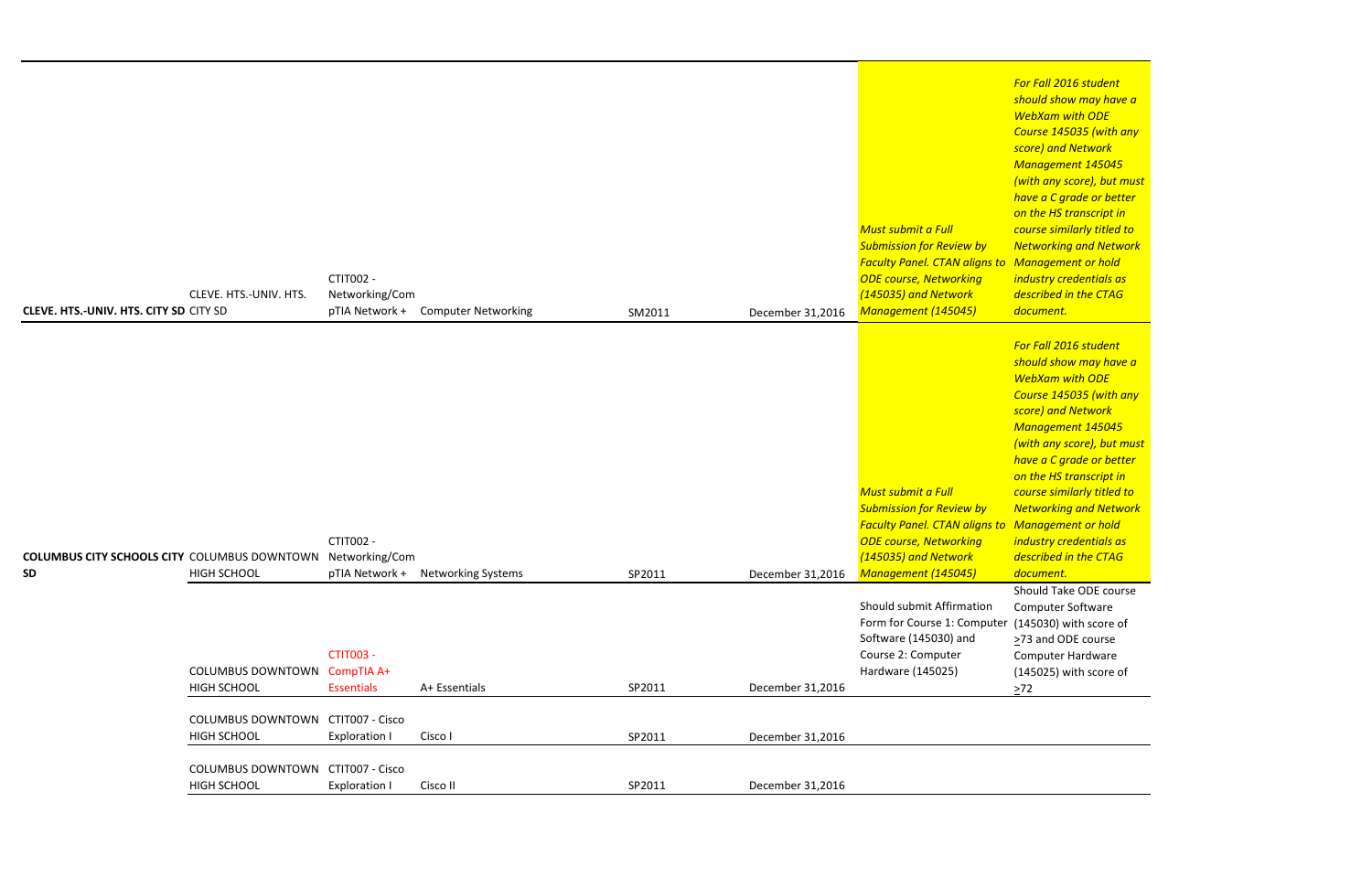Computer Software er (145030) with score of ≥73 and ODE course Computer Hardware (145025) with score of  $\geq$ 72

|                             | COLUMBUS DOWNTOWN CTIT008 - Cisco        |                        |                                    |        |                  |                                                 |
|-----------------------------|------------------------------------------|------------------------|------------------------------------|--------|------------------|-------------------------------------------------|
| <b>HIGH SCHOOL</b>          |                                          | <b>Exploration II</b>  | Cisco III                          | SM2010 | December 31,2016 |                                                 |
|                             |                                          |                        |                                    |        |                  |                                                 |
|                             | <b>COLUMBUS DOWNTOWN CTIT008 - Cisco</b> |                        |                                    |        |                  |                                                 |
| HIGH SCHOOL                 |                                          | <b>Exploration II</b>  | Cisco IV                           | SM2010 | December 31,2016 |                                                 |
|                             |                                          |                        |                                    |        |                  |                                                 |
|                             |                                          |                        |                                    |        |                  |                                                 |
|                             |                                          |                        |                                    |        |                  | $\mathcal{S}_{\mathcal{S}}$                     |
|                             |                                          |                        |                                    |        |                  |                                                 |
|                             |                                          |                        |                                    |        |                  |                                                 |
|                             |                                          |                        |                                    |        |                  | $\mathsf{s}$                                    |
|                             |                                          |                        |                                    |        |                  |                                                 |
|                             |                                          |                        |                                    |        |                  |                                                 |
|                             |                                          |                        |                                    |        |                  |                                                 |
|                             |                                          |                        |                                    |        |                  |                                                 |
|                             |                                          |                        |                                    |        |                  | O                                               |
|                             |                                          |                        |                                    |        |                  | Must submit a Full<br>$\epsilon$                |
|                             |                                          |                        |                                    |        |                  | <b>Submission for Review by</b><br>$\sqrt{ }$   |
|                             |                                          |                        |                                    |        |                  | <b>Faculty Panel. CTAN aligns to N</b>          |
|                             |                                          | CTIT002 -              |                                    |        |                  | <b>ODE course, Networking</b><br>j <sub>i</sub> |
|                             |                                          | Networking/Com         |                                    |        |                  | (145035) and Network<br>$\overline{a}$          |
| <b>CUYAHOGA VALLEY JVSD</b> | <b>CUYAHOGA VALLEY JVSD</b>              | pTIA Network +         | <b>Computer Networking Academy</b> | AU2008 | December 31,2016 | Management (145045)<br>$\overline{a}$           |
|                             |                                          |                        |                                    |        |                  | S                                               |
|                             |                                          |                        |                                    |        |                  | Should submit Affirmation                       |
|                             |                                          |                        |                                    |        |                  | Form for Course 1: Computer                     |
|                             |                                          |                        |                                    |        |                  | Software (145030) and<br>$\geq$                 |
|                             |                                          | <b>CTIT003 -</b>       |                                    |        |                  | Course 2: Computer                              |
|                             |                                          | CompTIA A+             |                                    |        |                  | Hardware (145025)                               |
|                             | <b>CUYAHOGA VALLEY JVSD</b>              | <b>Essentials</b>      | <b>Computer Networking Academy</b> | AU2008 | December 31,2016 | >                                               |
|                             |                                          | CTIT007 - Cisco        |                                    |        |                  |                                                 |
|                             | <b>CUYAHOGA VALLEY JVSD</b>              | <b>Exploration I</b>   | <b>Computer Networking Academy</b> | WI2008 | December 31,2016 |                                                 |
|                             |                                          | CTIT008 - Cisco        |                                    |        |                  |                                                 |
|                             | <b>CUYAHOGA VALLEY JVSD</b>              | <b>Exploration II</b>  | <b>Computer Networking Academy</b> | SM2011 | December 31,2016 |                                                 |
|                             |                                          | CTIT009 - Cisco        |                                    |        |                  |                                                 |
|                             | <b>CUYAHOGA VALLEY JVSD</b>              | <b>Exploration III</b> | <b>Computer Networking Academy</b> | SM2011 | December 31,2016 |                                                 |
|                             |                                          | CTIT010 - Cisco        |                                    |        |                  |                                                 |
|                             | <b>CUYAHOGA VALLEY JVSD</b>              | <b>Exploration IV</b>  | <b>Computer Networking Academy</b> | SM2011 | December 31,2016 |                                                 |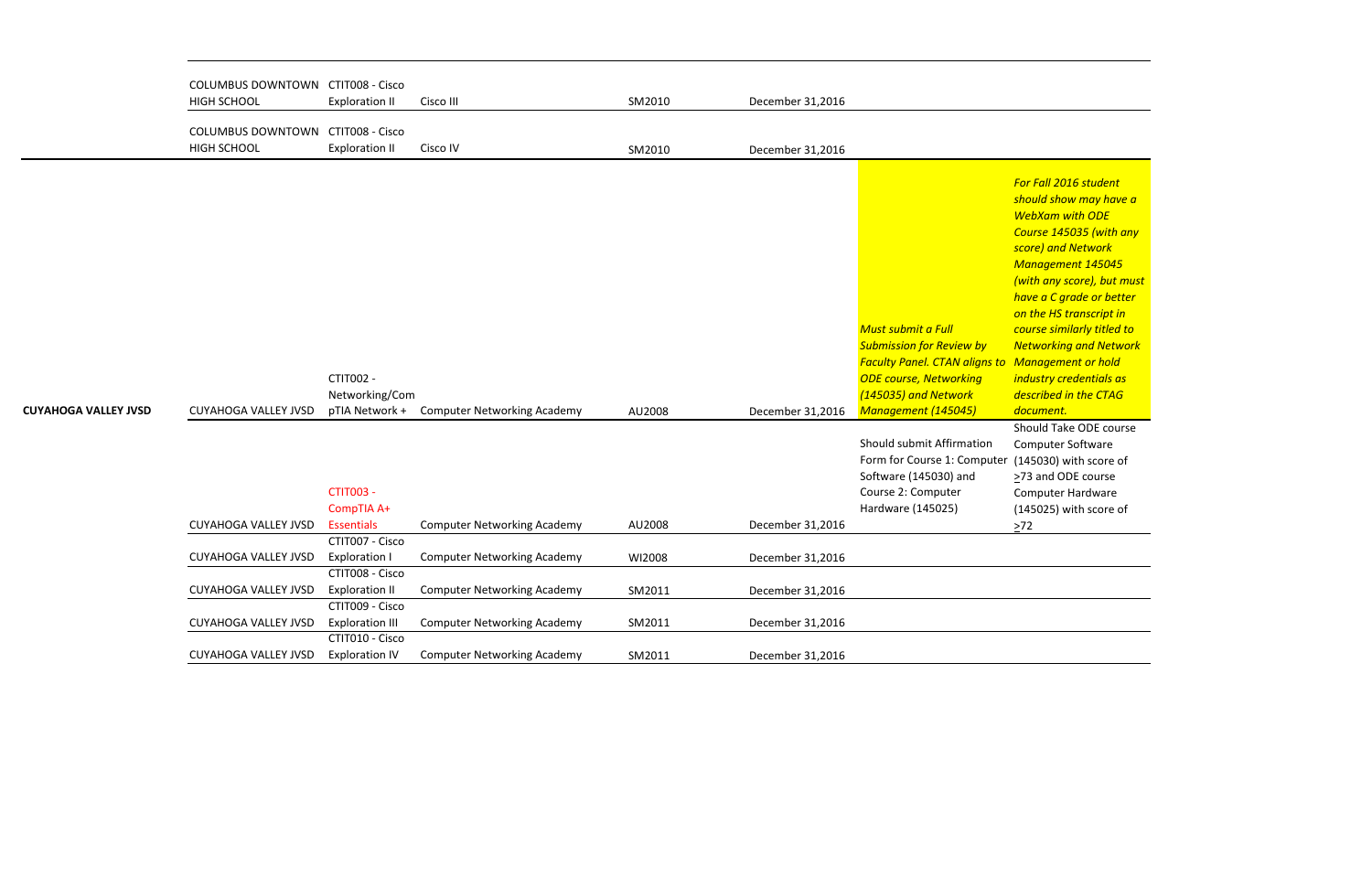*For Fall 2016 student should show may have a WebXam with ODE Course Computer Software (145030) and Nework Operating Systems (145040) with any score, but must have a C grade or better on the HS transcript in courses similarly titled to Computer Software and Network Operating Systems.*

Should Take ODE course Computer Software (145030) with score of ≥73 and ODE course Computer Hardware (145025) with score of  $\geq 72$ 

|                                                 | <b>CUYAHOGA VALLEY JVSD</b>                     | CTIT011 - MS<br>Windows<br>Desktop OS | <b>Computer Networking Academy</b>             | AU2008 | December 31,2016 | <b>Must submit a Full</b><br><b>Submission for Review by</b><br><b>Faculty Panel. CTAN aligns to</b><br><b>ODE course, Computer</b><br>Software (145030) and<br><b>Nework Operating Systems</b><br>(145040) | <u>Course comparer</u><br>Software (145030<br><b>Nework Operating</b><br><b>Systems (145040)</b><br>any score, but mus<br>a C grade or bette<br><b>HS</b> transcript in co<br>similarly titled to<br><b>Computer Softwar</b><br><b>Network Operatin</b><br>Systems.                                                        |
|-------------------------------------------------|-------------------------------------------------|---------------------------------------|------------------------------------------------|--------|------------------|-------------------------------------------------------------------------------------------------------------------------------------------------------------------------------------------------------------|----------------------------------------------------------------------------------------------------------------------------------------------------------------------------------------------------------------------------------------------------------------------------------------------------------------------------|
| <b>DELAWARE AREA CAREER</b><br><b>CENTER JV</b> | DELAWARE AREA CAREER<br><b>CENTER VO</b>        |                                       | CTIT001 - IT Basic IT-Network System           | WI2008 | December 31,2016 | Will Expire on 12.31.2016                                                                                                                                                                                   | No Action Needed                                                                                                                                                                                                                                                                                                           |
|                                                 | DELAWARE AREA CAREER<br><b>CENTER VO</b>        | CTIT002 -<br>Networking/Com           | pTIA Network + IT-Network System               | WI2008 | December 31,2016 | <b>Must submit a Full</b><br><b>Submission for Review by</b><br><b>Faculty Panel. CTAN aligns to Management or h</b><br><b>ODE course, Networking</b><br>(145035) and Network<br>Management (145045)        | For Fall 2016 stude<br>should show may I<br><b>WebXam with OD</b><br><b>Course 145035 (w)</b><br>score) and Networ<br><b>Management 145</b><br>(with any score), b<br>have a C grade or<br>on the HS transcri<br>course similarly tit<br><b>Networking and N</b><br>industry credentia<br>described in the C.<br>document. |
|                                                 | DELAWARE AREA CAREER                            | <b>CTIT003 -</b><br>CompTIA A+        |                                                |        |                  | Should submit Affirmation<br>Form for Course 1: Computer (145030) with sco<br>Software (145030) and<br>Course 2: Computer<br>Hardware (145025)                                                              | Should Take ODE<br>Computer Softwar<br>$\geq$ 73 and ODE cour<br>Computer Hardwa<br>(145025) with sco                                                                                                                                                                                                                      |
|                                                 | <b>CENTER VO</b><br><b>DELAWARE AREA CAREER</b> | <b>Essentials</b><br>CTIT007 - Cisco  | IT-Network System                              | WI2008 | December 31,2016 |                                                                                                                                                                                                             | $>72$                                                                                                                                                                                                                                                                                                                      |
|                                                 | <b>CENTER VO</b>                                | <b>Exploration I</b>                  | IT-Network System                              | WI2008 | December 31,2016 |                                                                                                                                                                                                             |                                                                                                                                                                                                                                                                                                                            |
| <b>EASTLAND-FAIRFIELD</b><br><b>CAREER/TECH</b> | EASTLAND-FAIRFIELD<br>CAREER/TECH               |                                       | CTIT001 - IT Basic Computer Support Technology | AU2007 | December 31,2016 | Will Expire on 12.31.2016                                                                                                                                                                                   | No Action Needed                                                                                                                                                                                                                                                                                                           |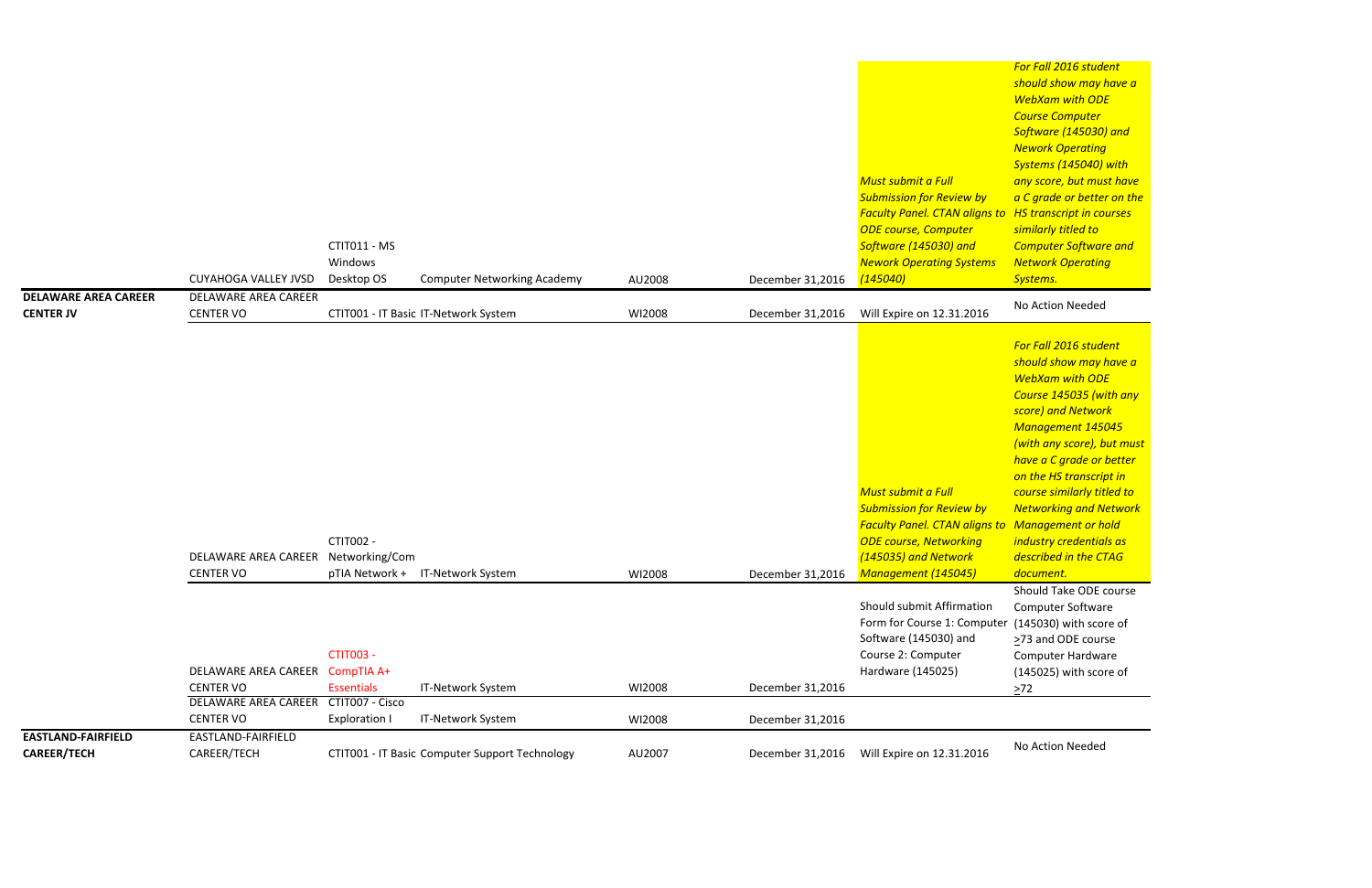Should Take ODE course Computer Software (145030) with score of >73 and ODE course Computer Hardware (145025) with score of  $\geq 72$ 

*For Fall 2016 student should show may have a WebXam with ODE Course 145035 (with any score) and Network Management 145045 (with any score), but must have a C grade or better on the HS transcript in course similarly titled to Networking and Network Management or hold industry credentials as described in the CTAG document.* Should Take ODE course Computer Software (145030) with score of >73 and ODE course Computer Hardware (145025) with score of

For Fall 2016 student should show may have a WebXam with ODE Course 145050 (with any score), but must have a C grade or better on the HS transcript in a course titled similar to Network Security.

|                                                       |                                         |                                     |        |                  |                                      | have<br>on th |
|-------------------------------------------------------|-----------------------------------------|-------------------------------------|--------|------------------|--------------------------------------|---------------|
|                                                       |                                         |                                     |        |                  | Must submit a Full                   | cours         |
|                                                       |                                         |                                     |        |                  | <b>Submission for Review by</b>      | <b>Netw</b>   |
|                                                       |                                         |                                     |        |                  | <b>Faculty Panel. CTAN aligns to</b> | Man           |
|                                                       | CTIT002 -                               |                                     |        |                  | <b>ODE course, Networking</b>        | indus         |
| EASTLAND-FAIRFIELD                                    | Networking/Com                          |                                     |        |                  | (145035) and Network                 | descr         |
| CAREER/TECH                                           | pTIA Network +                          | <b>Computer Support Technology</b>  | AU2007 | December 31,2016 | <b>Management (145045)</b>           | docu          |
|                                                       |                                         |                                     |        |                  |                                      | Shou          |
|                                                       |                                         |                                     |        |                  | Should submit Affirmation            | Com           |
|                                                       |                                         |                                     |        |                  | Form for Course 1: Computer          | (1450)        |
|                                                       |                                         |                                     |        |                  | Software (145030) and                | $>73$ a       |
|                                                       | CTIT003 -                               |                                     |        |                  | Course 2: Computer                   | Com           |
| FAIRFIELD CAREER CENTER CompTIA A+                    |                                         |                                     |        |                  | Hardware (145025)                    | (1450)        |
| <b>VOC</b>                                            | Essentials                              | <b>Computer Support Technology</b>  | AU2007 | December 31,2016 |                                      | $\geq 72$     |
|                                                       |                                         |                                     |        |                  |                                      | Shou          |
|                                                       |                                         |                                     |        |                  | Should submit Affirmation            | Com           |
|                                                       |                                         |                                     |        |                  | Form for Course 1: Computer          | (1450)        |
|                                                       |                                         |                                     |        |                  | Software (145030) and                | $>73$ a       |
|                                                       | CTIT004 -                               |                                     |        |                  | Course 2: Computer                   | Com           |
| FAIRFIELD CAREER CENTER CompTIA A+ IT                 |                                         |                                     |        |                  | Hardware (145025)                    | (1450)        |
| <b>VOC</b>                                            | Technician                              | <b>Computer Support Technology</b>  | SP2011 | December 31,2016 |                                      | $\geq$ 72     |
|                                                       |                                         |                                     |        |                  |                                      | For F         |
|                                                       |                                         |                                     |        |                  |                                      | shou          |
|                                                       |                                         |                                     |        |                  |                                      | Web)          |
|                                                       |                                         |                                     |        |                  | Must submit a Full                   | 1450          |
|                                                       |                                         |                                     |        |                  | Submission for Review by             | but n         |
|                                                       |                                         |                                     |        |                  | Faculty Panel. CTAN aligns to        | or be         |
|                                                       |                                         |                                     |        |                  | ODE course, Network                  | trans         |
| FAIRFIELD CAREER CENTER CTIT006 - Intro<br><b>VOC</b> |                                         | Computer/Network Support Technology |        |                  | Security (ODE Course                 | titled        |
| EASTLAND-FAIRFIELD                                    | to User Support<br>CTIT007 - Cisco      | Ш                                   | AU2012 | December 31,2016 | 145050)                              | Secu          |
|                                                       |                                         |                                     |        |                  |                                      |               |
| CAREER/TECH<br>EASTLAND-FAIRFIELD                     | <b>Exploration I</b><br>CTIT008 - Cisco | <b>Computer Support Technology</b>  | AU2007 | December 31,2016 |                                      |               |
| CAREER/TECH                                           | <b>Exploration II</b>                   | <b>Computer Support Technology</b>  | SP2012 | December 31,2016 |                                      |               |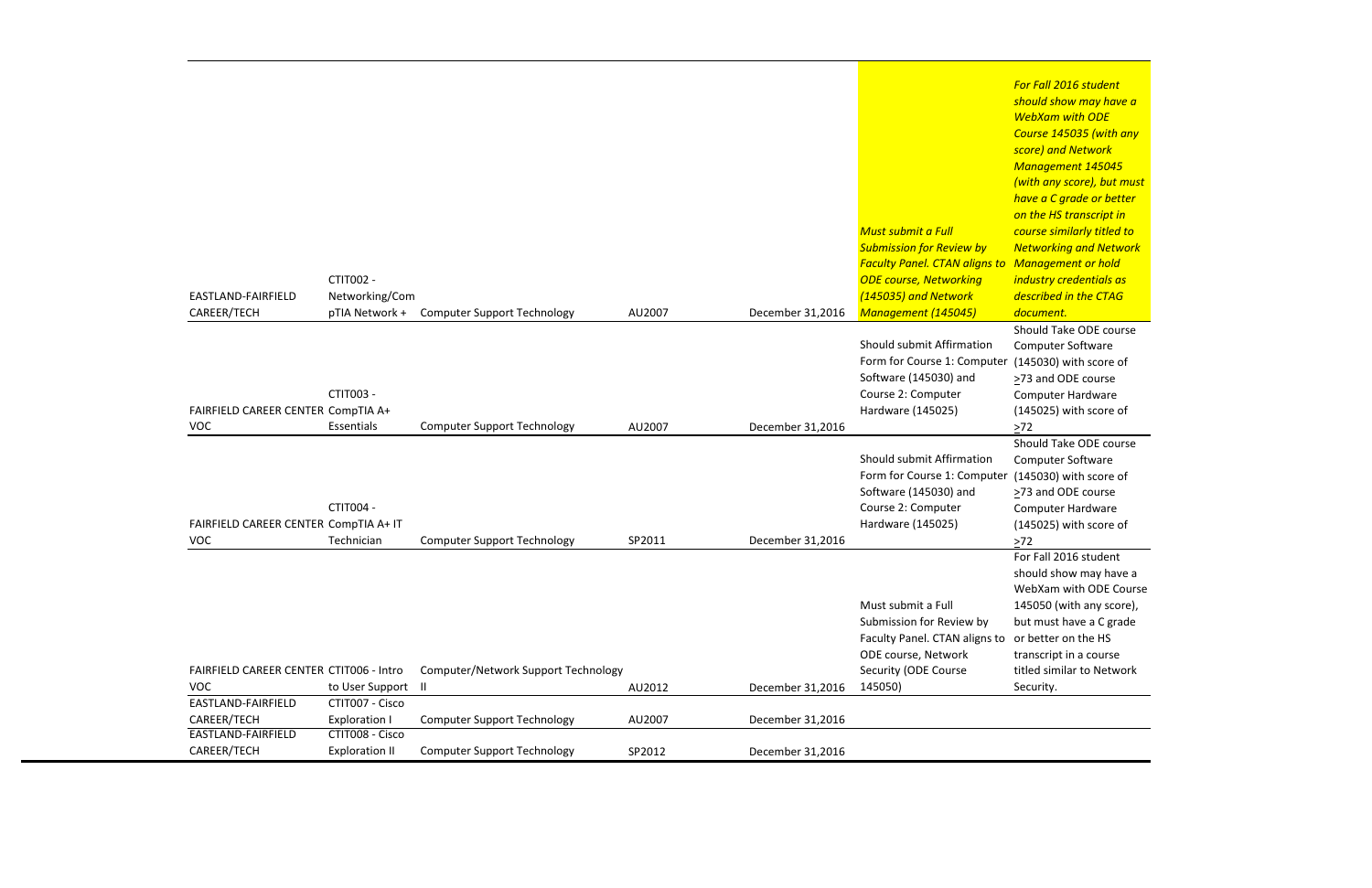Should Take ODE course Computer Software (145030) with score of ≥73 and ODE course Computer Hardware (145025) with score of  $\geq$ 72

### No Action Needed

Should Take ODE course Computer Software (145030) with score of ≥73 and ODE course Computer Hardware (145025) with score of  $\geq$ 72

Should Take ODE course Computer Software (145030) with score of >73 and ODE course Computer Hardware (145025) with score of  $\geq 72$ 

| <b>EHOVE JVSD</b>                                | <b>EHOVE JVSD</b>                            | <b>CTIT003 -</b><br>CompTIA A+<br><b>Essentials</b> | <b>IT Essentials</b>                            | SP2014 | December 31,2016 | Should submit Affirmation<br>C<br>Form for Course 1: Computer (<br>Software (145030) and<br>$\geq$<br>Course 2: Computer<br>Hardware (145025)<br>> |
|--------------------------------------------------|----------------------------------------------|-----------------------------------------------------|-------------------------------------------------|--------|------------------|----------------------------------------------------------------------------------------------------------------------------------------------------|
|                                                  | <b>EHOVE CAREER CENTER</b>                   | CTIT007 - Cisco<br><b>Exploration I</b>             | Cisco Discovery I                               | SP2013 | December 31,2016 |                                                                                                                                                    |
|                                                  | <b>EHOVE CAREER CENTER</b>                   | CTIT008 - Cisco<br><b>Exploration II</b>            | Cisco - Routing and Switching Essentials SP2014 |        | December 31,2016 |                                                                                                                                                    |
| <b>FOUR CITIES EDUCATIONAL</b><br><b>COMPACT</b> | <b>BARBERTON</b><br>HIGHWADSWORTH CITY<br>SD | CTIT001 - IT Basic Cisco/A+ BHS                     |                                                 | SP2013 | December 31,2016 | J.<br>Will Expire on 12.31.2016                                                                                                                    |
|                                                  |                                              |                                                     |                                                 |        |                  |                                                                                                                                                    |
|                                                  |                                              |                                                     |                                                 |        |                  | $\mathsf{s}$                                                                                                                                       |
|                                                  |                                              |                                                     |                                                 |        |                  | V                                                                                                                                                  |
|                                                  |                                              |                                                     |                                                 |        |                  |                                                                                                                                                    |
|                                                  |                                              |                                                     |                                                 |        |                  |                                                                                                                                                    |
|                                                  |                                              |                                                     |                                                 |        |                  |                                                                                                                                                    |
|                                                  |                                              |                                                     |                                                 |        |                  | $\mathsf{h}$                                                                                                                                       |
|                                                  |                                              |                                                     |                                                 |        |                  | Must submit a Full<br>C                                                                                                                            |
|                                                  |                                              |                                                     |                                                 |        |                  | <b>Submission for Review by</b><br>$\sqrt{ }$                                                                                                      |
|                                                  |                                              |                                                     |                                                 |        |                  | <b>Faculty Panel. CTAN aligns to N</b>                                                                                                             |
|                                                  |                                              | CTIT002 -                                           |                                                 |        |                  | <b>ODE course, Networking</b><br>-ii                                                                                                               |
|                                                  | <b>BARBERTON HIGH</b>                        | Networking/Com<br>pTIA Network + BHS A+             |                                                 | SM2011 | December 31,2016 | (145035) and Network<br>$\overline{a}$<br>Management (145045)<br>$\overline{a}$                                                                    |
|                                                  |                                              |                                                     |                                                 |        |                  | S                                                                                                                                                  |
|                                                  |                                              |                                                     |                                                 |        |                  | Should submit Affirmation                                                                                                                          |
|                                                  |                                              |                                                     |                                                 |        |                  | Form for Course 1: Computer (                                                                                                                      |
|                                                  |                                              |                                                     |                                                 |        |                  | Software (145030) and<br>$\geq$                                                                                                                    |
|                                                  |                                              | <b>CTIT003 -</b><br>CompTIA A+                      |                                                 |        |                  | Course 2: Computer<br>Hardware (145025)                                                                                                            |
|                                                  | <b>BARBERTON HIGH HS</b>                     | Essentials                                          | Cisco/A+ BHS                                    | AU2013 | December 31,2016 |                                                                                                                                                    |
|                                                  |                                              |                                                     |                                                 |        |                  | S                                                                                                                                                  |
|                                                  |                                              |                                                     |                                                 |        |                  | Should submit Affirmation                                                                                                                          |
|                                                  |                                              |                                                     |                                                 |        |                  | Form for Course 1: Computer (                                                                                                                      |
|                                                  |                                              | CTIT004 -                                           |                                                 |        |                  | Software (145030) and<br>⋗<br>Course 2: Computer                                                                                                   |
|                                                  |                                              | CompTIA A+ IT                                       |                                                 |        |                  | Hardware (145025)                                                                                                                                  |
|                                                  | <b>BARBERTON HS</b>                          | Technician                                          | Cisco/A+ BHS                                    | AU2013 | December 31,2016 | >                                                                                                                                                  |
|                                                  |                                              | CTIT007 - Cisco                                     |                                                 |        |                  |                                                                                                                                                    |
|                                                  | <b>BARBERTON HIGH</b>                        | <b>Exploration I</b>                                | Cisco Semester 1 BHS                            | SP2011 | December 31,2016 |                                                                                                                                                    |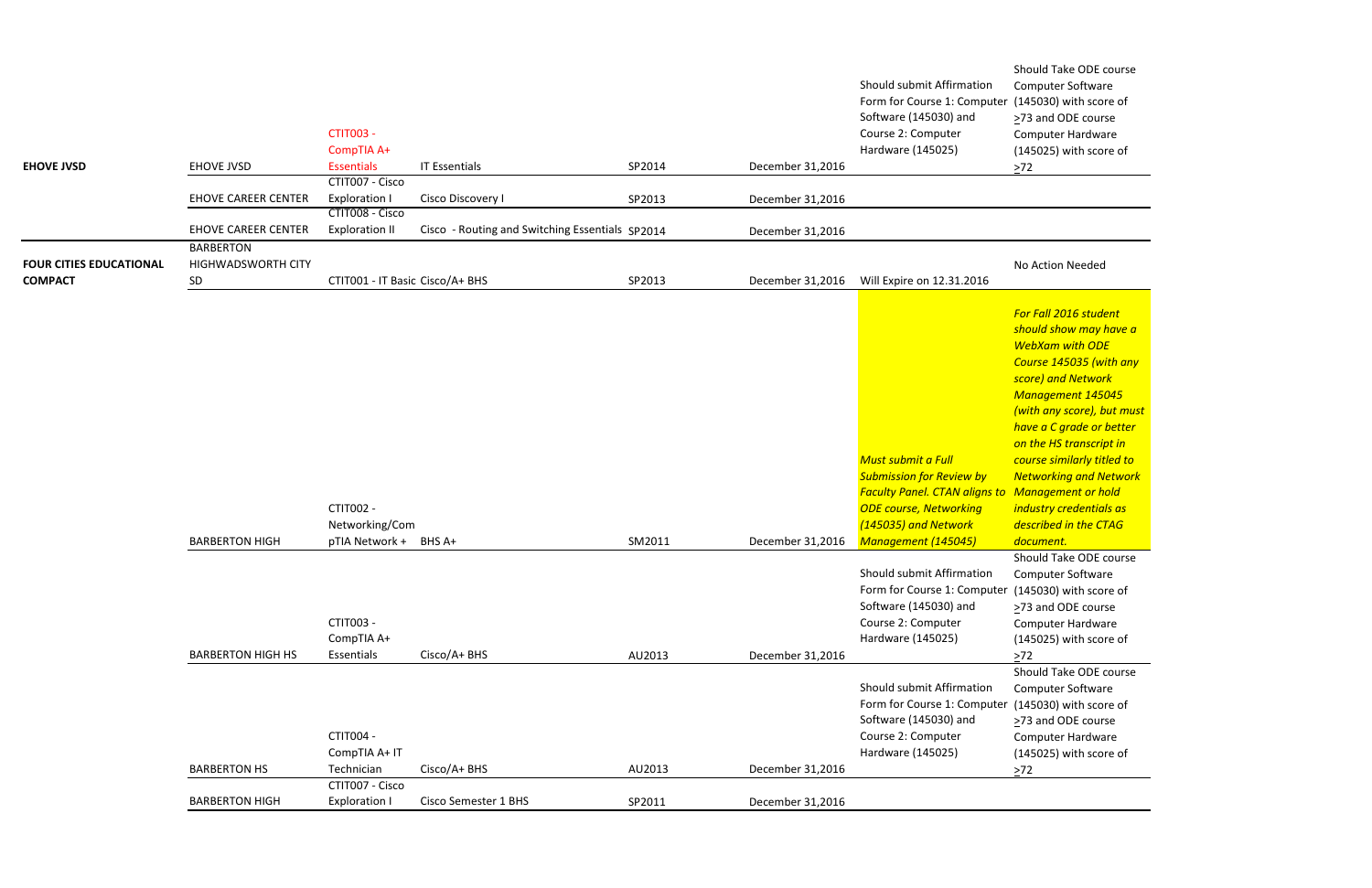*For Fall 2016 student should show may have a WebXam with ODE Course 145035 (with any score) and Network Management 145045 (with any score), but must have a C grade or better on the HS transcript in course similarly titled to Networking and Network Management or hold industry credentials as described in the CTAG document.* Should Take ODE course Computer Software (145030) with score of >73 and ODE course Computer Hardware (145025) with score of  $\geq$ 72 Should Take ODE course Computer Software  $(145030)$  with score of >73 and ODE course Computer Hardware (145025) with score of

|                                      |                           | CTIT008 - Cisco                           |                                            |        |                  |                                                      |                                                                        |
|--------------------------------------|---------------------------|-------------------------------------------|--------------------------------------------|--------|------------------|------------------------------------------------------|------------------------------------------------------------------------|
|                                      | <b>BARBERTON HIGH</b>     | <b>Exploration II</b>                     | <b>Cisco Semester 2 BHS</b>                | SP2011 | December 31,2016 |                                                      |                                                                        |
|                                      |                           | CTIT009 - Cisco                           |                                            |        |                  |                                                      |                                                                        |
|                                      | <b>BARBERTON HIGH</b>     | <b>Exploration III</b>                    | <b>Cisco Semester 3 BHS</b>                | SP2011 | December 31,2016 |                                                      |                                                                        |
|                                      |                           | CTIT010 - Cisco                           |                                            |        |                  |                                                      |                                                                        |
|                                      | <b>BARBERTON HIGH</b>     | <b>Exploration IV</b>                     | <b>Cisco Semester 4 BHS</b>                | SP2011 | December 31,2016 |                                                      |                                                                        |
|                                      |                           |                                           |                                            |        |                  |                                                      | For Fall 2016 stude<br>should show may                                 |
|                                      |                           |                                           |                                            |        |                  |                                                      | <b>WebXam with OD</b><br><b>Course 145035 (w)</b><br>score) and Networ |
|                                      |                           |                                           |                                            |        |                  |                                                      | <b>Management 145</b>                                                  |
|                                      |                           |                                           |                                            |        |                  |                                                      | (with any score), b<br>have a C grade or                               |
|                                      |                           |                                           |                                            |        |                  |                                                      | on the HS transcri                                                     |
|                                      |                           |                                           |                                            |        |                  | Must submit a Full                                   | course similarly tit                                                   |
|                                      |                           |                                           |                                            |        |                  | <b>Submission for Review by</b>                      | <b>Networking and N</b>                                                |
|                                      |                           |                                           |                                            |        |                  | <b>Faculty Panel. CTAN aligns to Management or h</b> |                                                                        |
|                                      |                           | CTIT002 -                                 |                                            |        |                  | <b>ODE course, Networking</b>                        | industry credentia                                                     |
|                                      |                           | Networking/Com                            |                                            |        |                  | (145035) and Network                                 | described in the C.                                                    |
| <b>FOUR COUNTY JVSD</b>              | <b>FOUR COUNTY JVSD</b>   | pTIA Network +                            | <b>Computer Networking</b>                 | WI2009 | December 31,2016 | Management (145045)                                  | document.                                                              |
|                                      |                           |                                           |                                            |        |                  |                                                      | Should Take ODE                                                        |
|                                      |                           |                                           |                                            |        |                  | Should submit Affirmation                            | Computer Softwar                                                       |
|                                      |                           |                                           |                                            |        |                  | Form for Course 1: Computer                          | (145030) with sco                                                      |
|                                      |                           |                                           |                                            |        |                  | Software (145030) and                                | >73 and ODE cour                                                       |
|                                      |                           | <b>CTIT003 -</b>                          |                                            |        |                  | Course 2: Computer                                   | Computer Hardwa                                                        |
|                                      | <b>FOUR COUNTY JVSD</b>   | CompTIA A+<br>Essentials                  |                                            |        |                  | Hardware (145025)                                    | (145025) with sco<br>$>72$                                             |
|                                      |                           |                                           | <b>Computer Networking</b>                 | WI2009 | December 31,2016 |                                                      | Should Take ODE                                                        |
|                                      |                           |                                           |                                            |        |                  | Should submit Affirmation                            | Computer Softwar                                                       |
|                                      |                           |                                           |                                            |        |                  | Form for Course 1: Computer                          | (145030) with sco                                                      |
|                                      |                           |                                           |                                            |        |                  | Software (145030) and                                | >73 and ODE cour                                                       |
|                                      |                           | <b>CTIT004 -</b>                          |                                            |        |                  | Course 2: Computer                                   | Computer Hardwa                                                        |
|                                      |                           | CompTIA A+ IT                             | CompTIA A+ Computer Networking &           |        |                  | Hardware (145025)                                    | (145025) with sco                                                      |
|                                      | <b>FOUR COUNTY JVSD</b>   | Technician                                | Repair                                     | SP2010 | December 31,2016 |                                                      | $\geq 72$                                                              |
|                                      |                           | CTIT007 - Cisco                           |                                            |        |                  |                                                      |                                                                        |
|                                      | <b>FOUR COUNTY JVSD</b>   | <b>Exploration I</b>                      | <b>Computer Networking</b>                 | WI2009 | December 31,2016 |                                                      |                                                                        |
|                                      | <b>FOUR COUNTY CAREER</b> | CTIT008 - Cisco                           |                                            |        |                  |                                                      |                                                                        |
|                                      | <b>CENTER VOC</b>         | <b>Exploration II</b>                     | Cisco II Computer Networking & Repair      | WI2010 | December 31,2016 |                                                      |                                                                        |
|                                      |                           | CTIT009 - Cisco                           | Cisco III--Computer Networking and         |        |                  |                                                      |                                                                        |
|                                      | <b>FOUR COUNTY JVSD</b>   | <b>Exploration III</b><br>CTIT010 - Cisco | Repair<br>Cisco IV Computer Networking and | SP2010 | December 31,2016 |                                                      |                                                                        |
|                                      | FOUR COUNTY JVSD          | <b>Exploration IV</b>                     | Repair                                     | WI2010 | December 31,2016 |                                                      |                                                                        |
|                                      | OAK HILL MIDDLE/HIGH      |                                           |                                            |        |                  |                                                      |                                                                        |
| GALLIA-JACKSON-VINTON JVSD SCHOOL HI |                           | CTIT001 - IT Basic ISS-OH                 |                                            | WI2009 | December 31,2016 | Will Expire on 12.31.2016                            | No Action Needed                                                       |
|                                      |                           |                                           |                                            |        |                  |                                                      |                                                                        |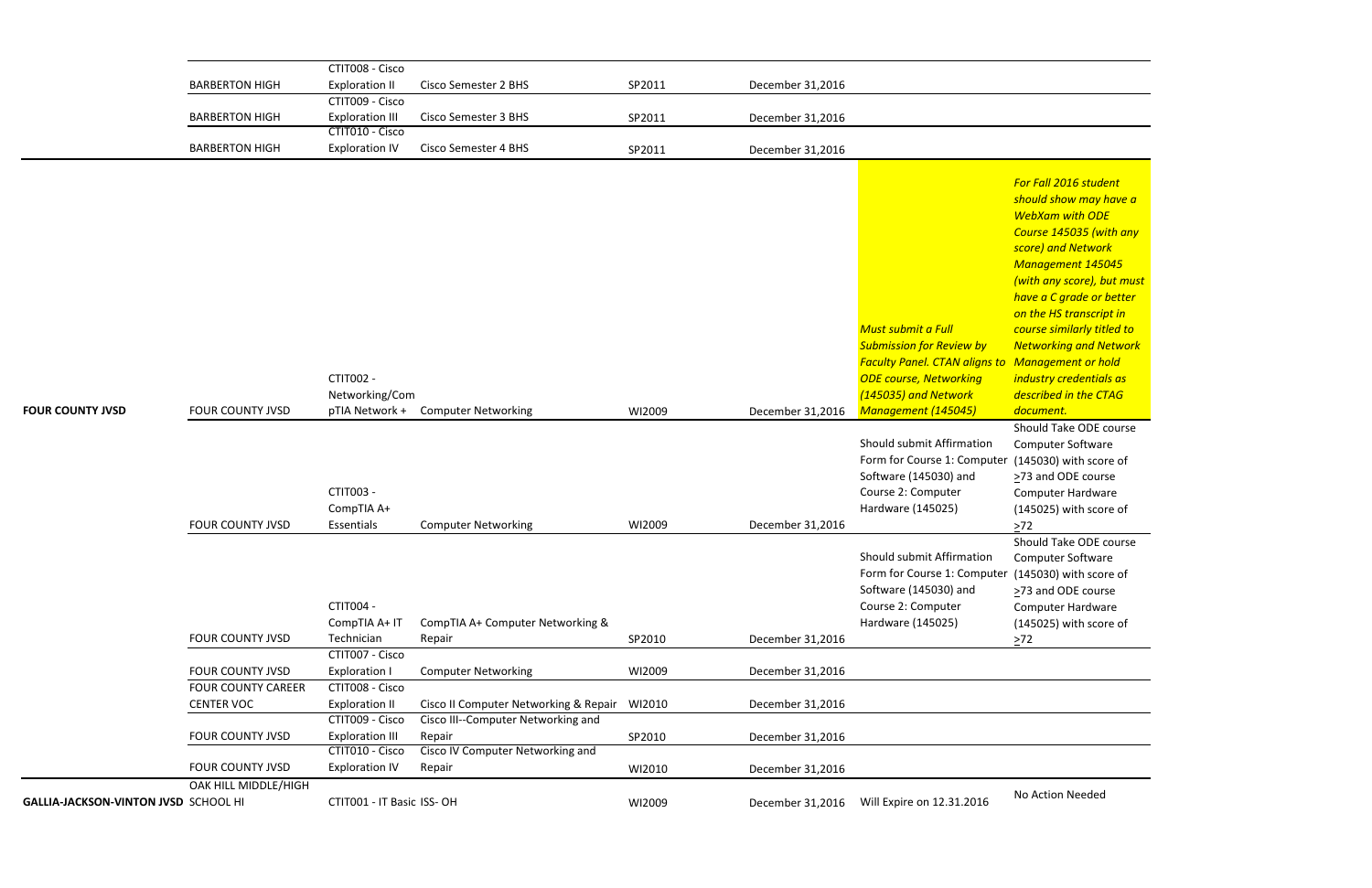*For Fall 2016 student should show may have a WebXam with ODE Course 145035 (with any score) and Network Management 145045 (with any score), but must have a C grade or better on the HS transcript in course similarly titled to Networking and Network Management or hold industry credentials as described in the CTAG document.*

| <b>BUCKEYE HILLS CAREER</b>              |                                                      |                                                      |        |                  |                                                                                                                                                                                               |                                                                                                                                                                                                                                                                                                                     |
|------------------------------------------|------------------------------------------------------|------------------------------------------------------|--------|------------------|-----------------------------------------------------------------------------------------------------------------------------------------------------------------------------------------------|---------------------------------------------------------------------------------------------------------------------------------------------------------------------------------------------------------------------------------------------------------------------------------------------------------------------|
| <b>CENTER VO</b>                         |                                                      | CTIT001 - IT Basic Information Technology-Networking | WI2009 | December 31,2016 | Will Expire on 12.31.2016                                                                                                                                                                     | No Action Needed                                                                                                                                                                                                                                                                                                    |
| OAK HILL MIDDLE/HIGH<br>SCHOOL HI        | CTIT002 -<br>Networking/Com<br>pTIA Network + ISS-OH |                                                      | WI2009 | December 31,2016 | Must submit a Full<br><b>Submission for Review by</b><br><b>Faculty Panel. CTAN aligns to Management or h</b><br><b>ODE course, Networking</b><br>(145035) and Network<br>Management (145045) | For Fall 2016 stude<br>should show may I<br><b>WebXam with OD</b><br>Course 145035 (w)<br>score) and Networ<br>Management 145<br>(with any score), b<br>have a C grade or<br>on the HS transcrip<br>course similarly tit<br><b>Networking and N</b><br>industry credentia<br>described in the C<br>document.        |
| OAK HILL MIDDLE/HIGH<br>SCHOOL HI        | CTIT002 -<br>Networking/Com<br>pTIA Network +        | ISS-OH                                               | WI2009 | December 31,2016 | Must submit a Full<br><b>Submission for Review by</b><br><b>Faculty Panel. CTAN aligns to Management or h</b><br><b>ODE course, Networking</b><br>(145035) and Network<br>Management (145045) | For Fall 2016 stude<br>should show may I<br><b>WebXam with OD</b><br><b>Course 145035 (w)</b><br>score) and Networ<br>Management 145<br>(with any score), b<br>have a C grade or<br>on the HS transcrip<br>course similarly tit<br><b>Networking and N</b><br>industry credentia<br>described in the C<br>document. |
| OAK HILL MIDDLE/HIGH<br><b>SCHOOL HI</b> | <b>CTIT003 -</b><br>CompTIA A+<br><b>Essentials</b>  | ISS-OH                                               | WI2009 | December 31,2016 | Should submit Affirmation<br>Form for Course 1: Computer (145030) with sco<br>Software (145030) and<br>Course 2: Computer<br>Hardware (145025)                                                | Should Take ODE o<br>Computer Softwar<br>>73 and ODE cour<br>Computer Hardwa<br>(145025) with sco<br>$>72$                                                                                                                                                                                                          |
| OAK HILL MIDDLE/HIGH<br>SCHOOL HI        | CTIT005 - Intro<br>to Desktop OS                     | ISS-OH                                               | AU2009 | December 31,2016 | <b>Should submit Affirmation</b><br><b>Form for Course: Computer</b><br>Software 145030                                                                                                       | <b>Should Take ODE</b><br><b>Computer Softwar</b><br>(145030) with sco<br>>73                                                                                                                                                                                                                                       |

Computer Software (145030) with score of  $>73$ 

*For Fall 2016 student should show may have a WebXam with ODE Course 145035 (with any score) and Network Management 145045 (with any score), but must have a C grade or better on the HS transcript in course similarly titled to Networking and Network Management or hold industry credentials as described in the CTAG document.*

Should Take ODE course Computer Software er (145030) with score of >73 and ODE course Computer Hardware (145025) with score of  $\geq 72$ Should Take ODE course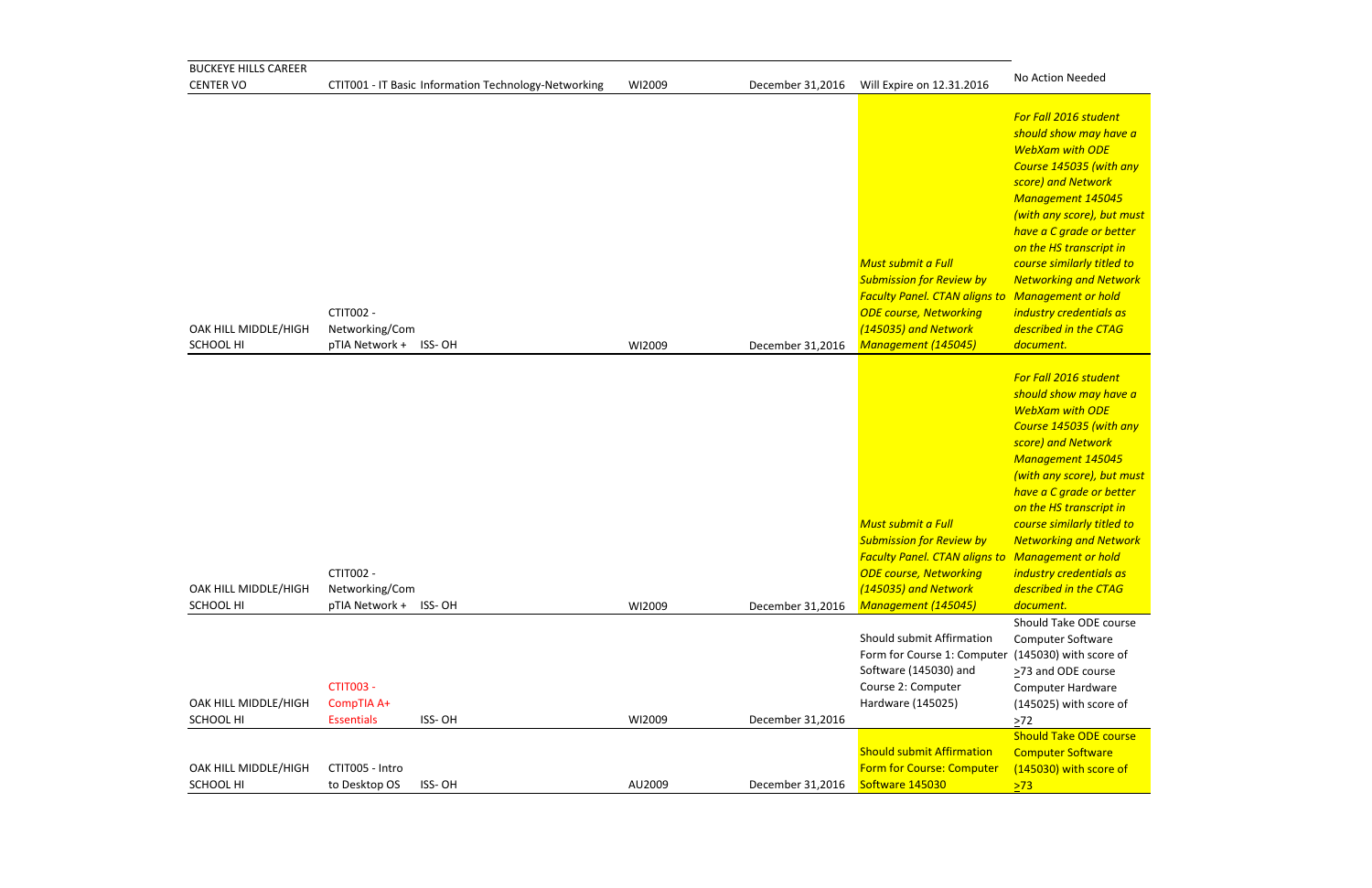For Fall 2016 student should show may have a WebXam with ODE Course 145050 (with any score), but must have a C grade transcript in a course titled similar to Network Security.

|                                                | OAK HILL MIDDLE/HIGH<br>SCHOOL HI                          | CTIT006 - Intro<br>to User Support ISS-OH   |                                      | SP2010 | December 31,2016        | Must submit a Full<br>Submission for Review by<br>Faculty Panel. CTAN aligns to<br>ODE course, Network<br>Security (ODE Course<br>145050)                                     | WebXam with ODE C<br>145050 (with any sco<br>but must have a C gr<br>or better on the HS<br>transcript in a course<br>titled similar to Netw<br>Security.                                                                                                                                                                                                              |
|------------------------------------------------|------------------------------------------------------------|---------------------------------------------|--------------------------------------|--------|-------------------------|-------------------------------------------------------------------------------------------------------------------------------------------------------------------------------|------------------------------------------------------------------------------------------------------------------------------------------------------------------------------------------------------------------------------------------------------------------------------------------------------------------------------------------------------------------------|
|                                                |                                                            | CTIT012 - MS<br>.NET Framework<br>App. Dev. |                                      |        |                         | Be advised this course wil<br>need to be submitted under<br><b>IT: Programming and is</b><br>aligned to ODE course, Visual<br><b>Programming (EMIS CODE</b>                   |                                                                                                                                                                                                                                                                                                                                                                        |
|                                                | <b>VINTON COUNTY HIGH</b>                                  | <b>Foundation</b>                           | networking-Vinton Co                 | AU2010 | <b>December 31,2016</b> | 145070)                                                                                                                                                                       |                                                                                                                                                                                                                                                                                                                                                                        |
| <b>GREAT OAKS INST OF</b><br><b>TECHNOLOGY</b> | DIAMOND OAKS CDC VOC CTIT001 - IT Basic CSTN BASIC DIAMOND |                                             |                                      | AU2010 | December 31,2016        | Will Expire on 12.31.2016                                                                                                                                                     | No Action Needed                                                                                                                                                                                                                                                                                                                                                       |
|                                                | LIVE OAKS CDC VOC                                          | CTIT001 - IT Basic CSTN BASIC LIVE          |                                      | AU2010 | December 31,2016        | Will Expire on 12.31.2016                                                                                                                                                     | No Action Needed                                                                                                                                                                                                                                                                                                                                                       |
|                                                | LAUREL OAKS CDC VOC                                        |                                             | CTIT001 - IT Basic CSTN BASIC LAUREL | AU2010 | December 31,2016        | Will Expire on 12.31.2016                                                                                                                                                     | No Action Needed                                                                                                                                                                                                                                                                                                                                                       |
|                                                | LAUREL OAKS CDC VOC                                        | CTIT002 -<br>Networking/Com                 | pTIA Network + CSTN NETWORK+ LAUREL  | AU2010 | December 31,2016        | Must submit a Full<br><b>Submission for Review by</b><br><b>Faculty Panel. CTAN aligns to</b><br><b>ODE course, Networking</b><br>(145035) and Network<br>Management (145045) | For Fall 2016 student<br>should show may hay<br><b>WebXam with ODE</b><br>Course 145035 (with<br>score) and Network<br><b>Management 14504.</b><br>(with any score), but<br>have a C grade or be<br>on the HS transcript<br>course similarly titled<br><b>Networking and Nety</b><br>Management or hold<br>industry credentials a<br>described in the CTA<br>document. |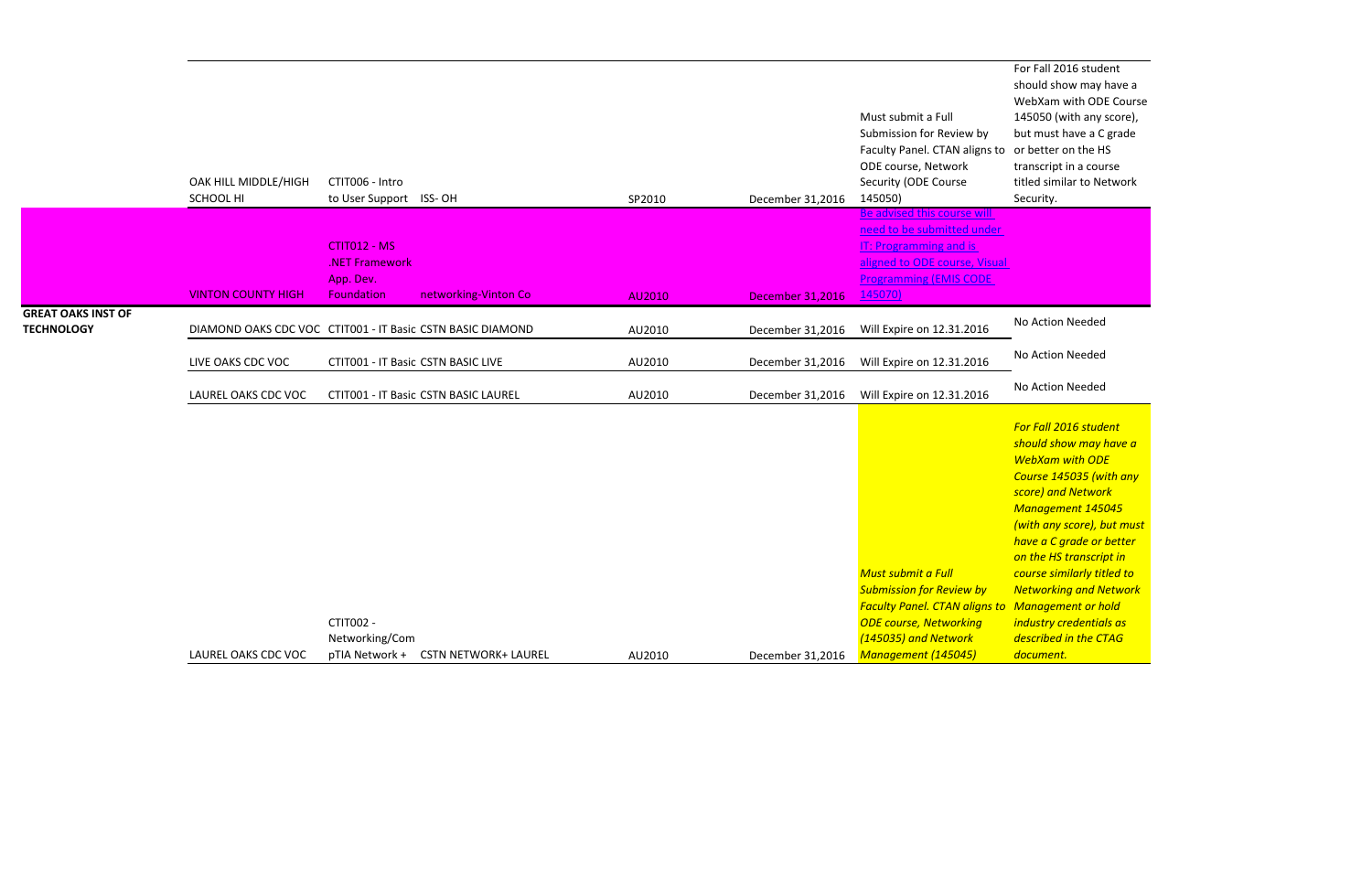*For Fall 2016 student should show may have a WebXam with ODE Course 145035 (with any score) and Network Management 145045 (with any score), but must have a C grade or better on the HS transcript in course similarly titled to Networking and Network Management or hold industry credentials as described in the CTAG document.*

|                                 |                |                                                           |        |                  |                                        | F                           |
|---------------------------------|----------------|-----------------------------------------------------------|--------|------------------|----------------------------------------|-----------------------------|
|                                 |                |                                                           |        |                  |                                        | S                           |
|                                 |                |                                                           |        |                  |                                        |                             |
|                                 |                |                                                           |        |                  |                                        |                             |
|                                 |                |                                                           |        |                  |                                        | $\mathcal{S}_{\mathcal{S}}$ |
|                                 |                |                                                           |        |                  |                                        |                             |
|                                 |                |                                                           |        |                  |                                        |                             |
|                                 |                |                                                           |        |                  |                                        |                             |
|                                 |                |                                                           |        |                  |                                        | $\overline{c}$              |
|                                 |                |                                                           |        |                  | <b>Must submit a Full</b>              | $\epsilon$                  |
|                                 |                |                                                           |        |                  | <b>Submission for Review by</b>        | $\sqrt{ }$                  |
|                                 |                |                                                           |        |                  | <b>Faculty Panel. CTAN aligns to N</b> |                             |
|                                 | CTIT002 -      |                                                           |        |                  | <b>ODE course, Networking</b>          | $\boldsymbol{i}$            |
|                                 | Networking/Com |                                                           |        |                  | (145035) and Network                   | $\overline{a}$              |
| LIVE OAKS CDC VOC               | pTIA Network + | <b>CSTN NETWORK+ LIVE</b>                                 | AU2010 | December 31,2016 | Management (145045)                    | $\overline{a}$              |
|                                 |                |                                                           |        |                  |                                        |                             |
|                                 |                |                                                           |        |                  |                                        | $\sqrt{2}$                  |
|                                 |                |                                                           |        |                  |                                        | $\mathsf{s}$                |
|                                 |                |                                                           |        |                  |                                        | V                           |
|                                 |                |                                                           |        |                  |                                        |                             |
|                                 |                |                                                           |        |                  |                                        | S                           |
|                                 |                |                                                           |        |                  |                                        | $\sqrt{ }$                  |
|                                 |                |                                                           |        |                  |                                        |                             |
|                                 |                |                                                           |        |                  |                                        | $\mathsf{n}$                |
|                                 |                |                                                           |        |                  |                                        |                             |
|                                 |                |                                                           |        |                  | Must submit a Full                     |                             |
|                                 |                |                                                           |        |                  | <b>Submission for Review by</b>        | $\epsilon$<br>$\sqrt{2}$    |
|                                 |                |                                                           |        |                  | <b>Faculty Panel. CTAN aligns to N</b> |                             |
|                                 | CTIT002 -      |                                                           |        |                  | <b>ODE course, Networking</b>          | j <sub>1</sub>              |
|                                 | Networking/Com |                                                           |        |                  | (145035) and Network                   |                             |
|                                 |                |                                                           |        |                  |                                        | $\overline{a}$              |
|                                 |                | DIAMOND OAKS CDC VOC pTIA Network + CSTN NETWORK+ DIAMOND | AU2010 | December 31,2016 | Management (145045)                    | $\overline{a}$              |
|                                 |                |                                                           |        |                  |                                        | S                           |
|                                 |                |                                                           |        |                  | Should submit Affirmation              |                             |
|                                 |                |                                                           |        |                  | Form for Course 1: Computer            |                             |
|                                 |                |                                                           |        |                  | Software (145030) and                  | ≥                           |
|                                 | CTIT003 -      |                                                           |        |                  | Course 2: Computer                     |                             |
|                                 | CompTIA A+     |                                                           |        |                  | Hardware (145025)                      |                             |
| DIAMOND OAKS CDC VOC Essentials |                | <b>CSTN A+ ESS DIAMOND</b>                                | SM2010 | December 31,2016 |                                        | >                           |
|                                 |                |                                                           |        |                  |                                        | S                           |
|                                 |                |                                                           |        |                  | Should submit Affirmation              |                             |
|                                 |                |                                                           |        |                  | Form for Course 1: Computer            |                             |
|                                 |                |                                                           |        |                  | Software (145030) and                  | ⋗                           |
|                                 | CTIT003 -      |                                                           |        |                  | Course 2: Computer                     |                             |
|                                 | CompTIA A+     |                                                           |        |                  | Hardware (145025)                      |                             |
| LIVE OAKS CDC VOC               | Essentials     | CSTN A+ ESS LIVE                                          | SM2010 | December 31,2016 |                                        |                             |
|                                 |                |                                                           |        |                  |                                        |                             |

Computer Software er (145030) with score of ≥73 and ODE course Computer Hardware (145025) with score of  $\geq 72$ 

*For Fall 2016 student should show may have a WebXam with ODE Course 145035 (with any score) and Network Management 145045 (with any score), but must have a C grade or better on the HS transcript in course similarly titled to Networking and Network Management or hold industry credentials as described in the CTAG document.*

Should Take ODE course Computer Software er (145030) with score of ≥73 and ODE course Computer Hardware (145025) with score of  $\geq 72$ Should Take ODE course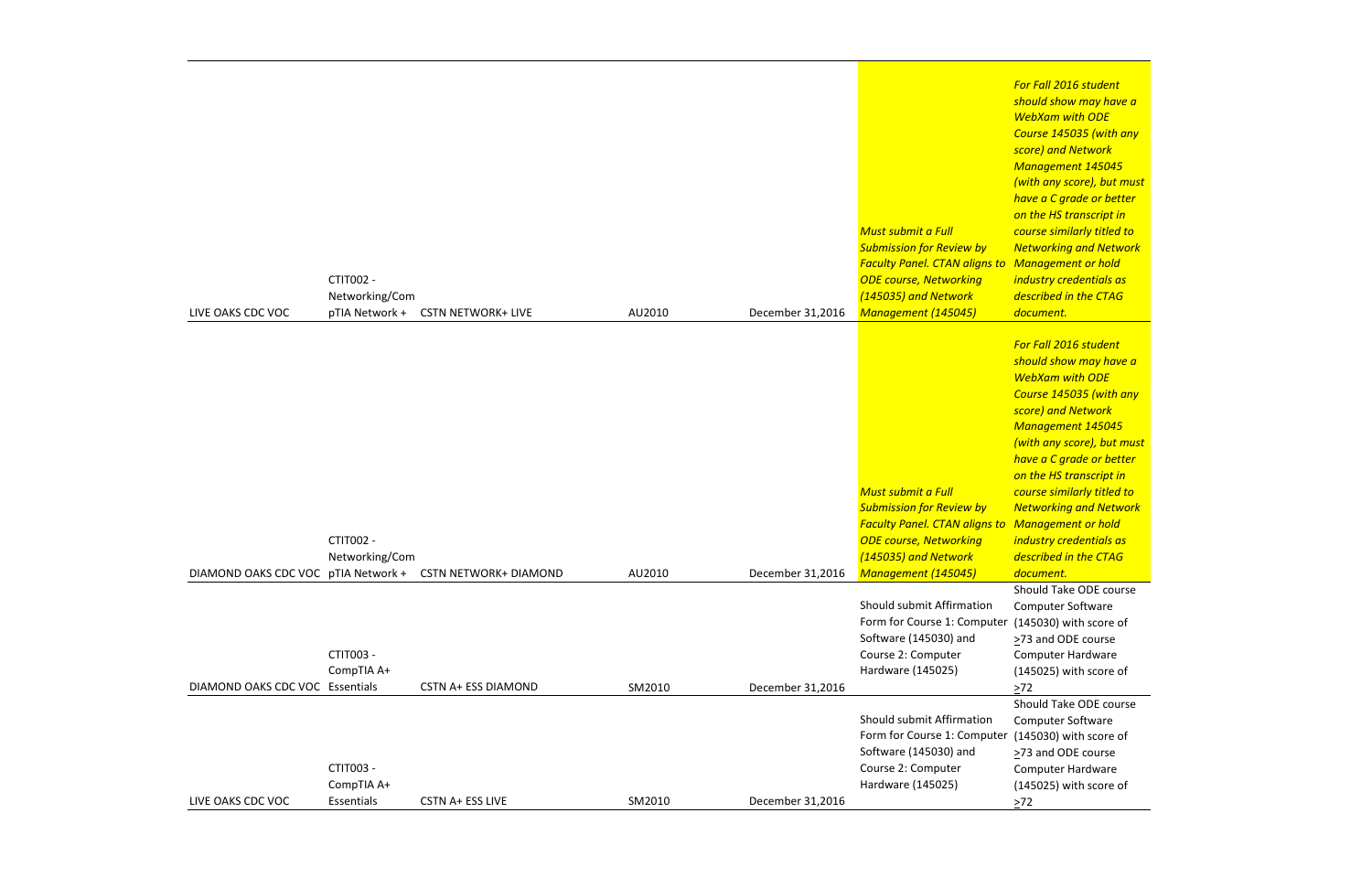| LAUREL OAKS CDC VOC                | CTIT003 -<br>CompTIA A+<br>Essentials    | <b>CSTN A+ESS LAUREL</b>    | SM2010 | December 31,2016 | Should submit Affirmation<br>Form for Course 1: Computer<br>Software (145030) and<br>Course 2: Computer<br>Hardware (145025) |
|------------------------------------|------------------------------------------|-----------------------------|--------|------------------|------------------------------------------------------------------------------------------------------------------------------|
| LAUREL OAKS CDC VOC                | CTIT004 -<br>CompTIA A+ IT<br>Technician | <b>CSTN A+TECH LAUREL</b>   | AU2010 | December 31,2016 | Should submit Affirmation<br>Form for Course 1: Computer<br>Software (145030) and<br>Course 2: Computer<br>Hardware (145025) |
| DIAMOND OAKS CDC VOC Technician    | CTIT004 -<br>CompTIA A+ IT               | <b>CSTN A+TECH DIAMOND</b>  | SP2010 | December 31,2016 | Should submit Affirmation<br>Form for Course 1: Computer<br>Software (145030) and<br>Course 2: Computer<br>Hardware (145025) |
| LIVE OAKS CDC VOC                  | CTIT004 -<br>CompTIA A+ IT<br>Technician | <b>CSTN A+TECH LIVE</b>     | AU2010 | December 31,2016 | Should submit Affirmation<br>Form for Course 1: Computer<br>Software (145030) and<br>Course 2: Computer<br>Hardware (145025) |
| DIAMOND OAKS CDC VOC to Desktop OS | CTIT005 - Intro                          | <b>CSTN DESKTOP DIAMOND</b> | SP2011 | December 31,2016 | <b>Should submit Affirmation</b><br><b>Form for Course: Computer</b><br>Software 145030                                      |
| LAUREL OAKS CDC VOC                | CTIT005 - Intro<br>to Desktop OS         | <b>CSTN DESKTOP LAUREL</b>  | SP2011 | December 31,2016 | <b>Should submit Affirmation</b><br><b>Form for Course: Computer</b><br>Software 145030                                      |
| LIVE OAKS CDC VOC                  | CTIT005 - Intro<br>to Desktop OS         | <b>CSTN DESKTOP LIVE</b>    | SP2011 | December 31,2016 | <b>Should submit Affirmation</b><br><b>Form for Course: Computer</b><br>Software 145030                                      |

Should Take ODE course Computer Software (145030) with score of ≥73 and ODE course Computer Hardware (145025) with score of  $>72$ Should Take ODE course Computer Software (145030) with score of >73 and ODE course Computer Hardware (145025) with score of  $\geq 72$ Should Take ODE course Computer Software (145030) with score of >73 and ODE course Computer Hardware (145025) with score of  $\frac{272}{ }$ Should Take ODE course Computer Software (145030) with score of >73 and ODE course Computer Hardware (145025) with score of  $\geq 72$ Should Take ODE course Computer Software (145030) with score of  $\geq$ 73  $\geq$ **Should Take ODE course** Computer Software (145030) with score of  $\sqrt{273}$ **Should Take ODE course Computer Software** (145030) with score of >73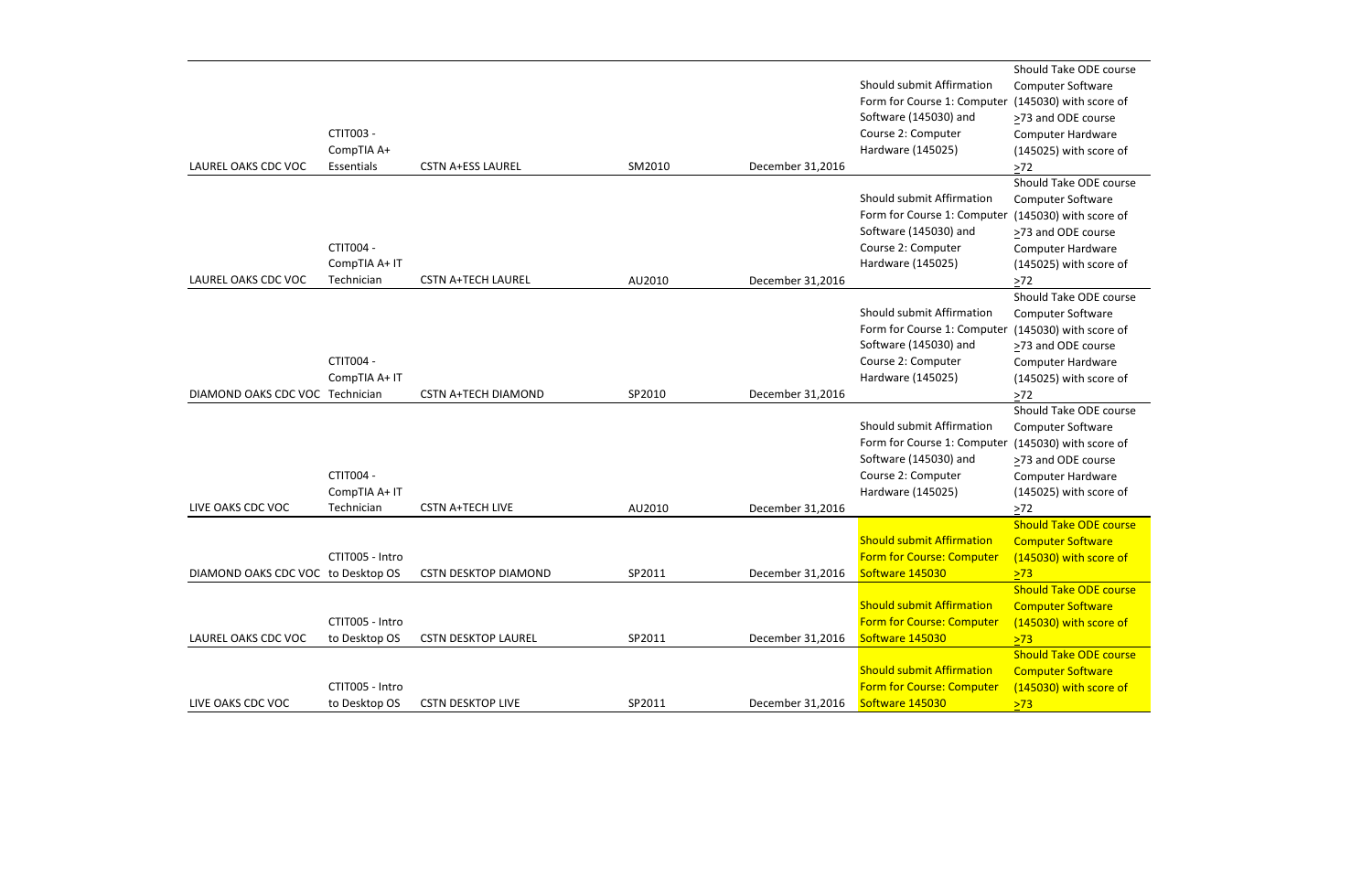For Fall 2016 student should show may have a WebXam with ODE Course 145050 (with any score), but must have a C grade or better on the HS transcript in a course titled similar to Network Security.

For Fall 2016 student should show may have a WebXam with ODE Course 145050 (with any score), but must have a C grade or better on the HS transcript in a course titled similar to Network Security.

Should Take ODE course Computer Software (145030) with score of >73 and ODE course Computer Hardware (145025) with score of  $2^{72}$ 

Should Take ODE course Computer Software (145030) with score of >73 and ODE course Computer Hardware (145025) with score of  $\geq 72$ 

|                           | LIVE OAKS CDC VOC      | CTIT006 - Intro                          | to User Support CSTN USER SUPPORT LIVE                         | AU2010 | December 31,2016 | Must submit a Full<br>Submission for Review by<br>Faculty Panel. CTAN aligns to<br>ODE course, Network<br>Security (ODE Course<br>145050)                    | WebXam with OD<br>145050 (with any<br>but must have a C<br>or better on the H<br>transcript in a cou<br>titled similar to Ne<br>Security.                                           |
|---------------------------|------------------------|------------------------------------------|----------------------------------------------------------------|--------|------------------|--------------------------------------------------------------------------------------------------------------------------------------------------------------|-------------------------------------------------------------------------------------------------------------------------------------------------------------------------------------|
|                           | LAUREL OAKS CDC VOC    | CTIT006 - Intro                          | to User Support CSTN USER SUPPORT LAUREL                       | AU2010 | December 31,2016 | Must submit a Full<br>Submission for Review by<br>Faculty Panel. CTAN aligns to or better on the H<br>ODE course, Network<br>Security (ODE Course<br>145050) | For Fall 2016 stud<br>should show may<br>WebXam with OD<br>145050 (with any<br>but must have a C<br>transcript in a cou<br>titled similar to Ne<br>Security.                        |
|                           |                        | CTIT006 - Intro                          | DIAMOND OAKS CDC VOC to User Support CSTN USER SUPPORT DIAMOND | AU2010 | December 31,2016 | Must submit a Full<br>Submission for Review by<br>Faculty Panel. CTAN aligns to<br>ODE course, Network<br>Security (ODE Course<br>145050)                    | For Fall 2016 stude<br>should show may<br>WebXam with OD<br>145050 (with any<br>but must have a C<br>or better on the H<br>transcript in a cou<br>titled similar to Ne<br>Security. |
| <b>GREENVILLE CITY SD</b> | <b>GREENVILLE HIGH</b> |                                          | CTIT001 - IT Basic Computer Information Systems                | SM2011 | December 31,2016 | Will Expire on 12.31.2016                                                                                                                                    | No Action Needed                                                                                                                                                                    |
|                           | <b>GREENVILLE HIGH</b> | CTIT003 -<br>CompTIA A+<br>Essentials    | <b>Computer Information Systems</b>                            | SM2011 | December 31,2016 | Should submit Affirmation<br>Form for Course 1: Computer (145030) with sco<br>Software (145030) and<br>Course 2: Computer<br>Hardware (145025)               | Should Take ODE<br>Computer Softwar<br>>73 and ODE cour<br>Computer Hardwa<br>(145025) with sco<br>$>72$                                                                            |
|                           | <b>GREENVILLE HIGH</b> | CTIT004 -<br>CompTIA A+ IT<br>Technician | <b>Computer Information Systems</b>                            | SM2011 | December 31,2016 | Should submit Affirmation<br>Form for Course 1: Computer<br>Software (145030) and<br>Course 2: Computer<br>Hardware (145025)                                 | Should Take ODE<br>Computer Softwar<br>(145030) with sco<br>>73 and ODE cour<br>Computer Hardwa<br>(145025) with sco<br>$>72$                                                       |
|                           | <b>GREENVILLE HIGH</b> | CTIT007 - Cisco<br><b>Exploration I</b>  | <b>Computer Information Systems</b>                            | SM2011 | December 31,2016 |                                                                                                                                                              |                                                                                                                                                                                     |
|                           | <b>GREENVILLE HIGH</b> | CTIT008 - Cisco<br><b>Exploration II</b> | <b>Computer Information Systems</b>                            | SM2011 | December 31,2016 |                                                                                                                                                              |                                                                                                                                                                                     |
|                           |                        |                                          |                                                                |        |                  |                                                                                                                                                              |                                                                                                                                                                                     |

For Fall 2016 student should show may have a WebXam with ODE Course 145050 (with any score), but must have a C grade or better on the HS transcript in a course titled similar to Network Security.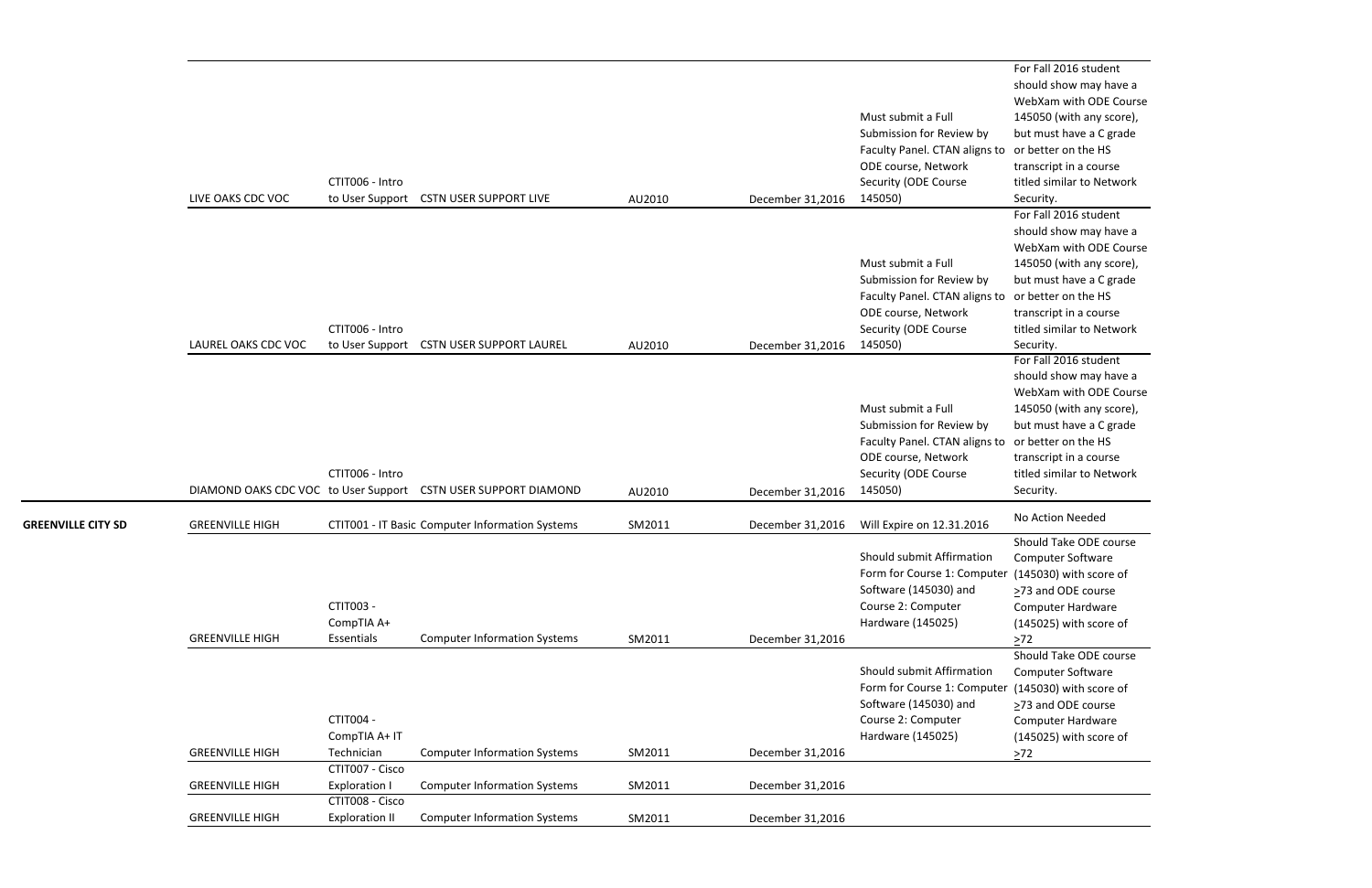Should Take ODE course Computer Software er (145030) with score of >73 and ODE course Computer Hardware (145025) with score of  $\geq$ 72

Should Take ODE course Computer Software er (145030) with score of >73 and ODE course Computer Hardware (145025) with score of  $\geq 72$ 

**Should Take ODE course Computer Software** (145030) with score of  $\geq$ 73

|                         |                        | CTIT009 - Cisco                          |                                     |        |                  |                                                                                                                                                                        |                                                                                                                                                                                                                                                                                                      |
|-------------------------|------------------------|------------------------------------------|-------------------------------------|--------|------------------|------------------------------------------------------------------------------------------------------------------------------------------------------------------------|------------------------------------------------------------------------------------------------------------------------------------------------------------------------------------------------------------------------------------------------------------------------------------------------------|
|                         | <b>GREENVILLE HIGH</b> | <b>Exploration III</b>                   | <b>Computer Information Systems</b> | SM2011 | December 31,2016 |                                                                                                                                                                        |                                                                                                                                                                                                                                                                                                      |
|                         |                        | CTIT010 - Cisco                          |                                     |        |                  |                                                                                                                                                                        |                                                                                                                                                                                                                                                                                                      |
|                         | <b>GREENVILLE HIGH</b> | <b>Exploration IV</b>                    | <b>Computer Information Systems</b> | SM2011 | December 31,2016 |                                                                                                                                                                        |                                                                                                                                                                                                                                                                                                      |
| <b>HAMILTON CITY SD</b> | <b>HAMILTON HIGH</b>   | CTIT001 - IT Basic ISS                   |                                     | SP2010 | December 31,2016 | Will Expire on 12.31.2016                                                                                                                                              | No Action Needed                                                                                                                                                                                                                                                                                     |
|                         |                        | CTIT002 -<br>Networking/Com              |                                     |        |                  | Must submit a Full<br><b>Submission for Review by</b><br><b>Faculty Panel. CTAN aligns to Management or h</b><br><b>ODE course, Networking</b><br>(145035) and Network | For Fall 2016 stude<br>should show may<br><b>WebXam with OD</b><br><b>Course 145035 (w)</b><br>score) and Networ<br>Management 145<br>(with any score), b<br>have a C grade or<br>on the HS transcri<br>course similarly tit<br><b>Networking and N</b><br>industry credentia<br>described in the C. |
|                         | <b>HAMILTON HIGH</b>   | pTIA Network + ISS                       |                                     | SP2010 | December 31,2016 | Management (145045)                                                                                                                                                    | document.                                                                                                                                                                                                                                                                                            |
|                         | <b>HAMILTON HIGH</b>   | CTIT003 -<br>CompTIA A+<br>Essentials    | <b>ISS</b>                          | SP2009 | December 31,2016 | Should submit Affirmation<br>Form for Course 1: Computer<br>Software (145030) and<br>Course 2: Computer<br>Hardware (145025)                                           | Should Take ODE<br>Computer Softwar<br>(145030) with sco<br>>73 and ODE cour<br>Computer Hardwa<br>(145025) with sco<br>$>72$                                                                                                                                                                        |
|                         | <b>HAMILTON HIGH</b>   | CTIT004 -<br>CompTIA A+ IT<br>Technician | <b>ISS</b>                          | SM2010 | December 31,2016 | Should submit Affirmation<br>Form for Course 1: Computer (145030) with sco<br>Software (145030) and<br>Course 2: Computer<br>Hardware (145025)                         | Should Take ODE<br>Computer Softwar<br>>73 and ODE cour<br>Computer Hardwa<br>(145025) with sco<br>$>72$                                                                                                                                                                                             |
|                         |                        | CTIT005 - Intro                          |                                     |        |                  | <b>Should submit Affirmation</b><br><b>Form for Course: Computer</b>                                                                                                   | <b>Should Take ODE</b><br><b>Computer Softwar</b><br>(145030) with sco                                                                                                                                                                                                                               |
|                         | <b>HAMILTON HIGH</b>   | to Desktop OS                            | <b>ISS</b>                          | SP2010 | December 31,2016 | Software 145030                                                                                                                                                        | $\sqrt{273}$                                                                                                                                                                                                                                                                                         |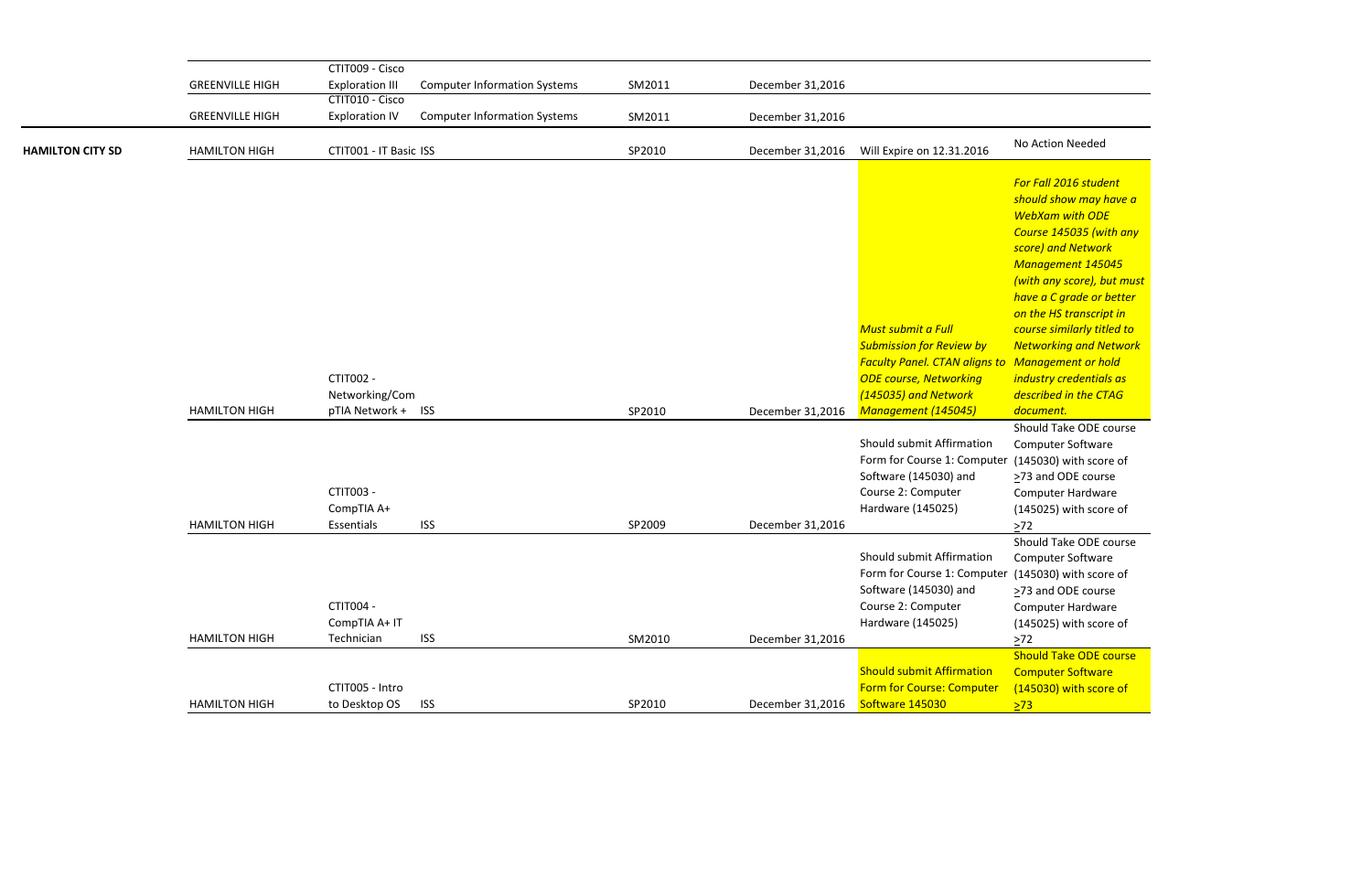For Fall 2016 student should show may have a WebXam with ODE Course 145050 (with any score), but must have a C grade transcript in a course titled similar to Network Security.

|                          | <b>HAMILTON HIGH</b>                     | CTIT006 - Intro<br>to User Support ISS                                                 | SP2010 | December 31,2016 | Must submit a Full<br>Submission for Review by<br>Faculty Panel. CTAN aligns to or better on the HS<br>ODE course, Network<br>Security (ODE Course<br>145050)                                           | 145050 (with any sco<br>but must have a C gra<br>transcript in a course<br>titled similar to Netw<br>Security.                                                                                                                                                                                                                                           |
|--------------------------|------------------------------------------|----------------------------------------------------------------------------------------|--------|------------------|---------------------------------------------------------------------------------------------------------------------------------------------------------------------------------------------------------|----------------------------------------------------------------------------------------------------------------------------------------------------------------------------------------------------------------------------------------------------------------------------------------------------------------------------------------------------------|
| JEFFERSON COUNTY JVSD    | JEFFERSON COUNTY JVSD                    | CTIT002 -<br>Networking/Com Computer Networking Technology<br>pTIA Network + Secondary | SP2010 | December 31,2016 | <b>Must submit a Full</b><br><b>Submission for Review by</b><br><b>Faculty Panel. CTAN aligns to Management or hold</b><br><b>ODE course, Networking</b><br>(145035) and Network<br>Management (145045) | For Fall 2016 student<br>should show may hav<br><b>WebXam with ODE</b><br>Course 145035 (with<br>score) and Network<br><b>Management 145045</b><br>(with any score), but i<br>have a C grade or bet<br>on the HS transcript in<br>course similarly titled<br><b>Networking and Netw</b><br>industry credentials a.<br>described in the CTAG<br>document. |
| <b>KETTERING CITY SD</b> | <b>KETTERING FAIRMONT</b><br><b>HIGH</b> | CTIT001 - IT Basic Information Technology                                              | AU2011 | December 31,2016 | Will Expire on 12.31.2016                                                                                                                                                                               | No Action Needed                                                                                                                                                                                                                                                                                                                                         |
|                          | <b>KETTERING FAIRMONT</b><br><b>HIGH</b> | CTIT002 -<br>Networking/Com<br>pTIA Network +<br>Information Technology-Networking     | SP2014 | December 31,2016 | <b>Must submit a Full</b><br><b>Submission for Review by</b><br><b>Faculty Panel. CTAN aligns to Management or hold</b><br><b>ODE course, Networking</b><br>(145035) and Network<br>Management (145045) | For Fall 2016 student<br>should show may hav<br><b>WebXam with ODE</b><br>Course 145035 (with<br>score) and Network<br><b>Management 145045</b><br>(with any score), but i<br>have a C grade or bet<br>on the HS transcript in<br>course similarly titled<br><b>Networking and Netw</b><br>industry credentials a<br>described in the CTAG<br>document.  |

*For Fall 2016 student should show may have a WebXam with ODE Course 145035 (with any score) and Network Management 145045 (with any score), but must have a C grade or better on the HS transcript in course similarly titled to Networking and Network industry credentials as described in the CTAG document.*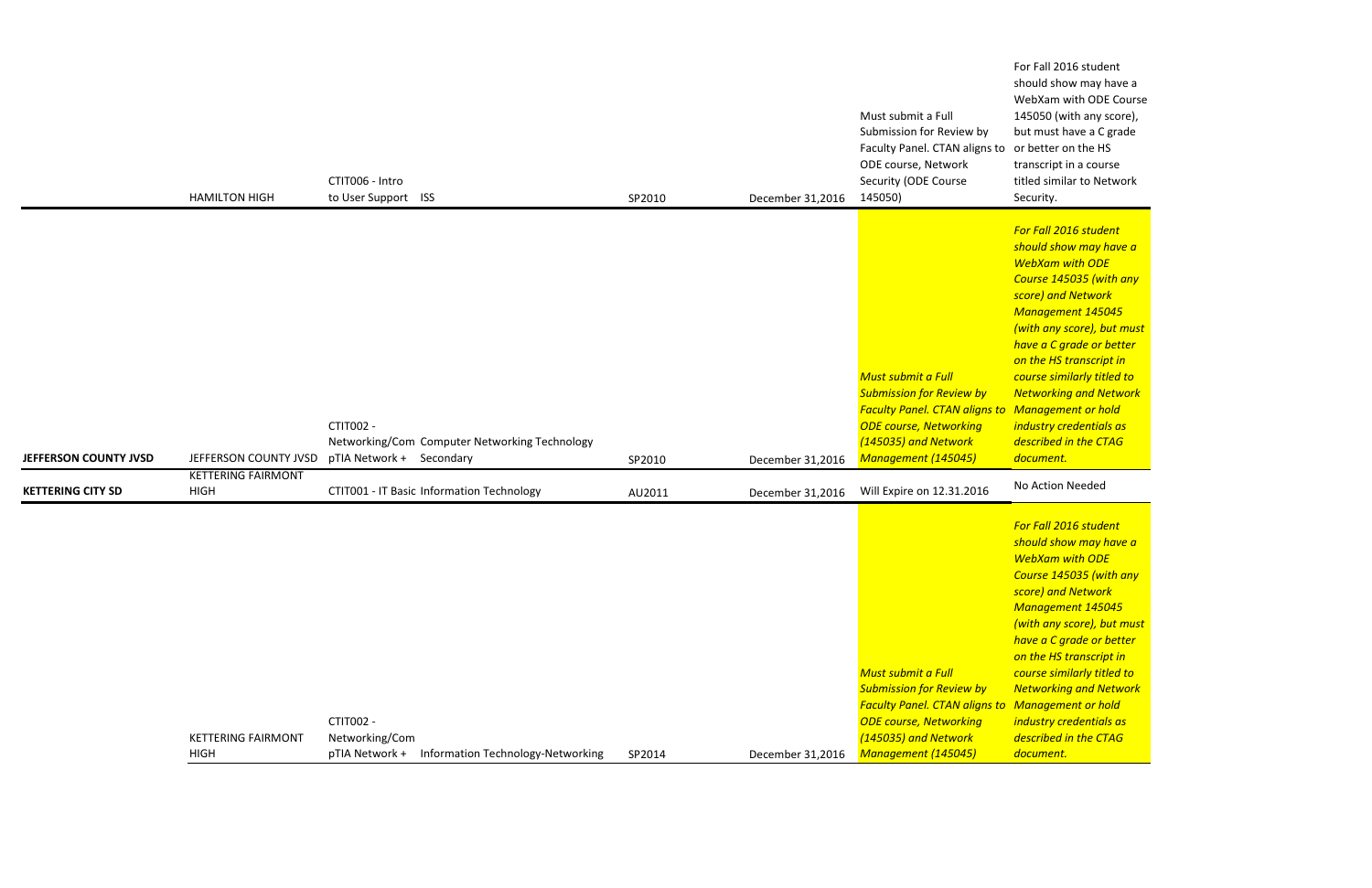Should Take ODE course Computer Software (145030) with score of  $\sqrt{273}$ 

Computer Software er (145030) with score of >73 and ODE course Computer Hardware (145025) with score of  $\geq 72$ 

Should Take ODE course Computer Software er (145030) with score of >73 and ODE course Computer Hardware (145025) with score of  $\geq 72$ 

*For Fall 2016 student should show may have a WebXam with ODE Course 145035 (with any score) and Network Management 145045 (with any score), but must have a C grade or better on the HS transcript in course similarly titled to Networking and Network Management or hold industry credentials as described in the CTAG document.* Should Take ODE course

| <b>KNOX COUNTY JVSD</b> | <b>KETTERING FAIRMONT</b><br><b>HIGH</b><br><b>KNOX COUNTY CAREER</b><br><b>CENTER VOC</b> | CTIT005 - Intro<br>to Desktop OS              | Information Technology-Operating<br>Systems<br>CTIT001 - IT Basic Information Technology | SP2014<br>SP2010 | December 31,2016<br>December 31,2016 | <b>Should submit Affirmation</b><br>Form for Course: Computer<br>Software 145030<br>Will Expire on 12.31.2016                                                                        | <u>SHOUID TAKE ODE COU</u><br><b>Computer Software</b><br>(145030) with score<br>$\sqrt{273}$<br>No Action Needed                                                                                                                                                                                                                                                             |
|-------------------------|--------------------------------------------------------------------------------------------|-----------------------------------------------|------------------------------------------------------------------------------------------|------------------|--------------------------------------|--------------------------------------------------------------------------------------------------------------------------------------------------------------------------------------|-------------------------------------------------------------------------------------------------------------------------------------------------------------------------------------------------------------------------------------------------------------------------------------------------------------------------------------------------------------------------------|
|                         | <b>KNOX COUNTY CAREER</b><br><b>CENTER VOC</b>                                             | CTIT002 -<br>Networking/Com<br>pTIA Network + | <b>Information Technology</b>                                                            | SP2010           | December 31,2016                     | <b>Must submit a Full</b><br><b>Submission for Review by</b><br><b>Faculty Panel. CTAN aligns to</b><br><b>ODE course, Networking</b><br>(145035) and Network<br>Management (145045) | For Fall 2016 student<br>should show may hay<br><b>WebXam with ODE</b><br>Course 145035 (with<br>score) and Network<br><b>Management 14504.</b><br>(with any score), but<br>have a C grade or be<br>on the HS transcript<br>course similarly titled<br><b>Networking and Nety</b><br><b>Management or hold</b><br>industry credentials a<br>described in the CTA<br>document. |
|                         | <b>KNOX COUNTY JVSD</b>                                                                    | CTIT003 -<br>CompTIA A+<br>Essentials         | <b>Information Technology</b>                                                            | SP2012           | December 31,2016                     | Should submit Affirmation<br>Form for Course 1: Computer<br>Software (145030) and<br>Course 2: Computer<br>Hardware (145025)                                                         | Should Take ODE cou<br>Computer Software<br>(145030) with score<br>>73 and ODE course<br><b>Computer Hardware</b><br>(145025) with score<br>$>72$                                                                                                                                                                                                                             |
|                         | <b>KNOX COUNTY JVSD</b>                                                                    | CTIT004 -<br>CompTIA A+ IT<br>Technician      | <b>Information Technology</b>                                                            | SP2012           | December 31,2016                     | Should submit Affirmation<br>Form for Course 1: Computer (145030) with score<br>Software (145030) and<br>Course 2: Computer<br>Hardware (145025)                                     | Should Take ODE cou<br><b>Computer Software</b><br>>73 and ODE course<br><b>Computer Hardware</b><br>(145025) with score<br>$>72$                                                                                                                                                                                                                                             |
|                         | <b>KNOX COUNTY JVSD</b>                                                                    | CTIT006 - Intro                               | to User Support Information Technology                                                   | SP2012           | December 31,2016                     | Must submit a Full<br>Submission for Review by<br>Faculty Panel. CTAN aligns to<br>ODE course, Network<br>Security (ODE Course<br>145050)                                            | For Fall 2016 student<br>should show may hav<br>WebXam with ODE C<br>145050 (with any sco<br>but must have a C gr<br>or better on the HS<br>transcript in a course<br>titled similar to Netw<br>Security.                                                                                                                                                                     |

For Fall 2016 student should show may have a WebXam with ODE Course 145050 (with any score), but must have a C grade transcript in a course titled similar to Network Security.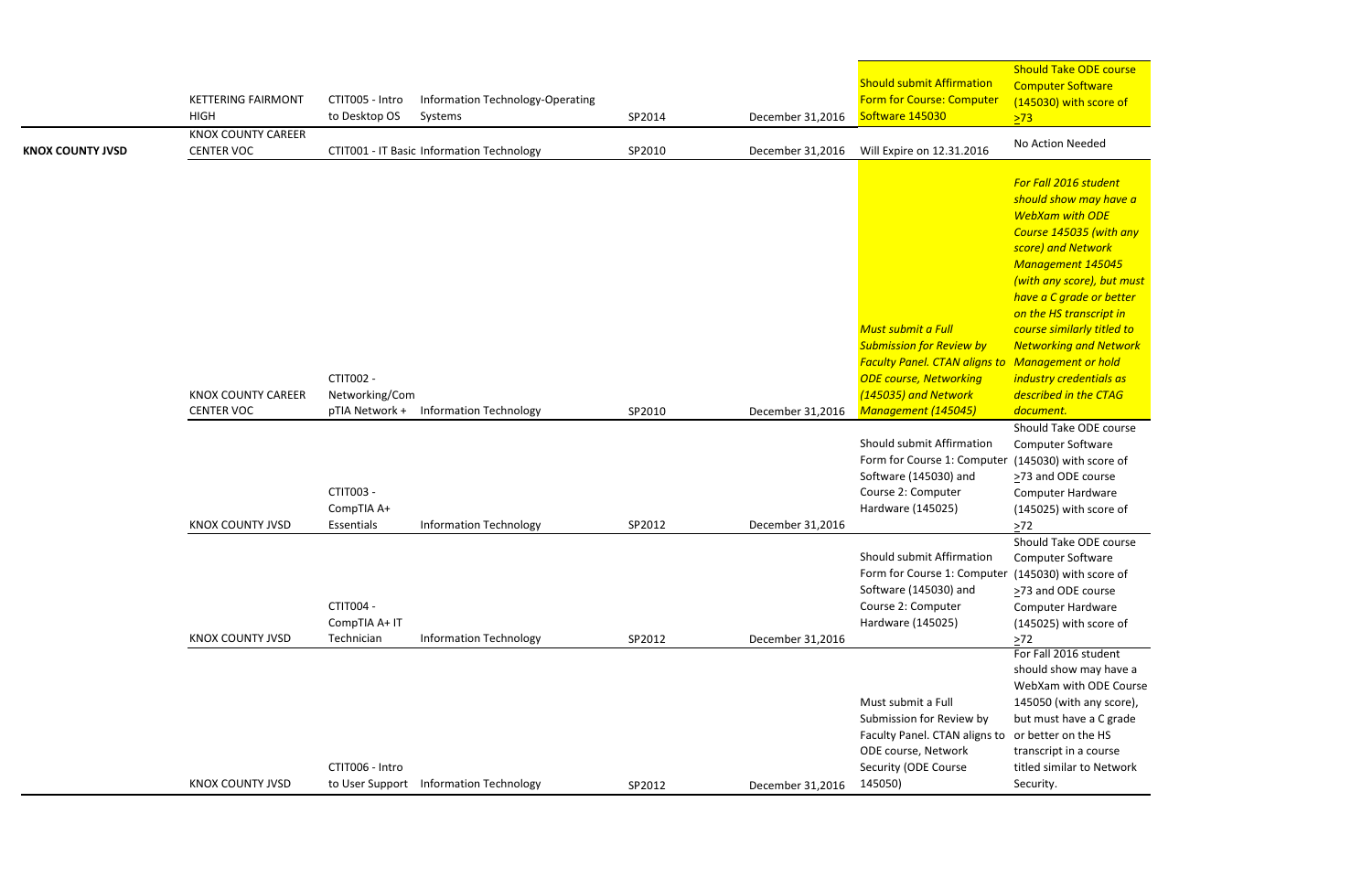## **LAKE SHORE**

### **COMPACT/WILLOUGHBY-**

No Action Needed

| <b>CUIVIPACI / WILLUUGNDI-</b> |                    |                                                    |        |                  |                           | <u>INO ACLIOII INEEDED</u> |
|--------------------------------|--------------------|----------------------------------------------------|--------|------------------|---------------------------|----------------------------|
| <b>EASTLAKE</b>                | MENTOR HIGH        | CTIT001 - IT Basic Computer Information Systems    | AU2015 | December 31,2016 | Will Expire on 12.31.2016 |                            |
|                                | <b>MENTOR HIGH</b> | CTIT001 - IT Basic Information Technology Services | SP2015 | December 31,2016 | Will Expire on 12.31.2016 | No Action Needed           |
|                                | EUCLID HIGH        | CTIT001 - IT Basic CISCO--EUCLID                   | AU2014 | December 31,2016 | Will Expire on 12.31.2016 | No Action Needed           |

| <b>LAWRENCE COUNTY JVSD</b> | LAWRENCE COUNTY JVSD | CTIT001 - IT Basic IT Tech        |                                     | AU2008 | December 31,2016        | Will Expire on 12.31.2016                                | No Action Needed         |
|-----------------------------|----------------------|-----------------------------------|-------------------------------------|--------|-------------------------|----------------------------------------------------------|--------------------------|
|                             | <b>MENTOR HIGH</b>   | <b>Foundation</b>                 | <b>Computer Information Systems</b> | AU2015 | <b>December 31,2016</b> | <u>145070)</u>                                           |                          |
|                             |                      | App. Dev.                         |                                     |        |                         | <b>Programming (EMIS CODE)</b>                           |                          |
|                             |                      | .NET Framework                    |                                     |        |                         | aligned to ODE course, Visual                            |                          |
|                             |                      | CTIT012 - MS                      |                                     |        |                         | <b>IT: Programming and is</b>                            |                          |
|                             |                      |                                   |                                     |        |                         | need to be submitted under                               |                          |
|                             |                      |                                   |                                     |        |                         | Be advised this course will                              |                          |
|                             | <b>EUCLID HIGH</b>   | <b>Exploration II</b>             | CISCO--EUCLID                       | AU2014 | December 31,2016        |                                                          |                          |
|                             |                      | CTIT008 - Cisco                   |                                     |        |                         |                                                          |                          |
|                             | <b>EUCLID HIGH</b>   | Exploration I                     | Networking Fundamentals - Cisco     | AU2014 | December 31,2016        |                                                          |                          |
|                             |                      | CTIT007 - Cisco                   |                                     |        |                         |                                                          |                          |
|                             | EUCLID CITY SD       | Exploration I                     | CISCO--EUCLID                       | SP2010 | December 31,2016        |                                                          |                          |
|                             | <b>EUCLID HIGH</b>   | pTIA Network +<br>CTIT007 - Cisco | CISCO--EUCLID                       | AU2014 | December 31,2016        | Management (145045)                                      | document.                |
|                             |                      | Networking/Com                    |                                     |        |                         | (145035) and Network                                     | described in the CT      |
|                             |                      | <b>CTIT002 -</b>                  |                                     |        |                         | <b>ODE course, Networking</b>                            | industry credential      |
|                             |                      |                                   |                                     |        |                         | <b>Faculty Panel. CTAN aligns to Management or homes</b> |                          |
|                             |                      |                                   |                                     |        |                         | <b>Submission for Review by</b>                          | <b>Networking and Ne</b> |
|                             |                      |                                   |                                     |        |                         | Must submit a Full                                       | course similarly titl    |
|                             |                      |                                   |                                     |        |                         |                                                          | on the HS transcrip      |
|                             |                      |                                   |                                     |        |                         |                                                          | have a C grade or l      |
|                             |                      |                                   |                                     |        |                         |                                                          | (with any score), bi     |
|                             |                      |                                   |                                     |        |                         |                                                          | <b>Management 1450</b>   |
|                             |                      |                                   |                                     |        |                         |                                                          | score) and Networl       |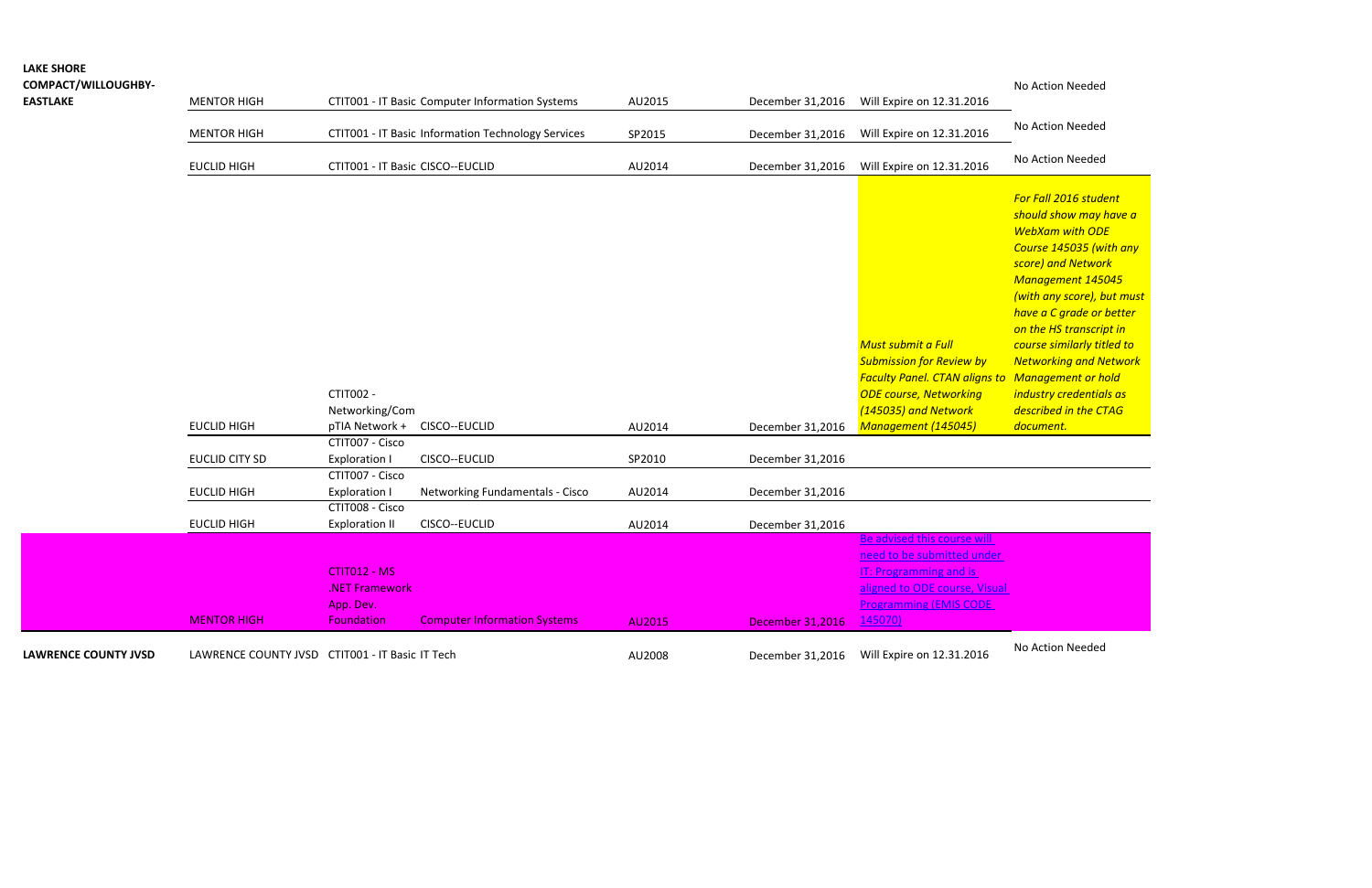Should Take ODE course Computer Software (145030) with score of >73 and ODE course Computer Hardware (145025) with score of  $2^{72}$ 

*For Fall 2016 student should show may have a WebXam with ODE Course 145035 (with any score) and Network Management 145045 (with any score), but must have a C grade or better on the HS transcript in course similarly titled to Networking and Network Management or hold industry credentials as described in the CTAG document.*

| <b>LORAIN CITY SD</b> | <b>LORAIN CITY SD</b>                       |                                | CTIT001 - IT Basic Network Communication Technology | WI2008 | December 31,2016 | Will Expire on 12.31.2016                                                                                                                                                                                                | No Action Needed                                                                                                                                                                                                                                                                                          |
|-----------------------|---------------------------------------------|--------------------------------|-----------------------------------------------------|--------|------------------|--------------------------------------------------------------------------------------------------------------------------------------------------------------------------------------------------------------------------|-----------------------------------------------------------------------------------------------------------------------------------------------------------------------------------------------------------------------------------------------------------------------------------------------------------|
|                       | LAWRENCE COUNTY JVSD Desktop OS             | CTIT011 - MS<br>Windows        | <b>IT Tech</b>                                      | AU2008 | December 31,2016 | Must submit a Full<br><b>Submission for Review by</b><br><b>Faculty Panel. CTAN aligns to HS transcript in co</b><br><b>ODE course, Computer</b><br>Software (145030) and<br><b>Nework Operating Systems</b><br>(145040) | For Fall 2016 stude<br>should show may<br><b>WebXam with OD</b><br><b>Course Computer</b><br>Software (145030)<br><b>Nework Operating</b><br><b>Systems (145040)</b><br>any score, but mus<br>a C grade or bette<br>similarly titled to<br><b>Computer Softwar</b><br><b>Network Operatin</b><br>Systems. |
|                       | LAWRENCE COUNTY JVSD Essentials             | <b>CTIT003 -</b><br>CompTIA A+ | <b>IT Tech</b>                                      | AU2008 | December 31,2016 | Should submit Affirmation<br>Form for Course 1: Computer<br>Software (145030) and<br>Course 2: Computer<br>Hardware (145025)                                                                                             | Should Take ODE<br>Computer Softwar<br>(145030) with sco<br>>73 and ODE cour<br>Computer Hardwa<br>(145025) with sco<br>$>72$                                                                                                                                                                             |
|                       | LAWRENCE COUNTY JVSD pTIA Network + IT Tech | CTIT002 -<br>Networking/Com    |                                                     | AU2008 | December 31,2016 | Must submit a Full<br><b>Submission for Review by</b><br><b>Faculty Panel. CTAN aligns to</b><br><b>ODE course, Networking</b><br>(145035) and Network<br>Management (145045)                                            | <b>Management 145</b><br>(with any score), b<br>have a C grade or<br>on the HS transcri<br>course similarly tit<br><b>Networking and N</b><br>Management or h<br>industry credentia<br>described in the C<br>document.                                                                                    |

*For Fall 2016 student should show may have a WebXam with ODE Course Computer Software (145030) and Nework Operating Systems (145040) with any score, but must have a C grade or better on the HS transcript in courses similarly titled to Computer Software and Network Operating Systems.*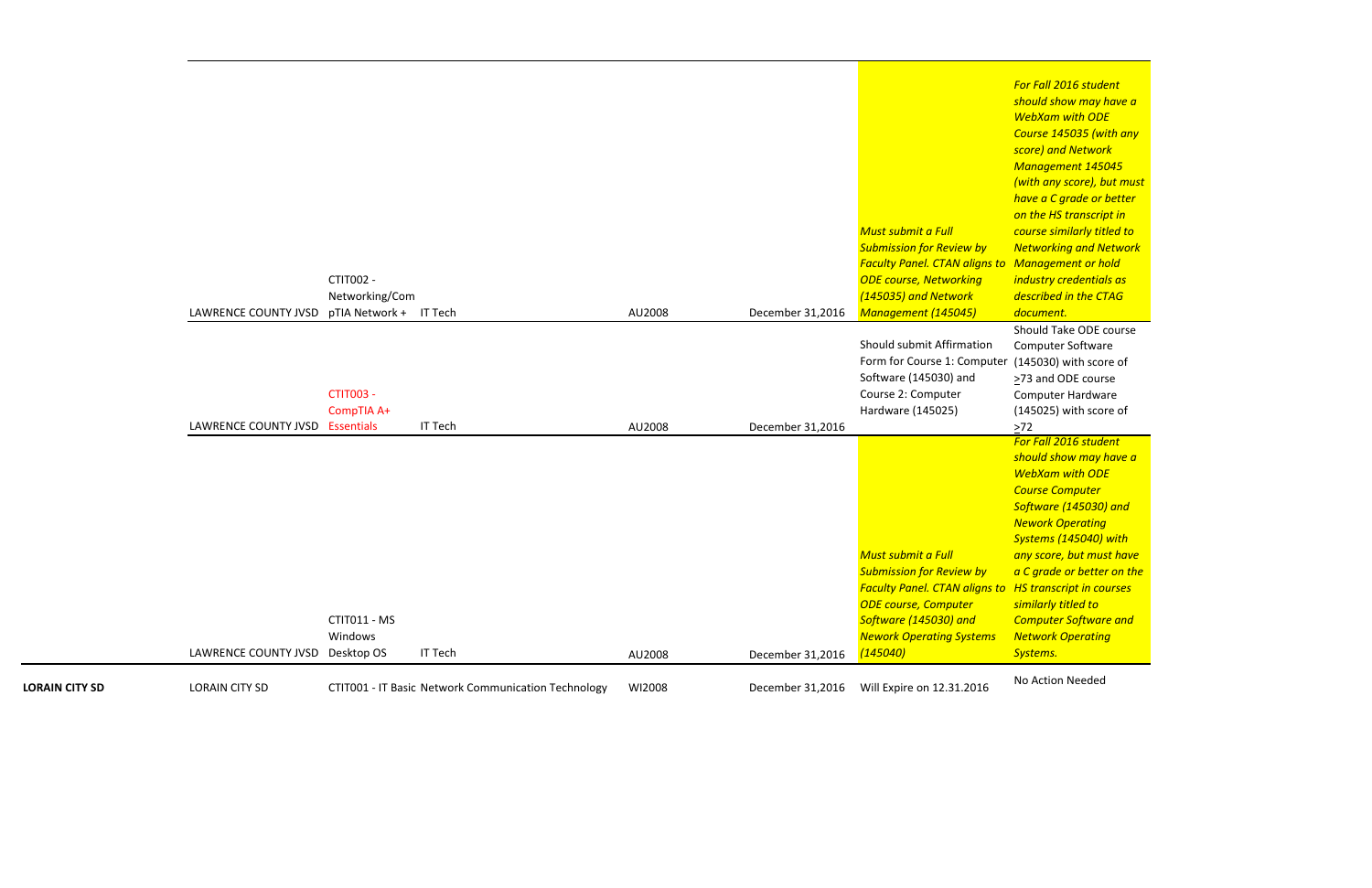Should Take ODE course Computer Software ter (145030) with score of >73 and ODE course Computer Hardware (145025) with score of  $\geq$ 72

*For Fall 2016 student should show may have a WebXam with ODE Course 145035 (with any score) and Network Management 145045 (with any score), but must have a C grade or better on the HS transcript in course similarly titled to Networking and Network industry credentials as described in the CTAG document.*

|                               |                                                              | <b>CTIT002 -</b><br>Networking/Com                  |                                         |        |                  | Must submit a Full<br><b>Submission for Review by</b><br><b>Faculty Panel. CTAN aligns to Management or hold</b><br><b>ODE course, Networking</b><br>(145035) and Network                        | <b>WebXam with ODE</b><br>Course 145035 (with<br>score) and Network<br><b>Management 145045</b><br>(with any score), but i<br>have a C grade or bet<br>on the HS transcript in<br>course similarly titled<br><b>Networking and Netw</b><br>industry credentials a<br>described in the CTAG                                                              |
|-------------------------------|--------------------------------------------------------------|-----------------------------------------------------|-----------------------------------------|--------|------------------|--------------------------------------------------------------------------------------------------------------------------------------------------------------------------------------------------|---------------------------------------------------------------------------------------------------------------------------------------------------------------------------------------------------------------------------------------------------------------------------------------------------------------------------------------------------------|
|                               | <b>LORAIN CITY SD</b>                                        | pTIA Network +                                      | <b>Network Communication Technology</b> | WI2008 | SM2011           | Management (145045)                                                                                                                                                                              | document.                                                                                                                                                                                                                                                                                                                                               |
|                               | <b>LORAIN CITY SD</b>                                        | <b>CTIT003 -</b><br>CompTIA A+<br><b>Essentials</b> | <b>Network Communication Technology</b> | WI2008 | SM2011           | Should submit Affirmation<br>Form for Course 1: Computer<br>Software (145030) and<br>Course 2: Computer<br>Hardware (145025)                                                                     | Should Take ODE cou<br><b>Computer Software</b><br>(145030) with score o<br>>73 and ODE course<br><b>Computer Hardware</b><br>(145025) with score o<br>$\geq 72$                                                                                                                                                                                        |
|                               |                                                              | CTIT007 - Cisco                                     |                                         |        |                  |                                                                                                                                                                                                  |                                                                                                                                                                                                                                                                                                                                                         |
|                               | <b>LORAIN CITY SD</b>                                        | <b>Exploration I</b>                                | <b>Network Communication Technology</b> | WI2008 | SM2011           |                                                                                                                                                                                                  |                                                                                                                                                                                                                                                                                                                                                         |
| <b>LORAIN COUNTY JVS JVSD</b> | WILLIAM R BURTON VOC CTIT001 - IT Basic IT - NCT High School |                                                     |                                         | WI2010 | December 31,2016 | Will Expire on 12.31.2016                                                                                                                                                                        | No Action Needed                                                                                                                                                                                                                                                                                                                                        |
|                               | WILLIAM R BURTON VOC                                         | <b>CTIT002 -</b><br>Networking/Com                  | pTIA Network + IT - NCT High School     | SP2011 | December 31,2016 | Must submit a Full<br><b>Submission for Review by</b><br><b>Faculty Panel. CTAN aligns to Management or hold</b><br><b>ODE course, Networking</b><br>(145035) and Network<br>Management (145045) | For Fall 2016 student<br>should show may hav<br><b>WebXam with ODE</b><br>Course 145035 (with<br>score) and Network<br><b>Management 145045</b><br>(with any score), but i<br>have a C grade or bet<br>on the HS transcript in<br>course similarly titled<br><b>Networking and Netw</b><br>industry credentials a<br>described in the CTAG<br>document. |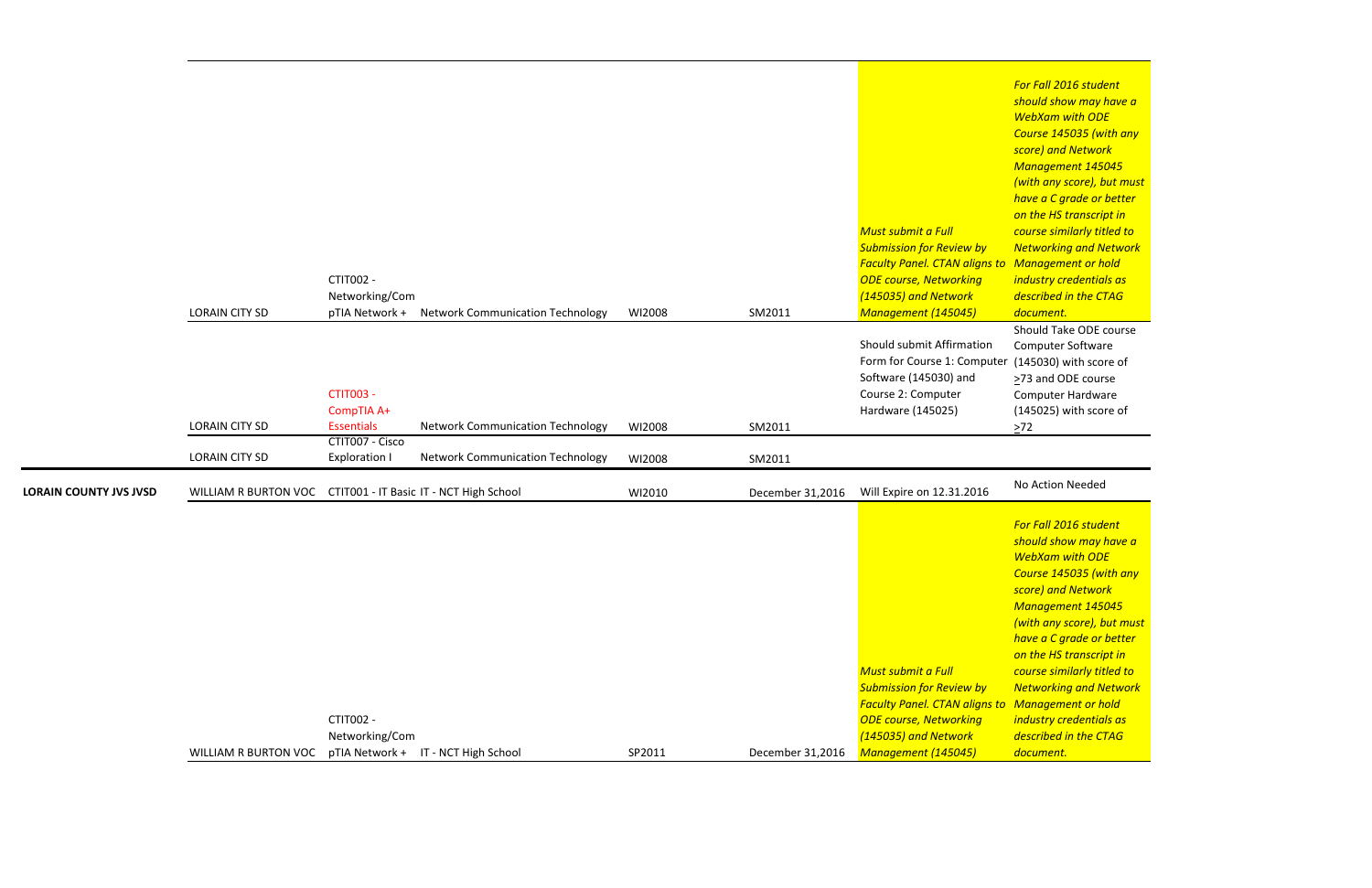```
Should Take ODE course
Computer Software
(145030) with score of
≥73 and ODE course
Computer Hardware
(145025) with score of
\geq 72Should Take ODE course
Computer Software
(145030) with score of
>73 and ODE course
Computer Hardware
(145025) with score of
\geq72
Should Take ODE course
Computer Software
(145030) with score of
>73For Fall 2016 student
should show may have a
WebXam with ODE Course
145050 (with any score),
but must have a C grade
or better on the HS
transcript in a course
titled similar to Network
Security.
```

| <b>WILLIAM R BURTON VOC</b> | CTIT003 -<br>CompTIA A+<br>Essentials                       | IT - NCT High School       | SP2011 | December 31,2016 | Should submit Affirmation<br>Form for Course 1: Computer<br>Software (145030) and<br>Course 2: Computer<br>Hardware (145025)              |
|-----------------------------|-------------------------------------------------------------|----------------------------|--------|------------------|-------------------------------------------------------------------------------------------------------------------------------------------|
| <b>WILLIAM R BURTON VOC</b> | CTIT004 -<br>CompTIA A+ IT<br>Technician                    | IT - NCT High School       | WI2010 | December 31,2016 | Should submit Affirmation<br>Form for Course 1: Computer<br>Software (145030) and<br>Course 2: Computer<br>Hardware (145025)              |
|                             |                                                             |                            |        |                  |                                                                                                                                           |
| <b>WILLIAM R BURTON VOC</b> | CTIT005 - Intro<br>to Desktop OS                            | IT - NCT High School       | AU2009 | December 31,2016 | <b>Should submit Affirmation</b><br><b>Form for Course: Computer</b><br>Software 145030                                                   |
|                             |                                                             |                            |        |                  |                                                                                                                                           |
|                             |                                                             |                            |        |                  |                                                                                                                                           |
| <b>WILLIAM R BURTON VOC</b> | CTIT006 - Intro<br>to User Support                          | IT - NCT High School       | WI2010 | December 31,2016 | Must submit a Full<br>Submission for Review by<br>Faculty Panel. CTAN aligns to<br>ODE course, Network<br>Security (ODE Course<br>145050) |
|                             | CTIT007 - Cisco                                             |                            |        |                  |                                                                                                                                           |
| WILLIAM R BURTON VOC        | <b>Exploration I</b>                                        | <b>ITCisco High School</b> | WI2010 | December 31,2016 |                                                                                                                                           |
| <b>WILLIAM R BURTON VOC</b> | CTIT008 - Cisco<br><b>Exploration II</b><br>CTIT009 - Cisco | <b>ITCisco High School</b> | WI2010 | December 31,2016 |                                                                                                                                           |
| <b>WILLIAM R BURTON VOC</b> | <b>Exploration III</b>                                      | <b>ITCisco High School</b> | WI2010 | December 31,2016 |                                                                                                                                           |
| <b>WILLIAM R BURTON VOC</b> | CTIT010 - Cisco<br><b>Exploration IV</b>                    | <b>ITCisco High School</b> | WI2010 | December 31,2016 |                                                                                                                                           |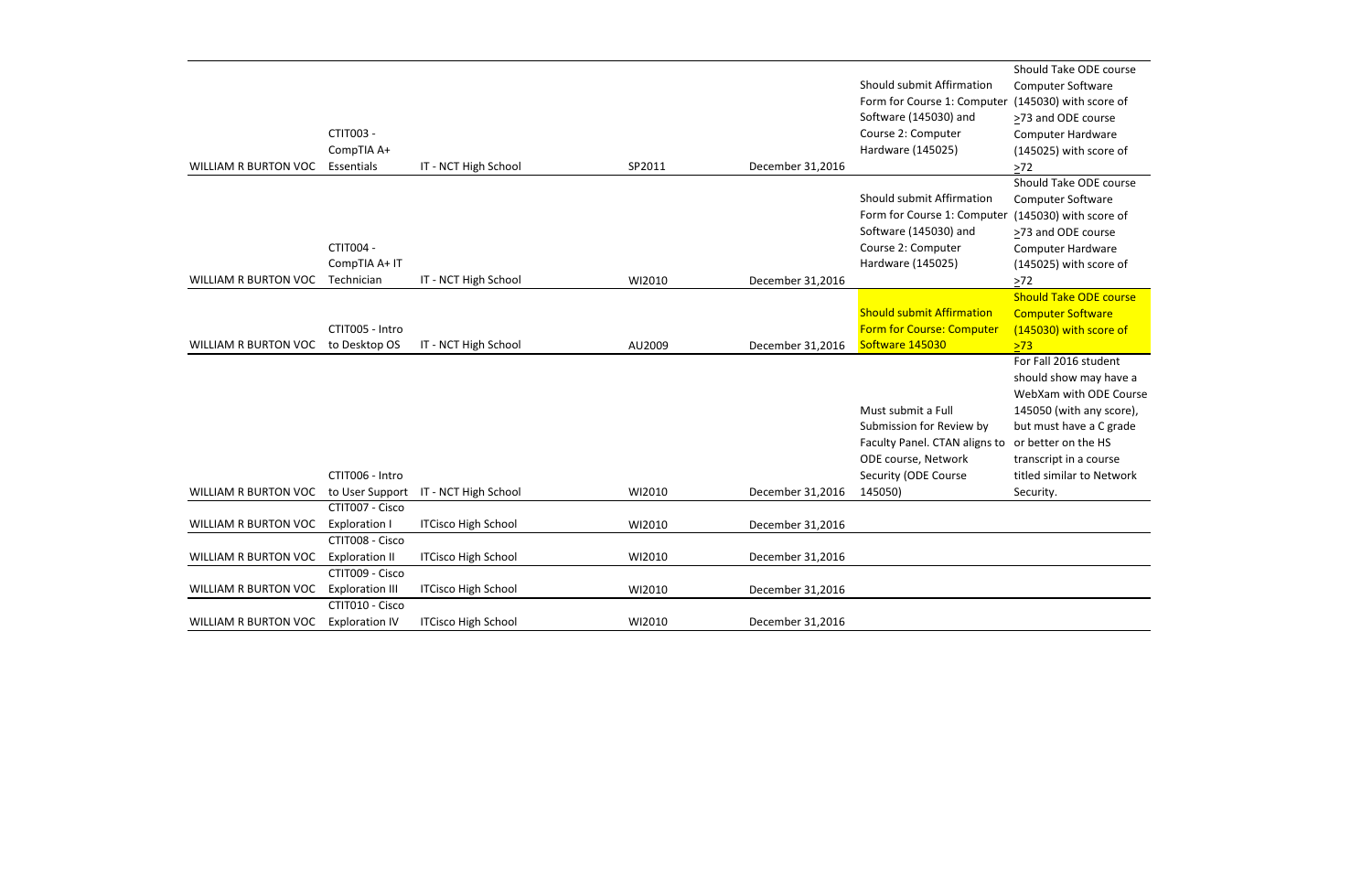*For Fall 2016 student should show may have a WebXam with ODE Course Computer Software (145030) and Nework Operating Systems (145040) with any score, but must have a C grade or better on the HS transcript in courses similarly titled to Computer Software and Network Operating Systems.*

Should Take ODE course Computer Software er (145030) with score of ≥73 and ODE course Computer Hardware (145025) with score of  $>72$ 

|                                                                | <b>WILLIAM R BURTON VOC</b>           | CTIT011 - MS<br>Windows<br>Desktop OS                        | IT - NCT High School                               | SP2011 | December 31,2016        | S<br>Must submit a Full<br>C<br><b>Submission for Review by</b><br>$\overline{a}$<br><b>Faculty Panel. CTAN aligns to H</b><br><b>ODE course, Computer</b><br>$\mathsf{s}$<br>Software (145030) and<br><b>Nework Operating Systems</b><br>(145040) |
|----------------------------------------------------------------|---------------------------------------|--------------------------------------------------------------|----------------------------------------------------|--------|-------------------------|----------------------------------------------------------------------------------------------------------------------------------------------------------------------------------------------------------------------------------------------------|
|                                                                | <b>WILLIAM R BURTON VOC</b>           | CTIT012 - MS<br>.NET Framework<br>App. Dev.<br>Foundation    | IT - NCT H.S. Programming                          | SP2011 | <b>December 31,2016</b> | Be advised this course will<br>need to be submitted under<br><b>IT: Programming and is</b><br>aligned to ODE course, Visual<br><b>Programming (EMIS CODE</b><br>145070)                                                                            |
|                                                                | WILLIAM R BURTON VOC                  | CTIT013 - MS<br><b>Windows Server</b><br>2003<br>Environment | <b>Network Communication Technology</b>            | WI2011 | December 31,2016        | -S<br>Must submit a Full<br><b>b</b><br><b>Submission for Review by</b><br>$\overline{c}$<br><b>Faculty Panel. CTAN aligns to t</b><br><b>ODE course, Network</b><br><b>Operating System (145040)</b>                                              |
| <b>MAPLEWOOD CAREER CENTER MAPLEWOOD CAREER</b><br><b>JVSD</b> | <b>CENTER VOC</b>                     | CTIT003 -<br>CompTIA A+<br>Essentials                        | Managing and Troubleshooting PCs - A+<br>Exam Prep | SP2012 | December 31,2016        | Should submit Affirmation<br>Form for Course 1: Computer (<br>Software (145030) and<br>Course 2: Computer<br>Hardware (145025)<br>>                                                                                                                |
|                                                                | MAPLEWOOD CAREER<br><b>CENTER VOC</b> | CTIT003 -<br>CompTIA A+<br>Essentials                        | Managing & Troubleshooting PCs - A+<br>Exam Prep   | SM2010 | December 31,2016        | Should submit Affirmation<br>Form for Course 1: Computer<br>Software (145030) and<br>Course 2: Computer<br>Hardware (145025)<br>>                                                                                                                  |

Should Take ODE course Computer Software er (145030) with score of >73 and ODE course Computer Hardware (145025) with score of  $\geq 72$ 

For Fall 2016 student should show may have a WebXam with ODE Course 145040 (with any score), but must have a C grade or better on the HS transcript in a course titled similar to Network Operating System.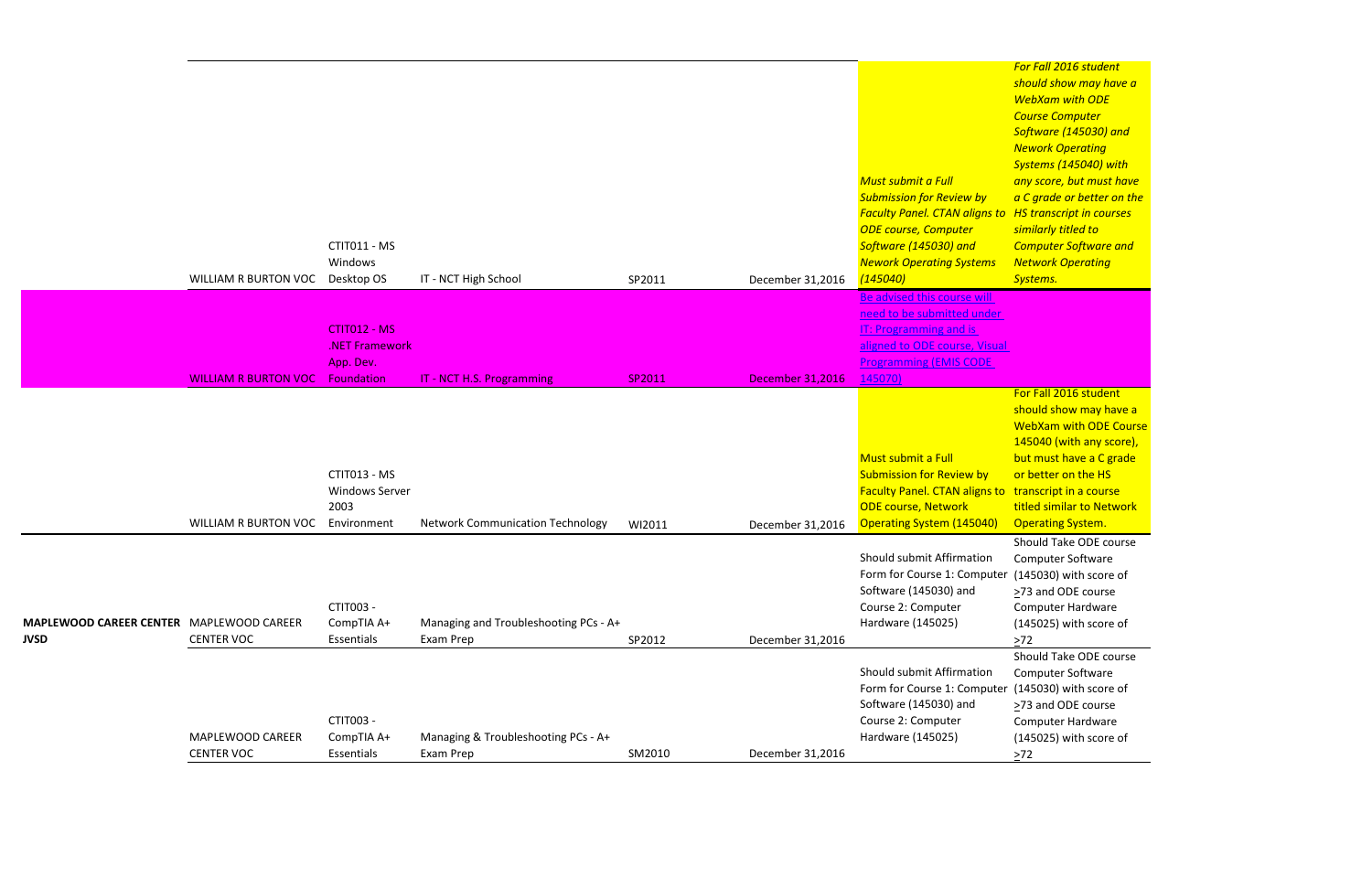Should Take ODE course Computer Software er (145030) with score of ≥73 and ODE course Computer Hardware (145025) with score of  $\geq 72$ Should Take ODE course Computer Software (145030) with score of >73 and ODE course Computer Hardware (145025) with score of >72 *For Fall 2016 student should show may have a WebXam with ODE Course Computer Software (145030) and Nework Operating Systems (145040) with any score, but must have a C grade or better on the HS transcript in courses similarly titled to Computer Software and Network Operating Systems.*

For Fall 2016 student should show may have a WebXam with ODE Course 145040 (with any score), but must have a C grade or better on the HS transcript in a course titled similar to Network **Operating System.** 

|                         | MAPLEWOOD CAREER<br><b>CENTER VOC</b>        | CTIT004 -<br>CompTIA A+ IT<br>Technician                               | Managing and Troubleshooting PCs - A+<br>Exam Prep | SP2012        | December 31,2016 | Should submit Affirmation<br>Form for Course 1: Computer<br>Software (145030) and<br>Course 2: Computer<br>Hardware (145025)                                                                                             | Should Take ODE<br><b>Computer Softwar</b><br>(145030) with sco<br>>73 and ODE cour<br>Computer Hardwa<br>(145025) with sco<br>$\geq$ 72                                                                                                                                                                  |
|-------------------------|----------------------------------------------|------------------------------------------------------------------------|----------------------------------------------------|---------------|------------------|--------------------------------------------------------------------------------------------------------------------------------------------------------------------------------------------------------------------------|-----------------------------------------------------------------------------------------------------------------------------------------------------------------------------------------------------------------------------------------------------------------------------------------------------------|
|                         | MAPLEWOOD CAREER<br><b>CENTER VOC</b>        | CTIT004 -<br>CompTIA A+ IT<br>Technician                               | Managing & Troubleshooting PCs - A+<br>Exam Prep   | SP2010        | December 31,2016 | Should submit Affirmation<br>Form for Course 1: Computer<br>Software (145030) and<br>Course 2: Computer<br>Hardware (145025)                                                                                             | Should Take ODE<br>Computer Softwar<br>(145030) with sco<br>>73 and ODE cour<br>Computer Hardwa<br>(145025) with sco<br>$>72$                                                                                                                                                                             |
|                         | MAPLEWOOD CAREER<br><b>CENTER VOC</b>        | CTIT011 - MS<br>Windows<br>Desktop OS                                  | <b>Microsoft Networking</b>                        | SM2010        | December 31,2016 | Must submit a Full<br><b>Submission for Review by</b><br><b>Faculty Panel. CTAN aligns to HS transcript in co</b><br><b>ODE course, Computer</b><br>Software (145030) and<br><b>Nework Operating Systems</b><br>(145040) | For Fall 2016 stude<br>should show may<br><b>WebXam with OD</b><br><b>Course Computer</b><br>Software (145030)<br><b>Nework Operating</b><br><b>Systems (145040)</b><br>any score, but mus<br>a C grade or bette<br>similarly titled to<br><b>Computer Softwar</b><br><b>Network Operatin</b><br>Systems. |
|                         | <b>MAPLEWOOD CAREER</b><br><b>CENTER VOC</b> | CTIT012 - MS<br><b>NET Framework</b><br>App. Dev.<br><b>Foundation</b> | <b>Programming in Visual Basic .NET</b>            | <b>SM2010</b> | December 31,2016 | Be advised this course will<br>need to be submitted under<br>IT: Programming and is<br>aligned to ODE course, Visual<br><b>Programming (EMIS CODE</b><br>145070)                                                         |                                                                                                                                                                                                                                                                                                           |
|                         | MAPLEWOOD CAREER<br><b>CENTER VOC</b>        | CTIT013 - MS<br><b>Windows Server</b><br>2003<br>Environment           | <b>Microsoft Networking</b>                        | SM2010        | December 31,2016 | Must submit a Full<br><b>Submission for Review by</b><br>Faculty Panel. CTAN aligns to transcript in a cou<br><b>ODE course, Network</b><br><b>Operating System (145040)</b>                                             | For Fall 2016 stude<br>should show may<br><b>WebXam with OD</b><br>145040 (with any<br>but must have a C<br>or better on the H<br>titled similar to Ne<br><b>Operating System</b>                                                                                                                         |
| <b>MAYFIELD CITY SD</b> | <b>MAYFIELD CITY SD</b>                      | CTIT001 - IT Basic Programming                                         | Information Technology and                         | SM2011        | December 31,2016 | Will Expire on 12.31.2016                                                                                                                                                                                                | No Action Needed                                                                                                                                                                                                                                                                                          |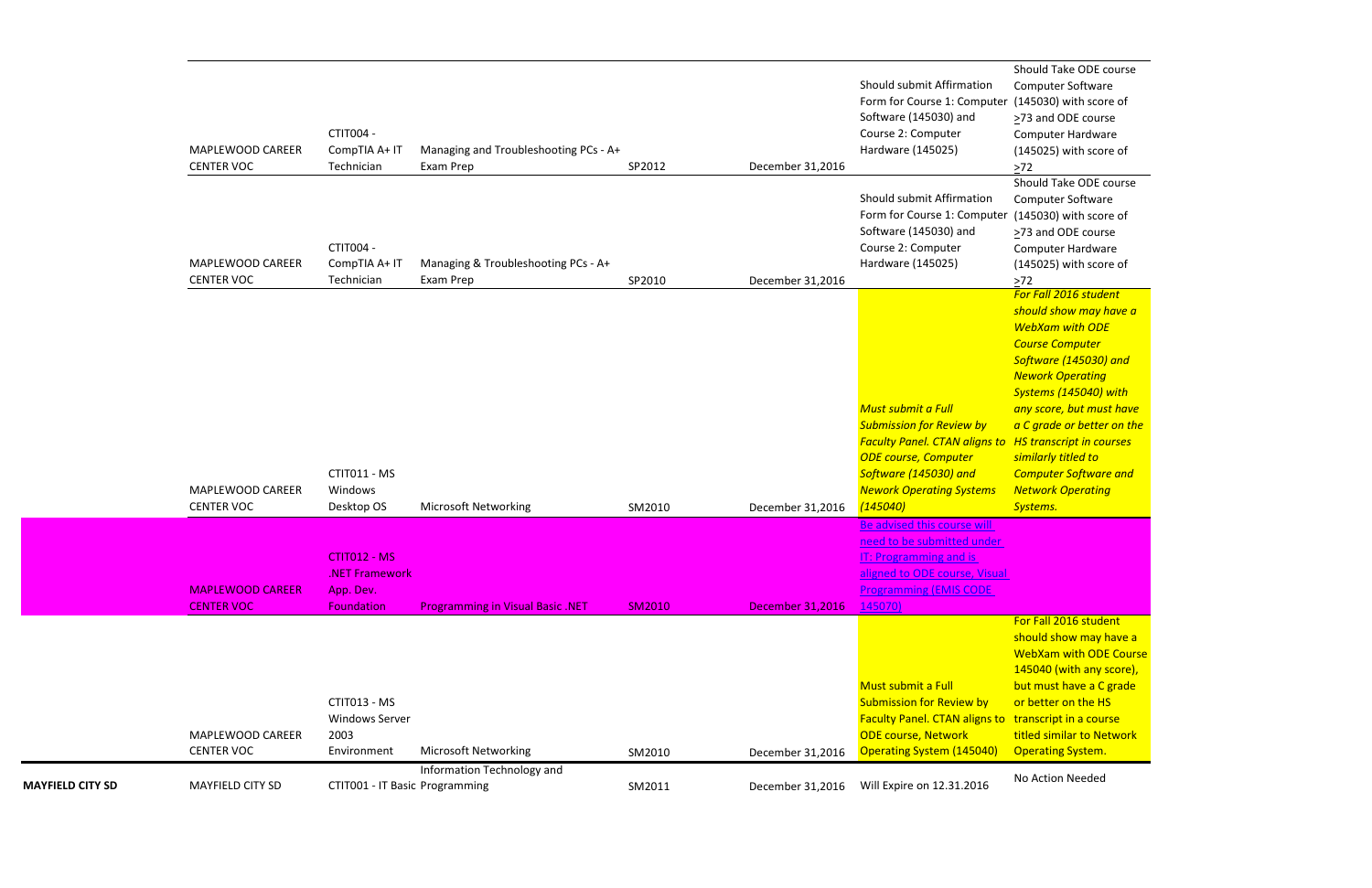*For Fall 2016 student should show may have a WebXam with ODE Course 145035 (with any score) and Network Management 145045 (with any score), but must have a C grade or better on the HS transcript in course similarly titled to Networking and Network Management or hold industry credentials as described in the CTAG document.* Should Take ODE course Computer Software

 $(145030)$  with score of >73 and ODE course Computer Hardware (145025) with score of



| <b>MEDINA COUNTY JVSD</b> | <b>MEDINA COUNTY CAREER</b><br><b>CENTER VO</b> |                                  | Internet and Computing Core<br>CTIT001 - IT Basic Certification (IC3) | SP2013        | December 31,2016 | Will Expire on 12.31.2016                            | No Action Needed                 |
|---------------------------|-------------------------------------------------|----------------------------------|-----------------------------------------------------------------------|---------------|------------------|------------------------------------------------------|----------------------------------|
|                           | <b>MAYFIELD CITY SD</b>                         | Foundation                       | Programming                                                           | <b>SM2011</b> | December 31,2016 | 145070)                                              |                                  |
|                           |                                                 | App. Dev.                        | <b>Information Technology and</b>                                     |               |                  | <b>Programming (EMIS CODE</b>                        |                                  |
|                           |                                                 | .NET Framework                   |                                                                       |               |                  | aligned to ODE course, Visual                        |                                  |
|                           |                                                 | CTIT012 - MS                     |                                                                       |               |                  | IT: Programming and is                               |                                  |
|                           |                                                 |                                  |                                                                       |               |                  | need to be submitted under                           |                                  |
|                           |                                                 |                                  |                                                                       |               |                  | Be advised this course will                          |                                  |
|                           | <b>MAYFIELD CITY SD</b>                         | <b>Exploration II</b>            | Computers, Networking, Electronics                                    | SM2011        | December 31,2016 |                                                      |                                  |
|                           |                                                 | CTIT008 - Cisco                  |                                                                       |               |                  |                                                      |                                  |
|                           | <b>MAYFIELD CITY SD</b>                         | <b>Exploration I</b>             | Computers, Networking, Electronics                                    | SM2011        | December 31,2016 |                                                      |                                  |
|                           |                                                 | CTIT007 - Cisco                  |                                                                       |               |                  |                                                      |                                  |
|                           | <b>MAYFIELD CITY SD</b>                         | Technician                       | Computers, Networking, Electronics                                    | AU2013        | December 31,2016 |                                                      | (145025) with sco<br>$>72$       |
|                           |                                                 | CompTIA A+ IT                    |                                                                       |               |                  | Course 2: Computer<br>Hardware (145025)              | Computer Hardwa                  |
|                           |                                                 | <b>CTIT004 -</b>                 |                                                                       |               |                  | Software (145030) and                                | >73 and ODE cour                 |
|                           |                                                 |                                  |                                                                       |               |                  | Form for Course 1: Computer                          | (145030) with sco                |
|                           |                                                 |                                  |                                                                       |               |                  | Should submit Affirmation                            | Computer Softwar                 |
|                           |                                                 |                                  |                                                                       |               |                  |                                                      | Should Take ODE                  |
|                           | MAYFIELD CITY SD                                | Essentials                       | Computers, Networking, Electronics                                    | AU2013        | December 31,2016 |                                                      | $>72$                            |
|                           |                                                 | CompTIA A+                       |                                                                       |               |                  | Hardware (145025)                                    | (145025) with sco                |
|                           |                                                 | CTIT003 -                        |                                                                       |               |                  | Course 2: Computer                                   | Computer Hardwa                  |
|                           |                                                 |                                  |                                                                       |               |                  | Software (145030) and                                | >73 and ODE cour                 |
|                           |                                                 |                                  |                                                                       |               |                  | Form for Course 1: Computer                          | (145030) with sco                |
|                           |                                                 |                                  |                                                                       |               |                  | Should submit Affirmation                            | Computer Softwar                 |
|                           |                                                 |                                  | Computers, Networking, Electronics                                    | SM2011        | December 31,2016 |                                                      | Should Take ODE                  |
|                           | <b>MAYFIELD CITY SD</b>                         | Networking/Com<br>pTIA Network + |                                                                       |               |                  | (145035) and Network<br>Management (145045)          | described in the C.<br>document. |
|                           |                                                 | <b>CTIT002 -</b>                 |                                                                       |               |                  | <b>ODE course, Networking</b>                        | industry credentia               |
|                           |                                                 |                                  |                                                                       |               |                  | <b>Faculty Panel. CTAN aligns to Management or h</b> |                                  |
|                           |                                                 |                                  |                                                                       |               |                  | <b>Submission for Review by</b>                      | <b>Networking and N</b>          |
|                           |                                                 |                                  |                                                                       |               |                  | Must submit a Full                                   | course similarly tit             |
|                           |                                                 |                                  |                                                                       |               |                  |                                                      | on the HS transcri               |
|                           |                                                 |                                  |                                                                       |               |                  |                                                      | have a C grade or                |
|                           |                                                 |                                  |                                                                       |               |                  |                                                      | (with any score), b              |

(145030) with score of ≥73 and ODE course Computer Hardware (145025) with score of  $\geq$ 72 Should Take ODE course Computer Software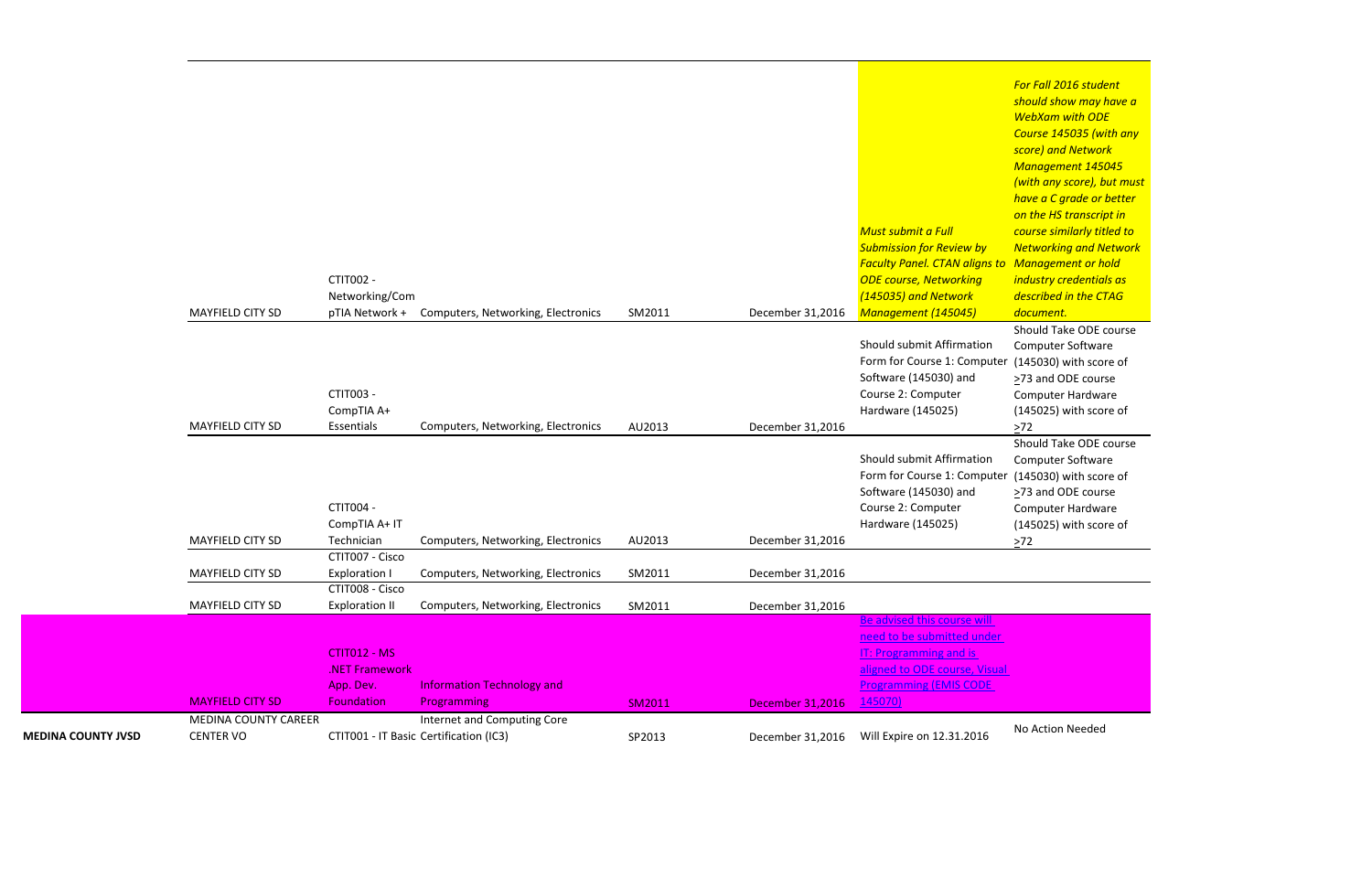For Fall 2016 student should show may have a WebXam with ODE Course 145050 (with any score), but must have a C grade or better on the HS transcript in a course titled similar to Network Security.

Should Take ODE course Computer Software er (145030) with score of ≥73 and ODE course Computer Hardware (145025) with score of  $\geq 72$ 

*For Fall 2016 student should show may have a WebXam with ODE Course Computer Software (145030) and Nework Operating Systems (145040) with any score, but must have a C grade or better on the HS transcript in courses similarly titled to Computer Software and Network Operating Systems.*

Should Take ODE course Computer Software (145030) with score of >73 and ODE course Computer Hardware (145025) with score of  $\geq 72$ 

|                                                | MEDINA COUNTY CAREER CTIT006 - Intro<br><b>CENTER VO</b>  | to User Support CSF Secondary                |                                                 | SP2010 | December 31,2016        | Must submit a Full<br>Submission for Review by<br>Faculty Panel. CTAN aligns to<br>ODE course, Network<br>Security (ODE Course<br>145050)                                                                                       | WebXam with OD<br>145050 (with any<br>but must have a C<br>or better on the H<br>transcript in a cou<br>titled similar to Ne<br>Security.<br>For Fall 2016 stude                                                                                                            |
|------------------------------------------------|-----------------------------------------------------------|----------------------------------------------|-------------------------------------------------|--------|-------------------------|---------------------------------------------------------------------------------------------------------------------------------------------------------------------------------------------------------------------------------|-----------------------------------------------------------------------------------------------------------------------------------------------------------------------------------------------------------------------------------------------------------------------------|
|                                                | MEDINA COUNTY JVSD                                        | CTIT011 - MS<br>Windows<br>Desktop OS        | <b>Information Technology</b>                   | SP2012 | December 31,2016        | <b>Must submit a Full</b><br><b>Submission for Review by</b><br><b>Faculty Panel. CTAN aligns to HS transcript in co</b><br><b>ODE course, Computer</b><br>Software (145030) and<br><b>Nework Operating Systems</b><br>(145040) | should show may<br><b>WebXam with OD</b><br>Course Computer<br>Software (145030)<br><b>Nework Operating</b><br><b>Systems (145040)</b><br>any score, but mus<br>a C grade or bette<br>similarly titled to<br><b>Computer Softwar</b><br><b>Network Operatin</b><br>Systems. |
|                                                |                                                           | CTIT012 - MS<br>.NET Framework               |                                                 |        |                         | Be advised this course will<br>need to be submitted under<br><b>IT: Programming and is</b><br>aligned to ODE course, Visual                                                                                                     |                                                                                                                                                                                                                                                                             |
|                                                | <b>MEDINA COUNTY CAREER App. Dev.</b><br><b>CENTER VO</b> | <b>Foundation</b>                            | <b>Application Development</b>                  | SP2013 | <b>December 31,2016</b> | <b>Programming (EMIS CODE</b><br>145070)                                                                                                                                                                                        |                                                                                                                                                                                                                                                                             |
| <b>MENTOR EX VILL SD</b>                       | <b>MENTOR EX VILL</b><br><b>SDMENTOR HIGH</b>             | <b>CTIT003 -</b><br>CompTIA A+<br>Essentials | <b>Information Technology Services</b>          | SP2015 | December 31,2016        | Should submit Affirmation<br>Form for Course 1: Computer<br>Software (145030) and<br>Course 2: Computer<br>Hardware (145025)                                                                                                    | Should Take ODE<br>Computer Softwar<br>(145030) with sco<br>>73 and ODE cour<br>Computer Hardwa<br>(145025) with sco<br>$\geq 72$                                                                                                                                           |
|                                                | <b>MENTOR EX VILL</b><br><b>SDMENTOR HIGH</b>             | CTIT004 -<br>CompTIA A+ IT<br>Technician     | <b>Information Technology Services</b>          | SP2015 | December 31,2016        | Should submit Affirmation<br>Form for Course 1: Computer<br>Software (145030) and<br>Course 2: Computer<br>Hardware (145025)                                                                                                    | Should Take ODE<br>Computer Softwar<br>(145030) with sco<br>>73 and ODE cour<br>Computer Hardwa<br>(145025) with sco<br>$\geq$ 72                                                                                                                                           |
| <b>MIAMI VALLEY CAREER TECH</b><br><b>JVSD</b> | MIAMI VALLEY CAREER<br><b>TECH JVSD</b>                   |                                              | CTIT001 - IT Basic Computer Network Engineering | SM2010 | December 31,2016        | Will Expire on 12.31.2016                                                                                                                                                                                                       | No Action Needed                                                                                                                                                                                                                                                            |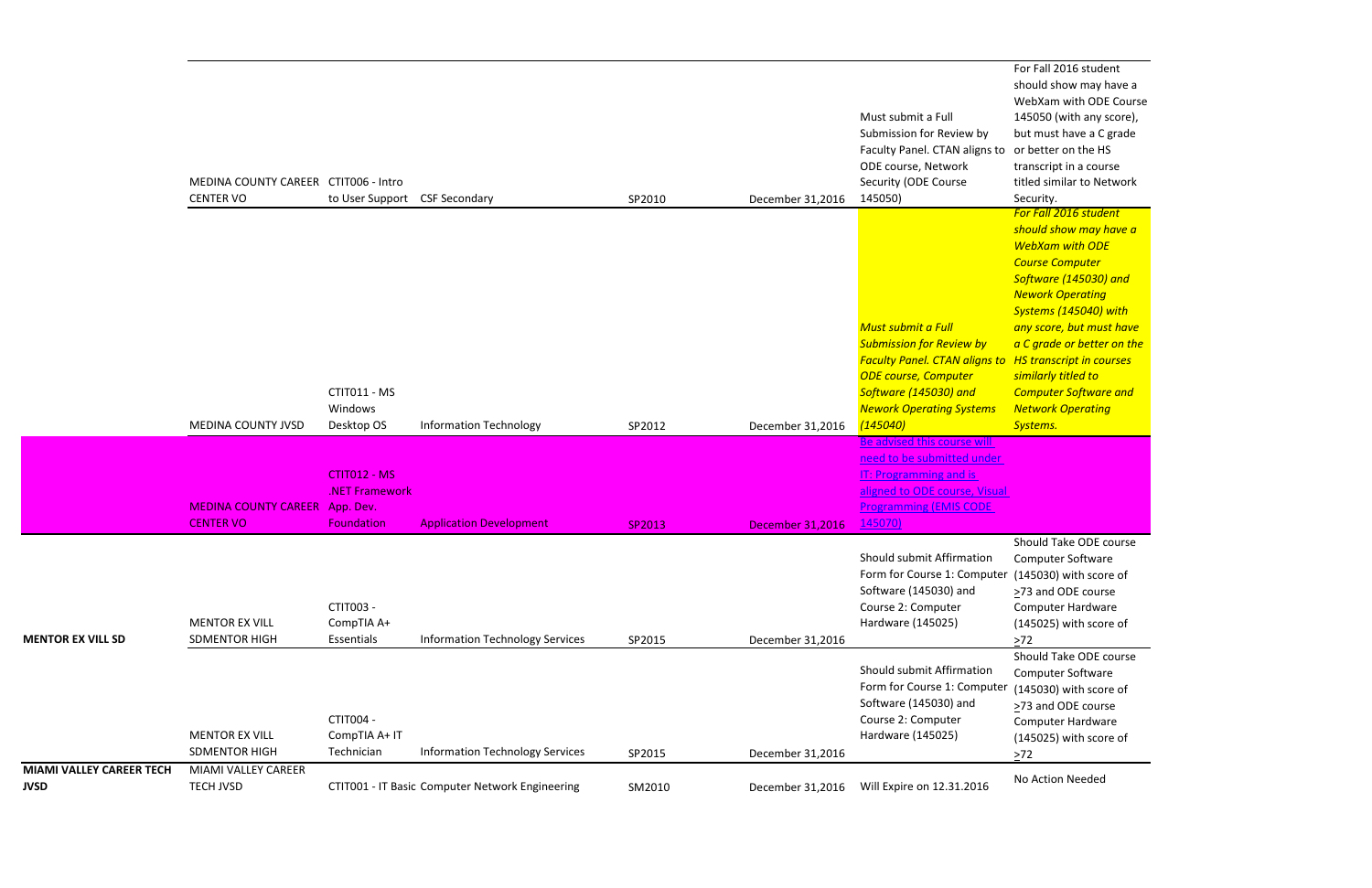*For Fall 2016 student should show may have a WebXam with ODE Course 145035 (with any score) and Network Management 145045 (with any score), but must have a C grade or better on the HS transcript in course similarly titled to Networking and Network Management or hold industry credentials as described in the CTAG document.*

| MIAMI VALLEY CAREER                     |                                               |                                                |        |                  |                                                                                                                                                                                               |                                                                                                                                                                                                                                                                                                              |
|-----------------------------------------|-----------------------------------------------|------------------------------------------------|--------|------------------|-----------------------------------------------------------------------------------------------------------------------------------------------------------------------------------------------|--------------------------------------------------------------------------------------------------------------------------------------------------------------------------------------------------------------------------------------------------------------------------------------------------------------|
| <b>TECH JVSD</b>                        |                                               | CTIT001 - IT Basic Computer Technology Academy | SM2010 | December 31,2016 | Will Expire on 12.31.2016                                                                                                                                                                     | No Action Needed                                                                                                                                                                                                                                                                                             |
| MIAMI VALLEY CAREER<br><b>TECH JVSD</b> | <b>CTIT002 -</b><br>Networking/Com            | pTIA Network + Computer Network Engineering    | SM2010 | December 31,2016 | Must submit a Full<br><b>Submission for Review by</b><br><b>Faculty Panel. CTAN aligns to Management or h</b><br><b>ODE course, Networking</b><br>(145035) and Network<br>Management (145045) | For Fall 2016 stude<br>should show may I<br><b>WebXam with OD</b><br>Course 145035 (w)<br>score) and Networ<br>Management 145<br>(with any score), b<br>have a C grade or<br>on the HS transcrip<br>course similarly tit<br><b>Networking and N</b><br>industry credentia<br>described in the C<br>document. |
| MIAMI VALLEY CAREER<br><b>TECH JVSD</b> | CTIT002 -<br>Networking/Com<br>pTIA Network + |                                                | SP2011 |                  | Must submit a Full<br><b>Submission for Review by</b><br><b>Faculty Panel. CTAN aligns to Management or h</b><br><b>ODE course, Networking</b><br>(145035) and Network<br>Management (145045) | For Fall 2016 stude<br>should show may I<br><b>WebXam with OD</b><br>Course 145035 (w)<br>score) and Networ<br>Management 145<br>(with any score), b<br>have a C grade or<br>on the HS transcrip<br>course similarly tit<br><b>Networking and N</b><br>industry credentia<br>described in the C<br>document. |
|                                         |                                               | <b>Computer Technology Academy</b>             |        | December 31,2016 |                                                                                                                                                                                               | Should Take ODE o                                                                                                                                                                                                                                                                                            |
| MIAMI VALLEY CAREER<br><b>TECH JVSD</b> | CTIT003 -<br>CompTIA A+<br>Essentials         | <b>Computer Network Engineering</b>            | SP2011 | December 31,2016 | Should submit Affirmation<br>Form for Course 1: Computer (145030) with sco<br>Software (145030) and<br>Course 2: Computer<br>Hardware (145025)                                                | Computer Softwar<br>>73 and ODE cour<br>Computer Hardwa<br>(145025) with sco<br>$\geq$ 72                                                                                                                                                                                                                    |

Should Take ODE course Computer Software er (145030) with score of >73 and ODE course Computer Hardware (145025) with score of  $\geq 72$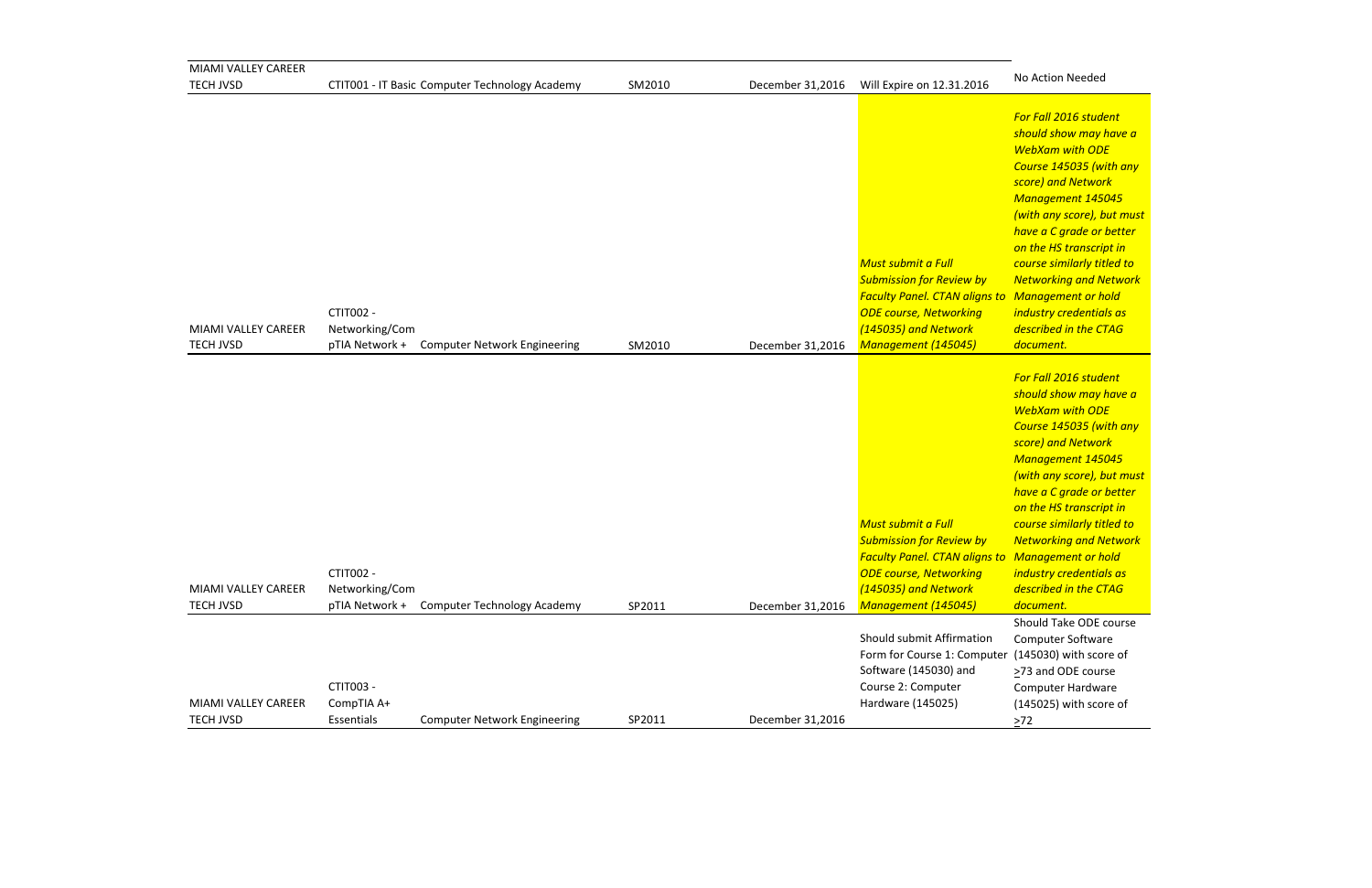| <b>MIAMI VALLEY CAREER</b><br><b>TECH JVSD</b> | CTIT003 -<br>CompTIA A+<br>Essentials    | <b>Computer Technology Academy</b>  | SP2011 | December 31,2016 | Should submit Affirmation<br>Form for Course 1: Computer<br>Software (145030) and<br>Course 2: Computer<br>Hardware (145025)              |
|------------------------------------------------|------------------------------------------|-------------------------------------|--------|------------------|-------------------------------------------------------------------------------------------------------------------------------------------|
| <b>MIAMI VALLEY CAREER</b><br><b>TECH JVSD</b> | CTIT004 -<br>CompTIA A+ IT<br>Technician | <b>Computer Technology Academy</b>  | AU2010 | December 31,2016 | Should submit Affirmation<br>Form for Course 1: Computer<br>Software (145030) and<br>Course 2: Computer<br>Hardware (145025)              |
| MIAMI VALLEY CAREER<br><b>TECH JVSD</b>        | CTIT004 -<br>CompTIA A+ IT<br>Technician | <b>Computer Network Engineering</b> | SP2011 | December 31,2016 | Should submit Affirmation<br>Form for Course 1: Computer<br>Software (145030) and<br>Course 2: Computer<br>Hardware (145025)              |
| MIAMI VALLEY CAREER<br><b>TECH JVSD</b>        | CTIT005 - Intro<br>to Desktop OS         | <b>Computer Technology Academy</b>  | AU2010 | December 31,2016 | <b>Should submit Affirmation</b><br><b>Form for Course: Computer</b><br>Software 145030                                                   |
| MIAMI VALLEY CAREER<br><b>TECH JVSD</b>        | CTIT005 - Intro<br>to Desktop OS         | <b>Computer Network Engineering</b> | SP2011 | December 31,2016 | <b>Should submit Affirmation</b><br><b>Form for Course: Computer</b><br>Software 145030                                                   |
| MIAMI VALLEY CAREER<br><b>TECH JVSD</b>        | CTIT006 - Intro<br>to User Support       | <b>Computer Network Engineering</b> | SP2011 | December 31,2016 | Must submit a Full<br>Submission for Review by<br>Faculty Panel. CTAN aligns to<br>ODE course, Network<br>Security (ODE Course<br>145050) |
|                                                |                                          |                                     |        |                  | Must submit a Full<br>Cubmission for Doviourby                                                                                            |

Should Take ODE course Computer Software (145030) with score of ≥73 and ODE course Computer Hardware (145025) with score of  $\geq 72$ Should Take ODE course Computer Software (145030) with score of ≥73 and ODE course Computer Hardware (145025) with score of  $\geq 72$ Should Take ODE course Computer Software (145030) with score of >73 and ODE course Computer Hardware (145025) with score of  $\geq$ 72 Should Take ODE course Computer Software (145030) with score of  $\sqrt{273}$ Should Take ODE course Computer Software (145030) with score of >73 For Fall 2016 student should show may have a WebXam with ODE Course 145050 (with any score), but must have a C grade or better on the HS transcript in a course titled similar to Network Security. For Fall 2016 student should show may have a WebXam with ODE Course 145050 (with any score), but must have a C grade transcript in a course titled similar to Network Security.

|                     |                                                |        |                  | SUDITIISSION TOT REVIEW DY                        | <b>but must have a C gr</b> |
|---------------------|------------------------------------------------|--------|------------------|---------------------------------------------------|-----------------------------|
|                     |                                                |        |                  | Faculty Panel. CTAN aligns to or better on the HS |                             |
|                     |                                                |        |                  | ODE course, Network                               | transcript in a course      |
| MIAMI VALLEY CAREER | CTIT006 - Intro                                |        |                  | Security (ODE Course                              | titled similar to Netw      |
| <b>TECH JVSD</b>    | Computer Technology Academy<br>to User Support | SP2011 | December 31,2016 | 145050)                                           | Security.                   |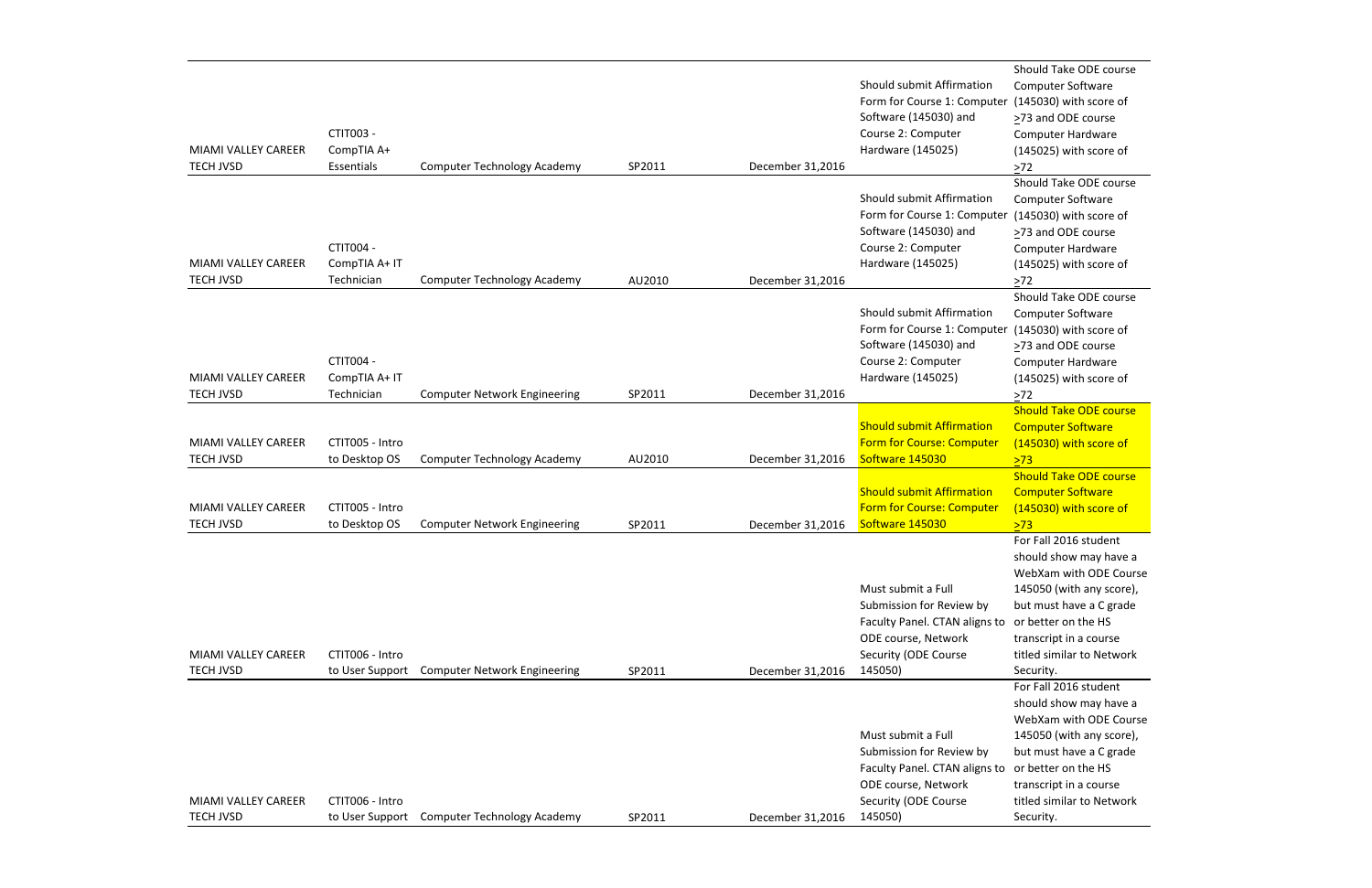|                                   | MIAMI VALLEY CAREER        | CTIT007 - Cisco                          |                                     |        |                  |                                                                                                                              |                                                                                                                                                                   |
|-----------------------------------|----------------------------|------------------------------------------|-------------------------------------|--------|------------------|------------------------------------------------------------------------------------------------------------------------------|-------------------------------------------------------------------------------------------------------------------------------------------------------------------|
|                                   | <b>TECH JVSD</b>           | <b>Exploration I</b>                     | <b>Computer Network Engineering</b> | SP2010 | December 31,2016 |                                                                                                                              |                                                                                                                                                                   |
|                                   | MIAMI VALLEY CAREER        | CTIT008 - Cisco                          |                                     |        |                  |                                                                                                                              |                                                                                                                                                                   |
|                                   | <b>TECH JVSD</b>           | <b>Exploration II</b>                    | <b>Computer Network Engineering</b> | SM2010 | December 31,2016 |                                                                                                                              |                                                                                                                                                                   |
|                                   | MIAMI VALLEY CAREER        | CTIT009 - Cisco                          |                                     |        |                  |                                                                                                                              |                                                                                                                                                                   |
|                                   | <b>TECH JVSD</b>           | <b>Exploration III</b>                   | <b>Computer Network Engineering</b> | SM2010 | December 31,2016 |                                                                                                                              |                                                                                                                                                                   |
|                                   | <b>MIAMI VALLEY CAREER</b> | CTIT010 - Cisco                          |                                     |        |                  |                                                                                                                              |                                                                                                                                                                   |
|                                   | <b>TECH JVSD</b>           | <b>Exploration IV</b>                    | <b>Computer Network Engineering</b> | SM2010 | December 31,2016 |                                                                                                                              |                                                                                                                                                                   |
| <b>MID-EAST CAREER &amp; TECH</b> |                            |                                          |                                     |        |                  |                                                                                                                              | No Action Needed                                                                                                                                                  |
| <b>CENTERS</b>                    | <b>BUFFALO CAMPUS VOC</b>  | CTIT001 - IT Basic IT Basic              |                                     | AU2012 | December 31,2016 |                                                                                                                              |                                                                                                                                                                   |
|                                   | <b>BUFFALO CAMPUS VOC</b>  | CTIT003 -<br>CompTIA A+<br>Essentials    | <b>Computer Support Technology</b>  | AU2007 | December 31,2016 | Should submit Affirmation<br>Form for Course 1: Computer<br>Software (145030) and<br>Course 2: Computer<br>Hardware (145025) | Should Take ODE co<br>Computer Software<br>(145030) with score<br>>73 and ODE course<br><b>Computer Hardware</b><br>(145025) with score<br>$>72$                  |
|                                   | <b>BUFFALO CAMPUS VOC</b>  | CTIT004 -<br>CompTIA A+ IT<br>Technician | CTIT004                             | AU2013 | December 31,2016 | Should submit Affirmation<br>Form for Course 1: Computer<br>Software (145030) and<br>Course 2: Computer<br>Hardware (145025) | Should Take ODE co<br><b>Computer Software</b><br>(145030) with score<br>>73 and ODE course<br><b>Computer Hardware</b><br>(145025) with score<br>$>72$           |
|                                   |                            |                                          |                                     |        |                  |                                                                                                                              | <b>Should Take ODE co</b>                                                                                                                                         |
|                                   | <b>BUFFALO CAMPUS VOC</b>  | CTIT005 - Intro<br>to Desktop OS         | CTIT005                             | AU2012 | December 31,2016 | <b>Should submit Affirmation</b><br><b>Form for Course: Computer</b><br>Software 145030                                      | <b>Computer Software</b><br>(145030) with score<br>>73                                                                                                            |
| <b>MILLSTREAM CTC</b>             | <b>FINDLAY HIGH</b>        | CTIT001 - IT Basic Net-IT Basics         |                                     | AU2012 | December 31,2016 | Will Expire on 12.31.2016                                                                                                    | No Action Needed                                                                                                                                                  |
|                                   | <b>FINDLAY HIGH</b>        | CTIT001 - IT Basic ISS IT basics         |                                     | AU2012 | December 31,2016 | Will Expire on 12.31.2016                                                                                                    | No Action Needed                                                                                                                                                  |
|                                   | <b>FINDLAY HIGH</b>        | CTIT003 -<br>CompTIA A+<br>Essentials    | <b>ISS II</b>                       | AU2012 | December 31,2016 | Should submit Affirmation<br>Form for Course 1: Compute<br>Software (145030) and<br>Course 2: Computer<br>Hardware (145025)  | Should Take ODE co<br><b>Computer Software</b><br>(145030) with score<br>$\geq$ 73 and ODE course<br><b>Computer Hardware</b><br>(145025) with score<br>$\geq 72$ |
|                                   | <b>FINDLAY HIGH</b>        | CTIT004 -<br>CompTIA A+ IT<br>Technician | <b>ISSII</b>                        | AU2012 | December 31,2016 | Should submit Affirmation<br>Form for Course 1: Computer<br>Software (145030) and<br>Course 2: Computer<br>Hardware (145025) | Should Take ODE co<br><b>Computer Software</b><br>(145030) with score<br>>73 and ODE course<br><b>Computer Hardware</b><br>(145025) with score<br>$\geq$ 72       |
|                                   |                            |                                          |                                     |        |                  |                                                                                                                              |                                                                                                                                                                   |

| No Action Needed                                                                                                                                                  |
|-------------------------------------------------------------------------------------------------------------------------------------------------------------------|
| Should Take ODE course<br><b>Computer Software</b><br>(145030) with score of<br>>73 and ODE course<br><b>Computer Hardware</b><br>(145025) with score of          |
| >72<br>Should Take ODE course<br><b>Computer Software</b><br>(145030) with score of<br>>73 and ODE course<br>Computer Hardware<br>$(145025)$ with score of<br>>72 |
| <b>Should Take ODE course</b><br><b>Computer Software</b><br>(145030) with score of                                                                               |
| >73                                                                                                                                                               |
| No Action Needed                                                                                                                                                  |
| No Action Needed                                                                                                                                                  |
| Should Take ODE course<br><b>Computer Software</b><br>(145030) with score of<br>>73 and ODE course<br><b>Computer Hardware</b><br>(145025) with score of<br>>72   |
| Should Take ODE course                                                                                                                                            |
| <b>Computer Software</b><br>(145030) with score of<br>>73 and ODE course<br><b>Computer Hardware</b><br>(145025) with score of<br>>72                             |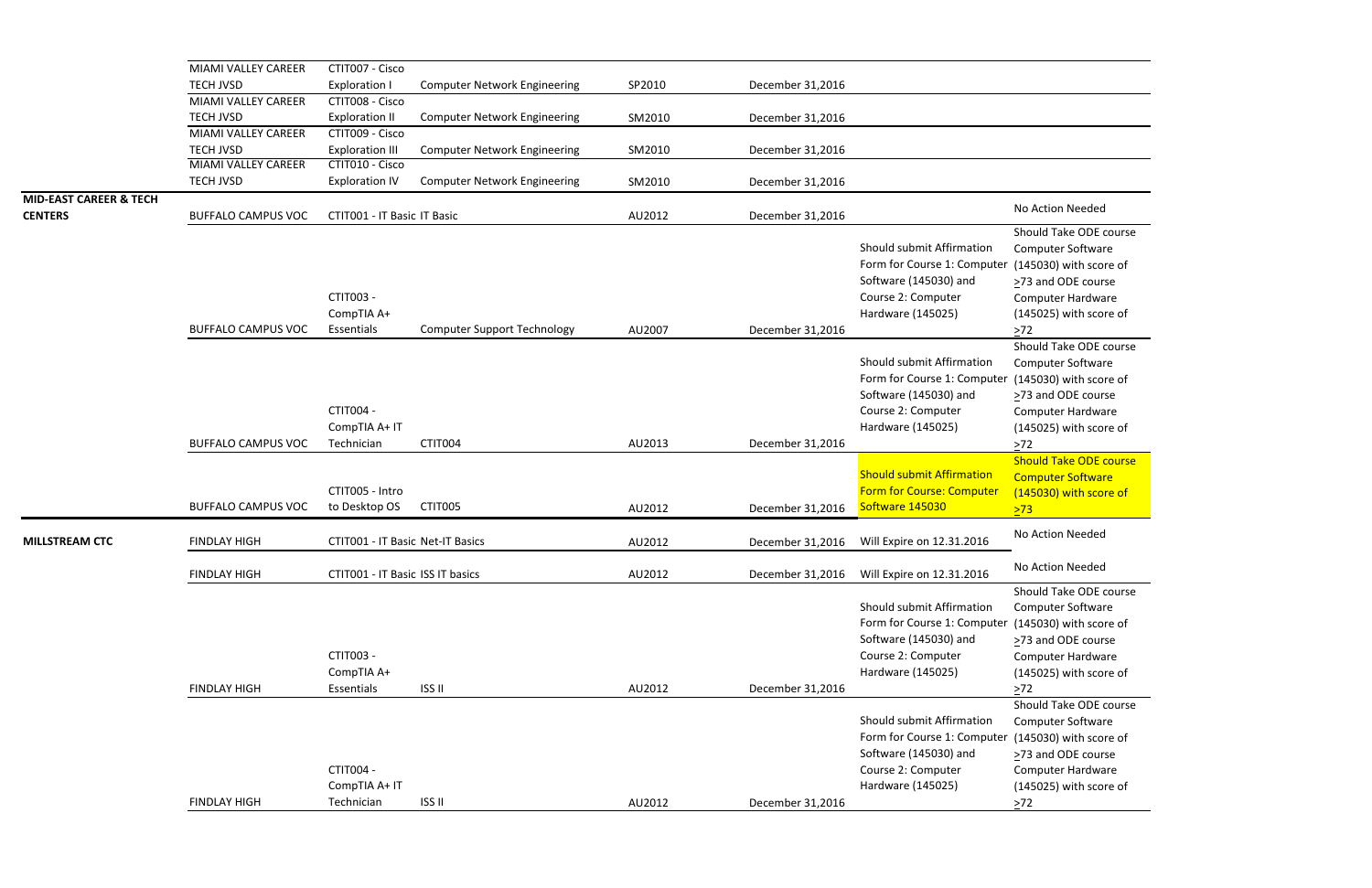should show may have a WebXam with ODE Course 145040 (with any score), but must have a C grade or better on the HS transcript in a course titled similar to Network Operating System.

For Fall 2016 student should show may have a WebXam with ODE Course 145050 (with any score), but must have a C grade transcript in a course titled similar to Network Security. For Fall 2016 student

|                           | <b>FINDLAY HIGH</b>                       | CTIT006 - Intro<br>to User Support ISS II                                     |        | December 31,2016 | Must submit a Full<br>Submission for Review by<br>Faculty Panel. CTAN aligns to<br>ODE course, Network<br>Security (ODE Course<br>145050)                                | WebXam with ODE C<br>145050 (with any sco<br>but must have a C gr<br>or better on the HS<br>transcript in a course<br>titled similar to Netw<br>Security.                                                                                                                                                                                                 |
|---------------------------|-------------------------------------------|-------------------------------------------------------------------------------|--------|------------------|--------------------------------------------------------------------------------------------------------------------------------------------------------------------------|-----------------------------------------------------------------------------------------------------------------------------------------------------------------------------------------------------------------------------------------------------------------------------------------------------------------------------------------------------------|
|                           | <b>FINDLAY HIGH</b>                       | CTIT013 - MS<br><b>Windows Server</b><br>2003<br>Environment<br>Networking II | AU2012 | December 31,2016 | Must submit a Full<br><b>Submission for Review by</b><br>Faculty Panel. CTAN aligns to transcript in a course<br><b>ODE course, Network</b><br>Operating System (145040) | For Fall 2016 student<br>should show may ha<br><b>WebXam with ODE C</b><br>145040 (with any sco<br>but must have a C gr<br>or better on the HS<br>titled similar to Netw<br><b>Operating System.</b>                                                                                                                                                      |
| <b>OHIO HI-POINT JVSD</b> | <b>GRAHAM HIGH</b>                        | CTIT001 - IT Basic Information Technology-Graham                              | SP2011 | December 31,2016 | Will Expire on 12.31.2016                                                                                                                                                | No Action Needed                                                                                                                                                                                                                                                                                                                                          |
|                           | OHIO HI-POINT VOC                         | CTIT001 - IT Basic Information Technology                                     | SP2015 | December 31,2016 | Will Expire on 12.31.2016                                                                                                                                                | No Action Needed                                                                                                                                                                                                                                                                                                                                          |
|                           | <b>GRAHAM HIGH</b>                        | CTIT001 - IT Basic Information Technology-Graham                              | SP2015 | December 31,2016 | Will Expire on 12.31.2016                                                                                                                                                | No Action Needed                                                                                                                                                                                                                                                                                                                                          |
|                           | <b>UPPER SCIOTO VALLEY</b><br><b>HIGH</b> | CTIT001 - IT Basic Information Technology - USV                               | SP2010 | December 31,2016 | Will Expire on 12.31.2016                                                                                                                                                | No Action Needed                                                                                                                                                                                                                                                                                                                                          |
|                           | OHIO HI-POINT VOC                         | CTIT001 - IT Basic Information Technology                                     | SP2010 | December 31,2016 | Will Expire on 12.31.2016                                                                                                                                                | No Action Needed                                                                                                                                                                                                                                                                                                                                          |
|                           |                                           | Networking & Advanced Computers -                                             |        |                  |                                                                                                                                                                          | No Action Needed                                                                                                                                                                                                                                                                                                                                          |
| <b>PARMA CITY SD</b>      | <b>NORMANDY HIGH</b>                      | CTIT001 - IT Basic Normandy H. S.                                             | SP2014 | December 31,2016 | Will Expire on 12.31.2016                                                                                                                                                |                                                                                                                                                                                                                                                                                                                                                           |
|                           |                                           | CTIT002 -<br>Networking/Com Networking & Advanced Computers -                 |        |                  | <b>Must submit a Full</b><br><b>Submission for Review by</b><br><b>Faculty Panel. CTAN aligns to</b><br><b>ODE course, Networking</b><br>(145035) and Network            | For Fall 2016 student<br>should show may hay<br><b>WebXam with ODE</b><br>Course 145035 (with<br>score) and Network<br>Management 14504.<br>(with any score), but<br>have a C grade or be<br>on the HS transcript<br>course similarly titled<br><b>Networking and Nety</b><br><b>Management or hold</b><br>industry credentials a<br>described in the CTA |
|                           | <b>NORMANDY HIGH</b>                      | pTIA Network + Normandy H.S.                                                  | SM2011 | December 31,2016 | Management (145045)                                                                                                                                                      | document.                                                                                                                                                                                                                                                                                                                                                 |
|                           |                                           |                                                                               |        |                  |                                                                                                                                                                          |                                                                                                                                                                                                                                                                                                                                                           |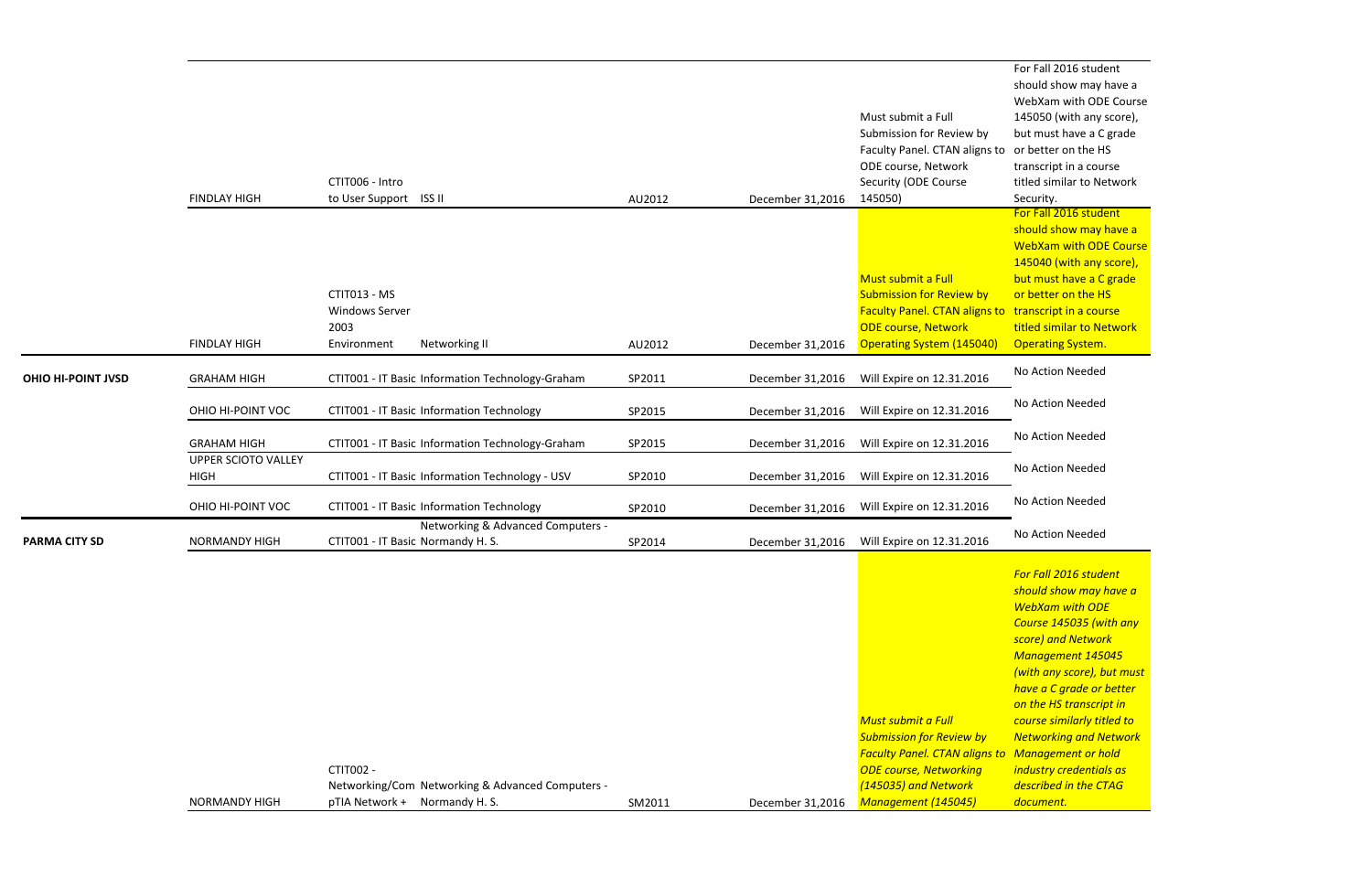```
Should Take ODE course
 Computer Software
er (145030) with score of
 >73 and ODE course
 Computer Hardware
 (145025) with score of
 \geq 72Should Take ODE course
 Computer Software
er (145030) with score of
 >73 and ODE course
 Computer Hardware
 (145025) with score of
 >72
```
Should Take ODE course Computer Software er (145030) with score of ≥73 and ODE course

Computer Hardware (145025) with score of  $\geq 72$ 

|                   | <b>NORMANDY HIGH</b>                         | CTIT003 -<br>CompTIA A+<br>Essentials                              | Networking & Advanced Computers -<br>Normandy H. S.                                     | SP2014           | December 31,2016                     | Should submit Affirmation<br>Form for Course 1: Computer<br>Software (145030) and<br>Course 2: Computer<br>Hardware (145025) | Should Take ODE<br>Computer Softwar<br>(145030) with sco<br>$\geq$ 73 and ODE cour<br>Computer Hardwa<br>(145025) with sco<br>$>72$     |
|-------------------|----------------------------------------------|--------------------------------------------------------------------|-----------------------------------------------------------------------------------------|------------------|--------------------------------------|------------------------------------------------------------------------------------------------------------------------------|-----------------------------------------------------------------------------------------------------------------------------------------|
|                   | <b>NORMANDY HIGH</b>                         | CTIT004 -<br>CompTIA A+ IT<br>Technician                           | Networking & Advanced Computers -<br>Normandy H.S.                                      | SP2014           | December 31,2016                     | Should submit Affirmation<br>Form for Course 1: Computer<br>Software (145030) and<br>Course 2: Computer<br>Hardware (145025) | Should Take ODE<br>Computer Softwar<br>(145030) with sco<br>$\geq$ 73 and ODE cour<br>Computer Hardwa<br>(145025) with sco<br>$\geq 72$ |
|                   | <b>NORMANDY HIGH</b>                         | CTIT007 - Cisco<br><b>Exploration I</b><br>CTIT008 - Cisco         | Networking & Advanced Computers -<br>Normandy H.S.<br>Networking & Advanced Computers - | AU2013           | December 31,2016                     |                                                                                                                              |                                                                                                                                         |
|                   | <b>NORMANDY HIGH</b><br><b>NORMANDY HIGH</b> | <b>Exploration II</b><br>CTIT009 - Cisco<br><b>Exploration III</b> | Normandy H. S.<br>Networking & Advanced Computers -<br>Normandy H. S.                   | AU2013<br>AU2013 | December 31,2016<br>December 31,2016 |                                                                                                                              |                                                                                                                                         |
|                   | <b>NORMANDY HIGH</b>                         | CTIT010 - Cisco<br><b>Exploration IV</b>                           | Networking & Advanced Computers -<br>Normandy H.S.                                      | AU2013           | December 31,2016                     |                                                                                                                              |                                                                                                                                         |
| <b>PENTA JVSD</b> | PENTA VOC                                    | CTIT001 - IT Basic Technology                                      | <b>Computer Hardware and Networking</b>                                                 | SP2013           | December 31,2016                     | Will Expire on 12.31.2016                                                                                                    | No Action Needed                                                                                                                        |
|                   | PENTA VOC                                    | CTIT003 -<br>CompTIA A+<br>Essentials                              | <b>Computer Hardware and Networking</b><br>Technology                                   | SP2013           | December 31,2016                     | Should submit Affirmation<br>Form for Course 1: Computer<br>Software (145030) and<br>Course 2: Computer<br>Hardware (145025) | Should Take ODE<br>Computer Softwar<br>(145030) with sco<br>$\geq$ 73 and ODE cour<br>Computer Hardwa<br>(145025) with sco<br>$\geq 72$ |
|                   | PENTA JVSD                                   | CTIT003 -<br>CompTIA A+<br>Essentials                              | A+ Essentials                                                                           | SP2010           | December 31,2016                     | Should submit Affirmation<br>Form for Course 1: Computer<br>Software (145030) and<br>Course 2: Computer<br>Hardware (145025) | Should Take ODE<br>Computer Softwar<br>(145030) with sco<br>>73 and ODE cour<br>Computer Hardwa<br>(145025) with sco<br>$>72$           |
|                   | PENTA VOC                                    | CTIT004 -<br>CompTIA A+ IT<br>Technician                           | <b>Computer Hardware and Networking</b><br>Technology                                   | SP2013           | December 31,2016                     | Should submit Affirmation<br>Form for Course 1: Computer<br>Software (145030) and<br>Course 2: Computer<br>Hardware (145025) | Should Take ODE o<br>Computer Softwar<br>(145030) with sco<br>>73 and ODE cour<br>Computer Hardwa<br>(145025) with sco<br>$\geq 72$     |
|                   |                                              |                                                                    |                                                                                         |                  |                                      |                                                                                                                              |                                                                                                                                         |

Computer Software er (145030) with score of >73 and ODE course Computer Hardware (145025) with score of  $\geq$ 72

Should Take ODE course Computer Software er (145030) with score of ≥73 and ODE course Computer Hardware (145025) with score of  $272$ Should Take ODE course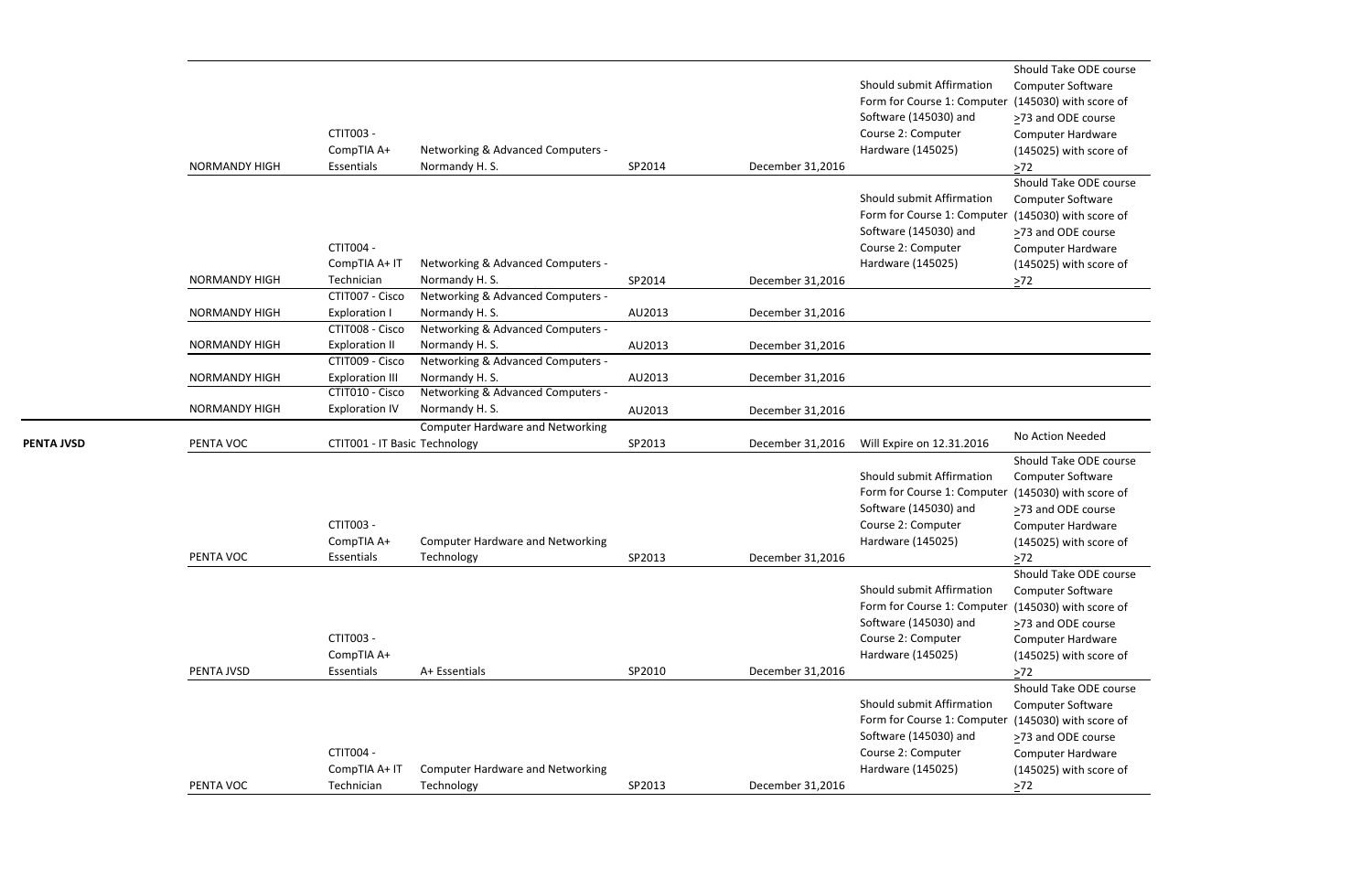Should Take ODE course Computer Software  $(145030)$  with score of ≥73 and ODE course Computer Hardware (145025) with score of  $\geq 72$ 

Should Take ODE course Computer Software (145030) with score of ≥73 and ODE course Computer Hardware (145025) with score of  $\geq$ 72

Should Take ODE course Computer Software (145030) with score of >73 and ODE course Computer Hardware (145025) with score of  $\geq$ 72

|                                                     | PENTA VOC<br>PENTA VOC                              | CTIT004 -<br>CompTIA A+ IT<br>Technician<br>CTIT007 - Cisco<br><b>Exploration I</b> | A+ Computer Technology<br><b>Computer Hardware and Networking</b><br>Technology | SP2010<br>SP2013 | December 31,2016<br>December 31,2016 | Should submit Affirmation<br>Form for Course 1: Computer<br>Software (145030) and<br>Course 2: Computer<br>Hardware (145025)                                                                         | Should Take ODE<br>Computer Softwar<br>(145030) with sco<br>>73 and ODE cour<br>Computer Hardwa<br>(145025) with sco<br>$\geq 72$                                                                                                                                                                                         |
|-----------------------------------------------------|-----------------------------------------------------|-------------------------------------------------------------------------------------|---------------------------------------------------------------------------------|------------------|--------------------------------------|------------------------------------------------------------------------------------------------------------------------------------------------------------------------------------------------------|---------------------------------------------------------------------------------------------------------------------------------------------------------------------------------------------------------------------------------------------------------------------------------------------------------------------------|
| PICKAWAY-ROSS JVSD JVSD                             |                                                     |                                                                                     | PICKAWAY-ROSS CTC VOC CTIT001 - IT Basic Network Support Technologies           | SP2010           | December 31,2016                     | Will Expire on 12.31.2016                                                                                                                                                                            | No Action Needed                                                                                                                                                                                                                                                                                                          |
|                                                     |                                                     | CTIT002 -<br>Networking/Com                                                         | PICKAWAY-ROSS CTC VOC pTIA Network + Network Support Technologies               | SM2010           | December 31,2016                     | <b>Must submit a Full</b><br><b>Submission for Review by</b><br><b>Faculty Panel. CTAN aligns to Management or h</b><br><b>ODE course, Networking</b><br>(145035) and Network<br>Management (145045) | For Fall 2016 stude<br>should show may<br><b>WebXam with OD</b><br><b>Course 145035 (w)</b><br>score) and Networ<br><b>Management 145</b><br>(with any score), b<br>have a C grade or<br>on the HS transcrip<br>course similarly tit<br><b>Networking and N</b><br>industry credentia<br>described in the C.<br>document. |
|                                                     | PICKAWAY-ROSS CTC VOC Technician                    | <b>CTIT004 -</b><br>CompTIA A+ IT                                                   | Network Support Technologies                                                    | SP2010           | December 31,2016                     | Should submit Affirmation<br>Form for Course 1: Computer<br>Software (145030) and<br>Course 2: Computer<br>Hardware (145025)                                                                         | Should Take ODE<br>Computer Softwar<br>(145030) with scor<br>$\geq$ 73 and ODE cour<br>Computer Hardwa<br>(145025) with sco<br>$\geq$ 72                                                                                                                                                                                  |
|                                                     | PICKAWAY-ROSS CTC VOC Exploration I                 | CTIT007 - Cisco                                                                     | <b>PRCISCO</b>                                                                  | SP2013           | December 31,2016                     |                                                                                                                                                                                                      |                                                                                                                                                                                                                                                                                                                           |
| <b>PIONEER CAREER &amp;</b><br><b>TECHNOLOGY JV</b> | <b>PIONEER CAREER &amp;</b><br><b>TECHNOLOGY VO</b> | <b>CTIT003 -</b><br>CompTIA A+<br><b>Essentials</b>                                 | <b>IT Support</b>                                                               | AU2012           | December 31,2016                     | Should submit Affirmation<br>Form for Course 1: Computer<br>Software (145030) and<br>Course 2: Computer<br>Hardware (145025)                                                                         | Should Take ODE<br>Computer Softwar<br>(145030) with sco<br>>73 and ODE cour<br>Computer Hardwa<br>(145025) with sco<br>$\geq$ 72                                                                                                                                                                                         |
| <b>POLARIS JVSD</b>                                 | POLARIS CAREER CENTER<br><b>VOC</b>                 | CTIT001 - IT Basic Prep                                                             | <b>Computer Networking Technology Tech</b>                                      | WI2010           | December 31,2016                     |                                                                                                                                                                                                      | No Action Needed                                                                                                                                                                                                                                                                                                          |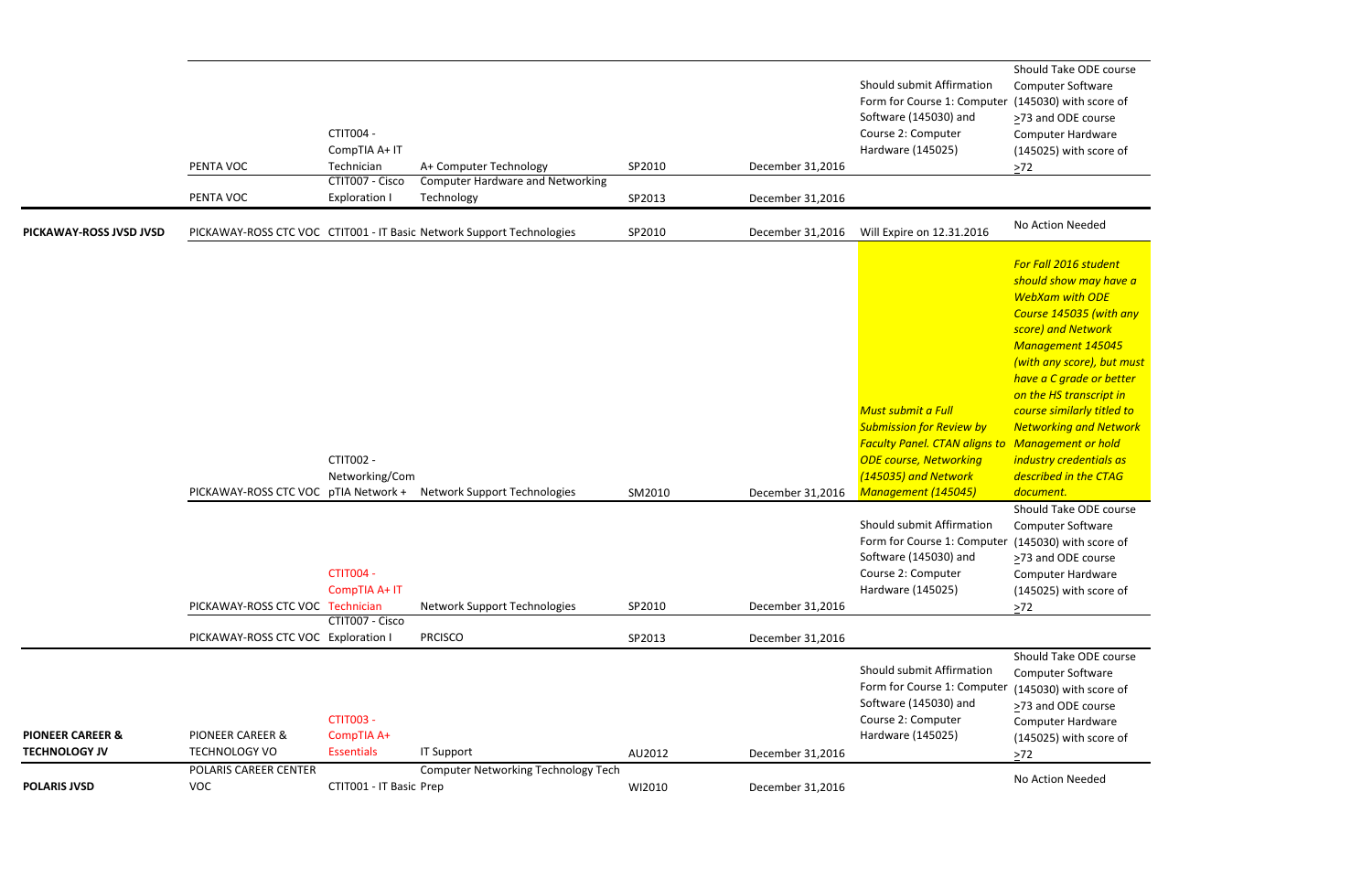Computer Software  $(145030)$  with score of >73 and ODE course Computer Hardware (145025) with score of  $\geq 72$ 

*For Fall 2016 student should show may have a WebXam with ODE Course 145035 (with any score) and Network Management 145045 (with any score), but must have a C grade or better on the HS transcript in course similarly titled to Networking and Network Management or hold industry credentials as described in the CTAG document.* Should Take ODE course Computer Software (145030) with score of ≥73 and ODE course Computer Hardware (145025) with score of  $\geq 72$ Should Take ODE course

|                           | POLARIS CAREER CENTER<br><b>VOC</b>      | CTIT002 -<br>pTIA Network + Prep          | Networking/Com Computer Networking Technology Tech | SP2010 | December 31,2016 | Must submit a Full<br><b>Submission for Review by</b><br><b>Faculty Panel. CTAN aligns to Management or h</b><br><b>ODE course, Networking</b><br>(145035) and Network<br>Management (145045) | <u>nave a c grade or</u><br>on the HS transcrip<br>course similarly tit<br><b>Networking and N</b><br>industry credentia<br>described in the C<br>document. |
|---------------------------|------------------------------------------|-------------------------------------------|----------------------------------------------------|--------|------------------|-----------------------------------------------------------------------------------------------------------------------------------------------------------------------------------------------|-------------------------------------------------------------------------------------------------------------------------------------------------------------|
|                           |                                          |                                           |                                                    |        |                  |                                                                                                                                                                                               | Should Take ODE                                                                                                                                             |
|                           |                                          | CTIT003 -                                 |                                                    |        |                  | Should submit Affirmation<br>Form for Course 1: Computer<br>Software (145030) and<br>Course 2: Computer                                                                                       | Computer Softwar<br>(145030) with sco<br>>73 and ODE cour<br>Computer Hardwa                                                                                |
|                           | POLARIS CAREER CENTER                    | CompTIA A+                                | <b>Computer Networking Technology Tech</b>         |        |                  | Hardware (145025)                                                                                                                                                                             | (145025) with sco                                                                                                                                           |
|                           | VOC                                      | Essentials                                | Prep                                               | SP2012 | December 31,2016 |                                                                                                                                                                                               | $>72$<br>Should Take ODE                                                                                                                                    |
|                           | POLARIS CAREER CENTER                    | CTIT004 -<br>CompTIA A+ IT                | <b>Computer Networking Technology Tech</b>         |        |                  | Should submit Affirmation<br>Form for Course 1: Computer<br>Software (145030) and<br>Course 2: Computer<br>Hardware (145025)                                                                  | Computer Softwar<br>(145030) with sco<br>>73 and ODE cour<br>Computer Hardwa<br>(145025) with sco                                                           |
|                           | <b>VOC</b><br>POLARIS CAREER CENTER      | Technician<br>CTIT007 - Cisco             | Prep                                               | AU2012 | December 31,2016 |                                                                                                                                                                                               | $>72$                                                                                                                                                       |
|                           | <b>VOC</b>                               | <b>Exploration I</b>                      | <b>Computer Networking Technology Tech</b><br>Prep | WI2010 | December 31,2016 |                                                                                                                                                                                               |                                                                                                                                                             |
|                           | POLARIS CAREER CENTER                    | CTIT008 - Cisco                           | <b>Computer Networking Technology Tech</b>         |        |                  |                                                                                                                                                                                               |                                                                                                                                                             |
|                           | <b>VOC</b>                               | <b>Exploration II</b>                     | Prep                                               | WI2010 | December 31,2016 |                                                                                                                                                                                               |                                                                                                                                                             |
|                           | POLARIS CAREER CENTER<br><b>VOC</b>      | CTIT009 - Cisco<br><b>Exploration III</b> | <b>Computer Networking Technology Tech</b><br>Prep | WI2010 | December 31,2016 |                                                                                                                                                                                               |                                                                                                                                                             |
|                           | POLARIS CAREER CENTER<br><b>VOC</b>      | CTIT010 - Cisco<br><b>Exploration IV</b>  | <b>Computer Networking Technology Tech</b><br>Prep | WI2010 | December 31,2016 |                                                                                                                                                                                               |                                                                                                                                                             |
| <b>PORTAGE LAKES JVSD</b> | PORTAGE LAKES CAREER<br><b>CENTER VO</b> |                                           | CTIT001 - IT Basic Network Computer Technology     | SM2013 | December 31,2016 | Will Expire on 12.31.2016                                                                                                                                                                     | No Action Needed                                                                                                                                            |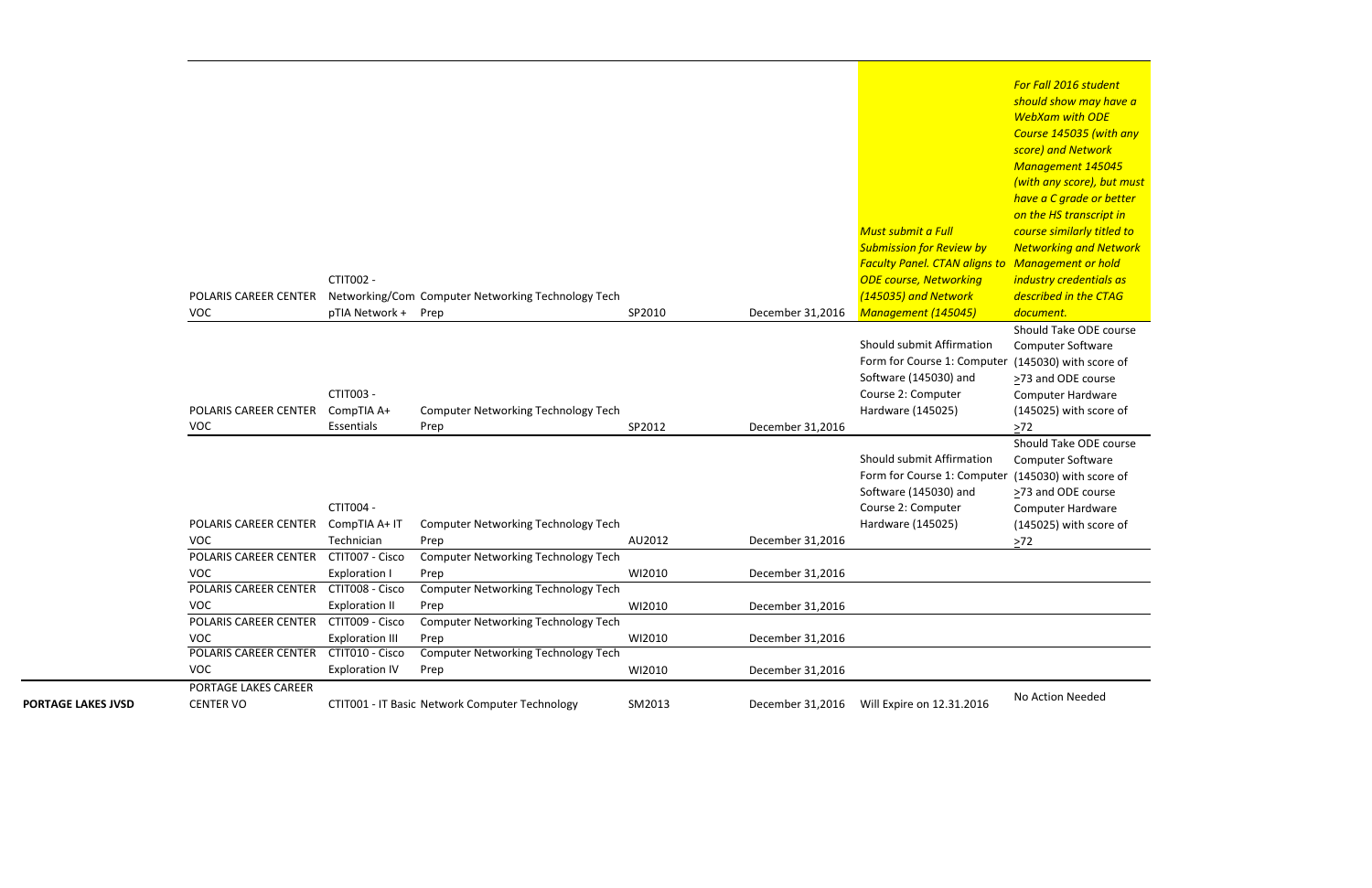Should Take ODE course Computer Software (145030) with score of >73 and ODE course Computer Hardware (145025) with score of  $\geq 72$ 

*For Fall 2016 student should show may have a WebXam with ODE Course 145035 (with any score) and Network Management 145045 (with any score), but must have a C grade or better on the HS transcript in course similarly titled to Networking and Network Management or hold industry credentials as described in the CTAG document.*

| <b>SCIOTO COUNTY CTC</b> | SCIOTO COUNTY CTC                        |                                       | CTIT001 - IT Basic IT Basic High School    | SM2011 | December 31,2016 | Will Expire on 12.31.2016                                                                                                                                                                            | No Action Needed                                                                                                                                                                                                                                                                                                                        |
|--------------------------|------------------------------------------|---------------------------------------|--------------------------------------------|--------|------------------|------------------------------------------------------------------------------------------------------------------------------------------------------------------------------------------------------|-----------------------------------------------------------------------------------------------------------------------------------------------------------------------------------------------------------------------------------------------------------------------------------------------------------------------------------------|
|                          | PORTAGE LAKES CAREER<br><b>CENTER VO</b> | CTIT011 - MS<br>Windows<br>Desktop OS | Network Computer Technology                | SM2013 | December 31,2016 | Must submit a Full<br><b>Submission for Review by</b><br><b>Faculty Panel. CTAN aligns to</b><br><b>ODE course, Computer</b><br>Software (145030) and<br><b>Nework Operating Systems</b><br>(145040) | For Fall 2016 stude<br>should show may<br><b>WebXam with OD</b><br><b>Course Computer</b><br>Software (145030)<br><b>Nework Operating</b><br><b>Systems (145040)</b><br>any score, but mus<br>a C grade or bette<br><b>HS</b> transcript in co<br>similarly titled to<br><b>Computer Softwar</b><br><b>Network Operatin</b><br>Systems. |
|                          | PORTAGE LAKES CAREER<br><b>CENTER VO</b> |                                       | Network Computer Technology                | SM2013 | December 31,2016 |                                                                                                                                                                                                      |                                                                                                                                                                                                                                                                                                                                         |
|                          | <b>CENTER VO</b>                         | Essentials                            | Network Computer Technology                | SM2013 | December 31,2016 |                                                                                                                                                                                                      | $>72$                                                                                                                                                                                                                                                                                                                                   |
|                          | PORTAGE LAKES CAREER                     | CTIT003 -<br>CompTIA A+               |                                            |        |                  | Software (145030) and<br>Course 2: Computer<br>Hardware (145025)                                                                                                                                     | >73 and ODE cour<br>Computer Hardwa<br>(145025) with sco                                                                                                                                                                                                                                                                                |
|                          |                                          |                                       |                                            |        |                  | Should submit Affirmation<br>Form for Course 1: Computer                                                                                                                                             | Should Take ODE o<br><b>Computer Softwar</b><br>(145030) with sco                                                                                                                                                                                                                                                                       |
|                          | PORTAGE LAKES CAREER<br><b>CENTER VO</b> | CTIT002 -<br>Networking/Com           | pTIA Network + Network Computer Technology | SM2013 | December 31,2016 | Must submit a Full<br><b>Submission for Review by</b><br><b>Faculty Panel. CTAN aligns to Management or h</b><br><b>ODE course, Networking</b><br>(145035) and Network<br>Management (145045)        | have a C grade or<br>on the HS transcri<br>course similarly tit<br><b>Networking and N</b><br>industry credentia<br>described in the C<br>document.                                                                                                                                                                                     |

# *For Fall 2016 student should show may have a WebXam with ODE Course Computer Software (145030) and Nework Operating Systems (145040) with any score, but must have a C grade or better on the HS transcript in courses similarly titled to Computer Software and Network Operating Systems.*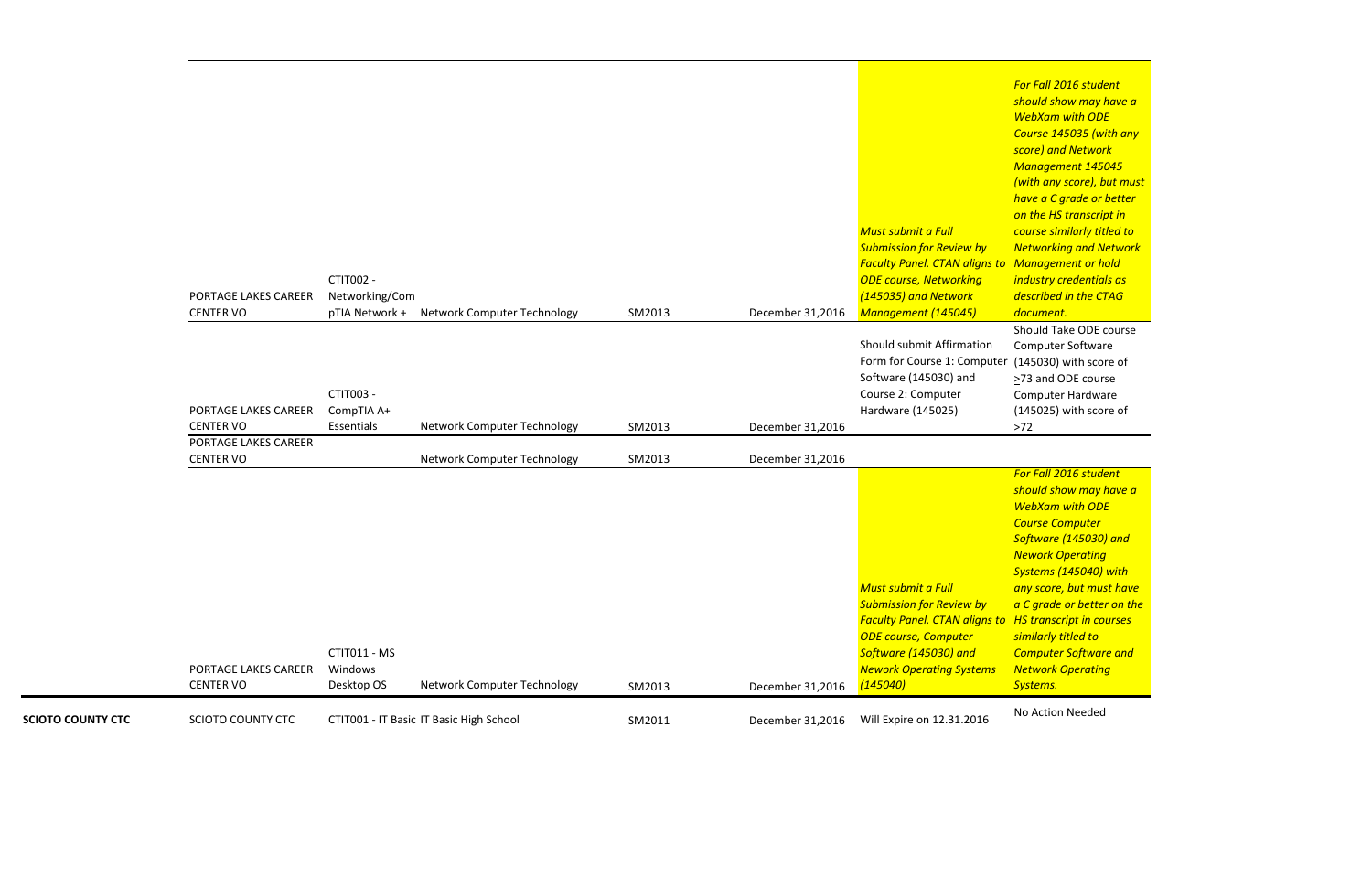*For Fall 2016 student should show may have a WebXam with ODE Course 145035 (with any score) and Network Management 145045 (with any score), but must have a C grade or better on the HS transcript in course similarly titled to Networking and Network Management or hold industry credentials as described in the CTAG document.*

Computer Software (145030) with score of ≥73 and ODE course Computer Hardware (145025) with score of  $\geq 72$ 

Should Take ODE course Computer Software (145030) with score of ≥73 and ODE course Computer Hardware (145025) with score of  $\geq$ 72

|                                                   |                                        | CTIT002 -<br>Networking/Com                         |                                             |                  |                                      | Must submit a Full<br><b>Submission for Review by</b><br><b>Faculty Panel. CTAN aligns to</b><br><b>ODE course, Networking</b><br>(145035) and Network | $3000107$ and $1100000$<br>Management 145<br>(with any score), b<br>have a C grade or<br>on the HS transcri<br>course similarly tit<br><b>Networking and N</b><br>Management or h<br>industry credentia<br>described in the C. |
|---------------------------------------------------|----------------------------------------|-----------------------------------------------------|---------------------------------------------|------------------|--------------------------------------|--------------------------------------------------------------------------------------------------------------------------------------------------------|--------------------------------------------------------------------------------------------------------------------------------------------------------------------------------------------------------------------------------|
|                                                   | <b>SCIOTO COUNTY CTC</b>               | pTIA Network +                                      | <b>HS Networking</b>                        | AU2007           | December 31,2016                     | Management (145045)                                                                                                                                    | document.                                                                                                                                                                                                                      |
|                                                   | <b>SCIOTO COUNTY CTC</b>               | CTIT003 -<br>CompTIA A+<br>Essentials               | HS A+                                       | AU2007           | December 31,2016                     | Should submit Affirmation<br>Form for Course 1: Computer<br>Software (145030) and<br>Course 2: Computer<br>Hardware (145025)                           | Should Take ODE<br>Computer Softwar<br>(145030) with sco<br>$\geq$ 73 and ODE cour<br>Computer Hardwa<br>(145025) with sco<br>$>72$                                                                                            |
| <b>SIX DISTRICT EDUCATIONAL</b><br><b>COMPACT</b> | <b>CUYAHOGA FALLS HIGH</b>             | <b>CTIT003 -</b><br>CompTIA A+<br><b>Essentials</b> | CompTia Network +                           | AU2012           | December 31,2016                     | Should submit Affirmation<br>Form for Course 1: Computer<br>Software (145030) and<br>Course 2: Computer<br>Hardware (145025)                           | Should Take ODE o<br>Computer Softwar<br>(145030) with sco<br>$\geq$ 73 and ODE cour<br>Computer Hardwa<br>(145025) with sco<br>$>72$                                                                                          |
| <b>SOUTHERN HILLS JVSD</b>                        | SOUTHERN HILLS JVSD                    |                                                     | CTIT001 - IT Basic Informational Technology |                  |                                      |                                                                                                                                                        | No Action Needed                                                                                                                                                                                                               |
|                                                   | SOUTHERN HILLS VOC                     | <b>CTIT003 -</b><br>CompTIA A+<br><b>Essentials</b> | <b>Informational Technology</b>             | AU2011<br>AU2011 | December 31,2016<br>December 31,2016 | Should submit Affirmation<br>Form for Course 1: Computer<br>Software (145030) and<br>Course 2: Computer<br>Hardware (145025)                           | Should Take ODE<br>Computer Softwar<br>(145030) with sco<br>>73 and ODE cour<br>Computer Hardwa<br>(145025) with sco<br>$>72$                                                                                                  |
| <b>SPRINGFIELD-CLARK COUNTY</b><br><b>JVSD</b>    | SPRINGFIELD-CLARK<br><b>COUNTY VOC</b> |                                                     | CTIT001 - IT Basic IT Academy Year One      | SP2013           | December 31,2016                     | Will Expire on 12.31.2016                                                                                                                              | No Action Needed                                                                                                                                                                                                               |

Should Take ODE course Computer Software (145030) with score of ≥73 and ODE course Computer Hardware (145025) with score of  $\geq 72$ Should Take ODE course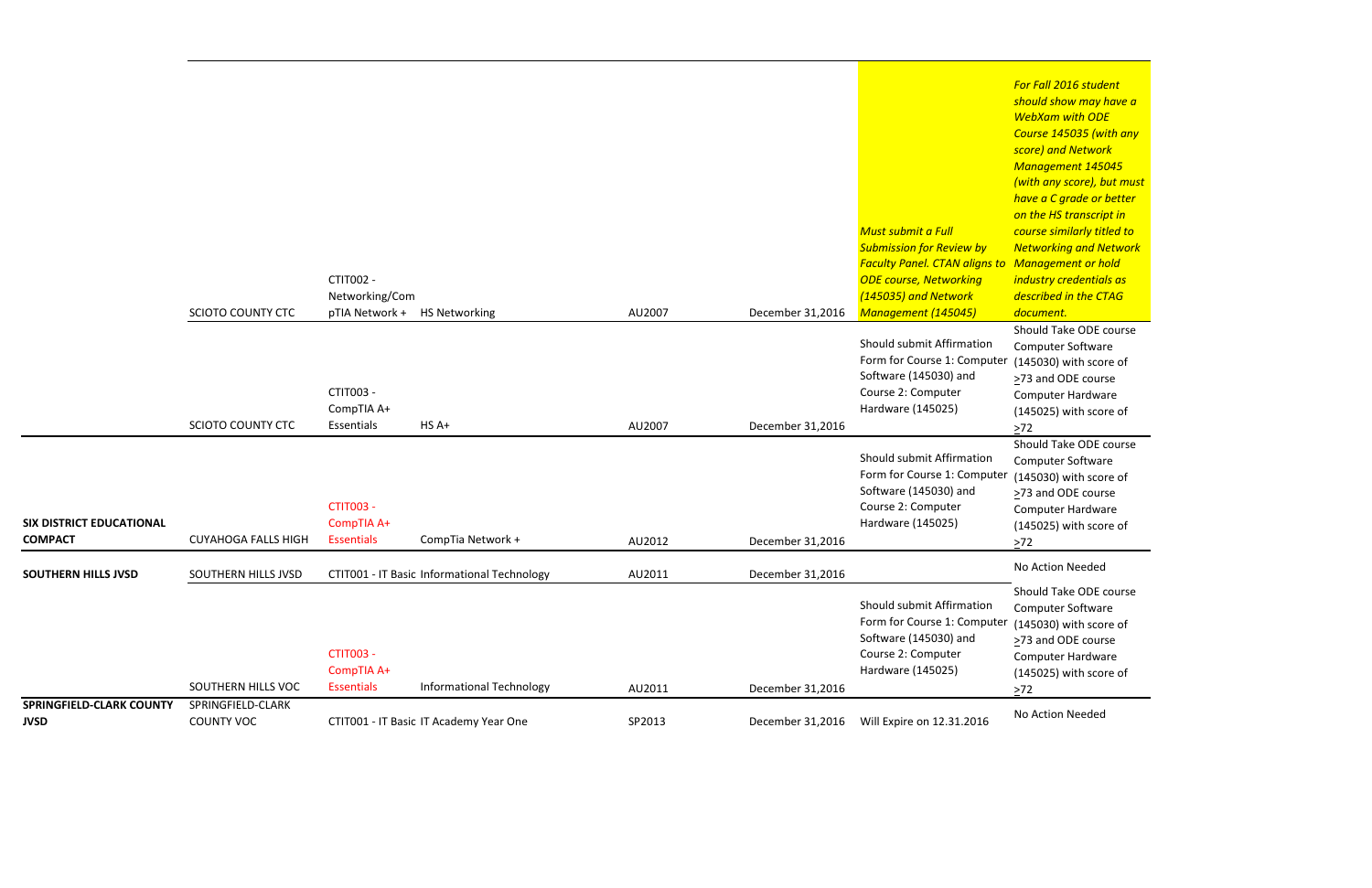*For Fall 2016 student should show may have a WebXam with ODE Course 145035 (with any score) and Network Management 145045 (with any score), but must have a C grade or better on the HS transcript in course similarly titled to Networking and Network Management or hold industry credentials as described in the CTAG document.* Should Take ODE course Computer Software (145030) with score of >73 and ODE course Computer Hardware (145025) with score of

 $\geq 72$ Should Take ODE course Computer Software  $(145030)$  with score of >73 and ODE course Computer Hardware (145025) with score of

|                             | SPRINGFIELD-CLARK<br><b>COUNTY VOC</b>                                           | CTIT002 -<br>Networking/Com<br>pTIA Network +                                       | <b>Computer Networking and Hardware</b>                                                       | SP2013           | December 31,2016                     | Must submit a Full<br><b>Submission for Review by</b><br><b>Faculty Panel. CTAN aligns to</b><br><b>ODE course, Networking</b><br>(145035) and Network<br>Management (145045) | <u>nave a C grade or</u><br>on the HS transcri<br>course similarly tit<br><b>Networking and N</b><br>Management or h<br>industry credentia<br>described in the C<br>document. |
|-----------------------------|----------------------------------------------------------------------------------|-------------------------------------------------------------------------------------|-----------------------------------------------------------------------------------------------|------------------|--------------------------------------|-------------------------------------------------------------------------------------------------------------------------------------------------------------------------------|-------------------------------------------------------------------------------------------------------------------------------------------------------------------------------|
|                             | SPRINGFIELD-CLARK                                                                | CTIT003 -<br>CompTIA A+                                                             |                                                                                               |                  |                                      | Should submit Affirmation<br>Form for Course 1: Computer<br>Software (145030) and<br>Course 2: Computer<br>Hardware (145025)                                                  | Should Take ODE<br>Computer Softwar<br>(145030) with sco<br>>73 and ODE cour<br>Computer Hardwa<br>(145025) with sco                                                          |
|                             | <b>COUNTY VOC</b><br>SPRINGFIELD-CLARK<br><b>COUNTY VOC</b>                      | Essentials<br>CTIT004 -<br>CompTIA A+ IT<br>Technician                              | <b>Computer Networking and Hardware</b><br><b>Computer Networking and Hardware</b>            | SP2013<br>SP2013 | December 31,2016<br>December 31,2016 | Should submit Affirmation<br>Form for Course 1: Computer<br>Software (145030) and<br>Course 2: Computer<br>Hardware (145025)                                                  | $>72$<br>Should Take ODE<br>Computer Softwar<br>(145030) with sco<br>>73 and ODE cour<br>Computer Hardwa<br>(145025) with sco<br>$>72$                                        |
|                             | SPRINGFIELD-CLARK<br><b>COUNTY VOC</b><br>SPRINGFIELD-CLARK<br><b>COUNTY VOC</b> | CTIT007 - Cisco<br><b>Exploration I</b><br>CTIT008 - Cisco<br><b>Exploration II</b> | <b>Computer Networking and Hardware</b><br><b>Computer Networking and Hardware</b>            | SM2013           | December 31,2016                     |                                                                                                                                                                               |                                                                                                                                                                               |
| <b>STARK CAREER COMPACT</b> | <b>GLENOAK HIGH</b>                                                              | CTIT001 - IT Basic CTIT II                                                          |                                                                                               | SM2013<br>SM2010 | December 31,2016<br>December 31,2016 | Will Expire on 12.31.2016                                                                                                                                                     | No Action Needed                                                                                                                                                              |
|                             | <b>JACKSON HIGH</b><br><b>HOOVER HIGH</b>                                        | CTIT001 - IT Basic School                                                           | Information Technology Jackson High<br>CTIT001 - IT Basic Information technology - Networking | SP2011<br>AU2010 | December 31,2016<br>December 31,2016 | Will Expire on 12.31.2016<br>Will Expire on 12.31.2016                                                                                                                        | No Action Needed<br>No Action Needed                                                                                                                                          |
|                             |                                                                                  |                                                                                     |                                                                                               |                  |                                      |                                                                                                                                                                               |                                                                                                                                                                               |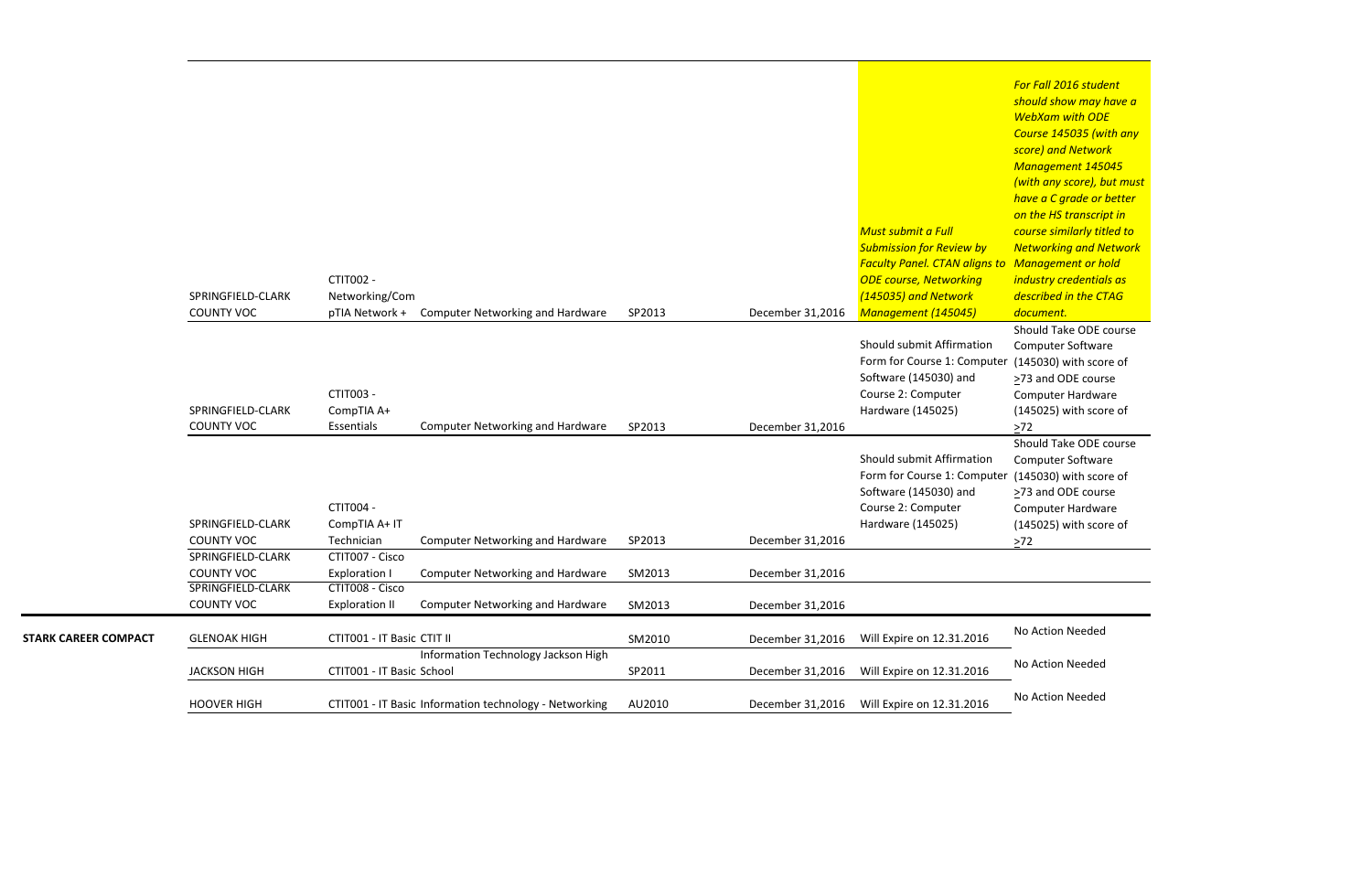*For Fall 2016 student should show may have a WebXam with ODE Course 145035 (with any score) and Network Management 145045 (with any score), but must have a C grade or better on the HS transcript in course similarly titled to Networking and Network Management or hold industry credentials as described in the CTAG document.*

|                     |                |                                                    |        |                  |                                                                           | F<br>S                   |
|---------------------|----------------|----------------------------------------------------|--------|------------------|---------------------------------------------------------------------------|--------------------------|
|                     |                |                                                    |        |                  |                                                                           |                          |
|                     |                |                                                    |        |                  |                                                                           | S                        |
|                     |                |                                                    |        |                  |                                                                           |                          |
|                     |                |                                                    |        |                  |                                                                           |                          |
|                     |                |                                                    |        |                  |                                                                           |                          |
|                     |                |                                                    |        |                  | <b>Must submit a Full</b>                                                 | $\epsilon$               |
|                     |                |                                                    |        |                  | <b>Submission for Review by</b><br><b>Faculty Panel. CTAN aligns to N</b> | $\sqrt{ }$               |
|                     | CTIT002 -      |                                                    |        |                  | <b>ODE course, Networking</b>                                             | j <sub>1</sub>           |
|                     |                | Networking/Com Information Technology Jackson High |        |                  | (145035) and Network                                                      | $\overline{a}$           |
| <b>JACKSON HIGH</b> | pTIA Network + | School                                             | SP2012 | December 31,2016 | Management (145045)                                                       | $\overline{a}$           |
|                     |                |                                                    |        |                  |                                                                           |                          |
|                     |                |                                                    |        |                  |                                                                           | $\sqrt{2}$               |
|                     |                |                                                    |        |                  |                                                                           | $\mathsf{s}$<br>V        |
|                     |                |                                                    |        |                  |                                                                           |                          |
|                     |                |                                                    |        |                  |                                                                           | S                        |
|                     |                |                                                    |        |                  |                                                                           |                          |
|                     |                |                                                    |        |                  |                                                                           |                          |
|                     |                |                                                    |        |                  |                                                                           | $\mathsf{n}$             |
|                     |                |                                                    |        |                  | Must submit a Full                                                        |                          |
|                     |                |                                                    |        |                  | <b>Submission for Review by</b>                                           | $\epsilon$<br>$\sqrt{ }$ |
|                     |                |                                                    |        |                  | <b>Faculty Panel. CTAN aligns to N</b>                                    |                          |
|                     | CTIT002 -      |                                                    |        |                  | <b>ODE course, Networking</b>                                             | -ii                      |
|                     | Networking/Com |                                                    |        |                  | (145035) and Network                                                      | $\overline{a}$           |
| <b>HOOVER HIGH</b>  | pTIA Network + | Information technology - Networking                | AU2010 | December 31,2016 | Management (145045)                                                       | $\overline{a}$           |
|                     |                |                                                    |        |                  |                                                                           | S                        |
|                     |                |                                                    |        |                  | Should submit Affirmation<br>Form for Course 1: Computer                  | C                        |
|                     |                |                                                    |        |                  | Software (145030) and                                                     |                          |
|                     | CTIT003 -      |                                                    |        |                  | Course 2: Computer                                                        | ≥                        |
|                     | CompTIA A+     | Information Technology Jackson High                |        |                  | Hardware (145025)                                                         |                          |
| <b>JACKSON HIGH</b> | Essentials     | School                                             | SP2012 | December 31,2016 |                                                                           | ⋗                        |
|                     |                |                                                    |        |                  |                                                                           | S                        |
|                     |                |                                                    |        |                  | Should submit Affirmation<br>Form for Course 1: Computer                  |                          |
|                     |                |                                                    |        |                  | Software (145030) and                                                     |                          |
|                     | CTIT003 -      |                                                    |        |                  | Course 2: Computer                                                        | ⋗                        |
|                     | CompTIA A+     |                                                    |        |                  | Hardware (145025)                                                         |                          |
| <b>HOOVER HIGH</b>  | Essentials     | Information technology - Networking                | AU2010 | December 31,2016 |                                                                           | ⋗                        |
|                     |                |                                                    |        |                  |                                                                           |                          |

Computer Software er (145030) with score of ≥73 and ODE course Computer Hardware (145025) with score of  $\geq 72$ 

*For Fall 2016 student should show may have a WebXam with ODE Course 145035 (with any score) and Network Management 145045 (with any score), but must have a C grade or better on the HS transcript in course similarly titled to Networking and Network Management or hold industry credentials as described in the CTAG document.*

Should Take ODE course Computer Software er (145030) with score of ≥73 and ODE course Computer Hardware (145025) with score of  $\geq 72$ Should Take ODE course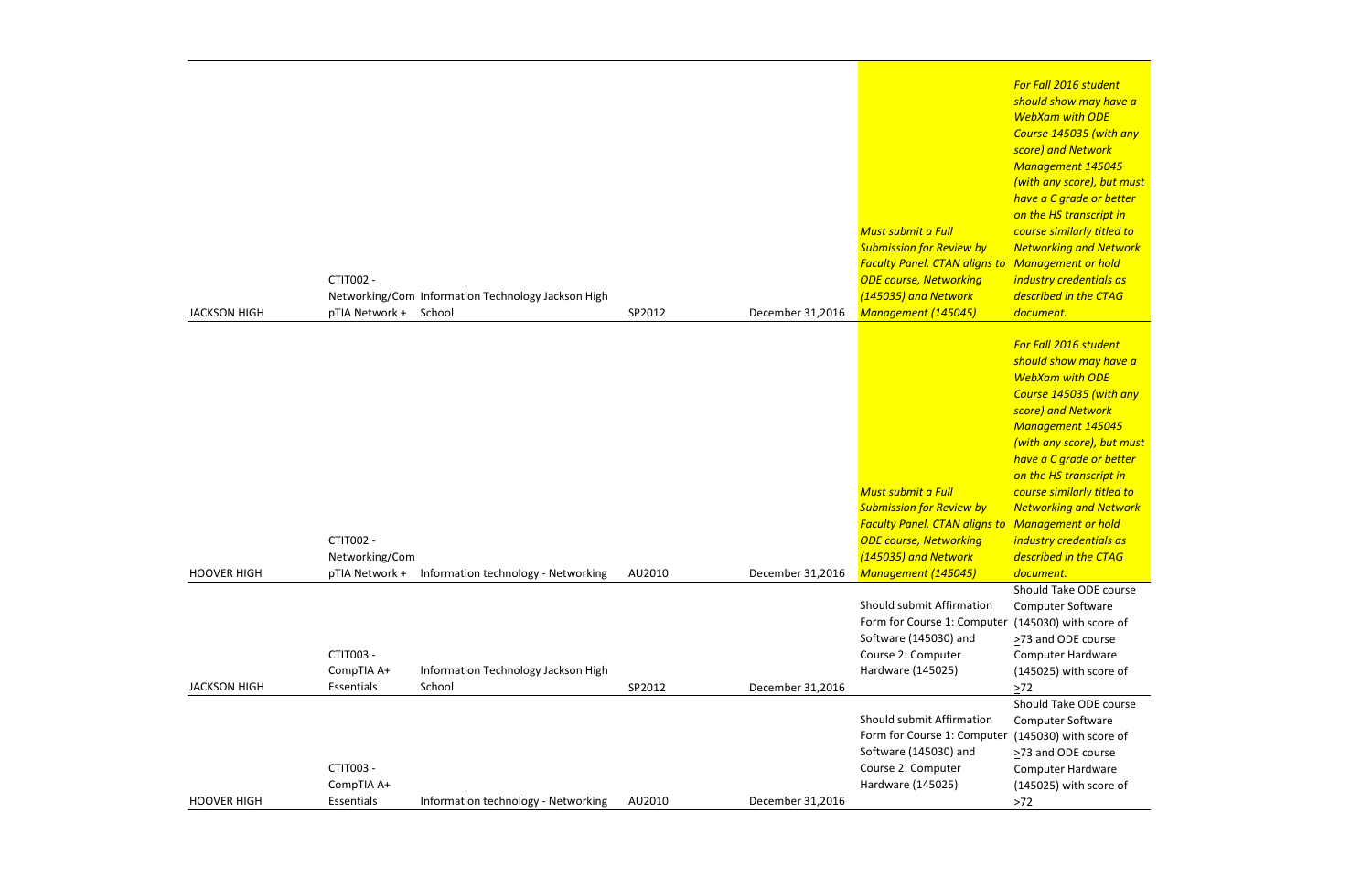```
Should Take ODE course
Computer Software
(145030) with score of
≥73 and ODE course
Computer Hardware
(145025) with score of
\geq72
Should Take ODE course
Computer Software
(145030) with score of
≥73 and ODE course
Computer Hardware
(145025) with score of
\geq72
Should Take ODE course
Computer Software
(145030) with score of
≥73 and ODE course
Computer Hardware
(145025) with score of
\geq72
```

|                               |                                                     |                               |                                             |        |                  |                                                | onodia Tanc Obel   |
|-------------------------------|-----------------------------------------------------|-------------------------------|---------------------------------------------|--------|------------------|------------------------------------------------|--------------------|
|                               |                                                     |                               |                                             |        |                  | Should submit Affirmation                      | Computer Softwar   |
|                               |                                                     |                               |                                             |        |                  | Form for Course 1: Computer (145030) with scor |                    |
|                               |                                                     |                               |                                             |        |                  | Software (145030) and                          | >73 and ODE cours  |
|                               |                                                     | <b>CTIT004 -</b>              |                                             |        |                  | Course 2: Computer                             | Computer Hardwa    |
|                               |                                                     | CompTIA A+ IT                 |                                             |        |                  | Hardware (145025)                              | (145025) with scor |
|                               | <b>HOOVER HIGH</b>                                  | Technician                    | Information technology - Networking         | AU2010 | December 31,2016 |                                                | $>72$              |
|                               |                                                     |                               |                                             |        |                  |                                                | Should Take ODE c  |
|                               |                                                     |                               |                                             |        |                  | Should submit Affirmation                      | Computer Softwar   |
|                               |                                                     |                               |                                             |        |                  | Form for Course 1: Computer (145030) with scor |                    |
|                               |                                                     |                               |                                             |        |                  | Software (145030) and                          | >73 and ODE cours  |
|                               |                                                     | <b>CTIT004 -</b>              |                                             |        |                  | Course 2: Computer                             | Computer Hardwa    |
|                               |                                                     | CompTIA A+ IT                 | Information Technology Jackson High         |        |                  | Hardware (145025)                              | (145025) with scor |
|                               | <b>JACKSON HIGH</b>                                 | Technician                    | School                                      | SP2012 | December 31,2016 |                                                | $>72$              |
|                               |                                                     |                               |                                             |        |                  |                                                | Should Take ODE c  |
|                               |                                                     |                               |                                             |        |                  | Should submit Affirmation                      | Computer Softwar   |
|                               |                                                     |                               |                                             |        |                  | Form for Course 1: Computer (145030) with scor |                    |
|                               |                                                     |                               |                                             |        |                  | Software (145030) and                          | >73 and ODE cours  |
|                               |                                                     | <b>CTIT004 -</b>              |                                             |        |                  | Course 2: Computer                             | Computer Hardwa    |
|                               |                                                     | CompTIA A+ IT                 | Information Technology Jackson High         |        |                  | Hardware (145025)                              | (145025) with scor |
|                               | <b>JACKSON HIGH</b>                                 | Technician<br>CTIT007 - Cisco | School                                      | SP2012 | December 31,2016 |                                                | $\geq 72$          |
|                               | <b>GLENOAK HIGH</b>                                 | <b>Exploration I</b>          | <b>CTIT</b>                                 | SM2010 |                  |                                                |                    |
|                               |                                                     | CTIT007 - Cisco               |                                             |        | December 31,2016 |                                                |                    |
|                               | <b>JACKSON HIGH</b>                                 | <b>Exploration I</b>          | CISCO Networking Jackson High School AU2012 |        | December 31,2016 |                                                |                    |
|                               |                                                     | CTIT008 - Cisco               |                                             |        |                  |                                                |                    |
|                               | <b>JACKSON HIGH</b>                                 | <b>Exploration II</b>         | CISCO Networking Jackson High School AU2012 |        | December 31,2016 |                                                |                    |
|                               |                                                     | CTIT009 - Cisco               |                                             |        |                  |                                                |                    |
|                               | <b>JACKSON HIGH</b>                                 | <b>Exploration III</b>        | CISCO Networking Jackson High School        | AU2012 | December 31,2016 |                                                |                    |
|                               |                                                     | CTIT010 - Cisco               |                                             |        |                  |                                                |                    |
|                               | <b>JACKSON HIGH</b>                                 | <b>Exploration IV</b>         | CISCO Networking Jackson High School AU2012 |        | December 31,2016 |                                                |                    |
|                               |                                                     |                               |                                             |        |                  |                                                | No Action Needed   |
| <b>STARK COUNTY AREA JVSD</b> | STARK COUNTY AREA JVSD CTIT001 - IT Basic IT Basics |                               |                                             | SP2010 | SP2014           | Will Expire on 12.31.2016                      |                    |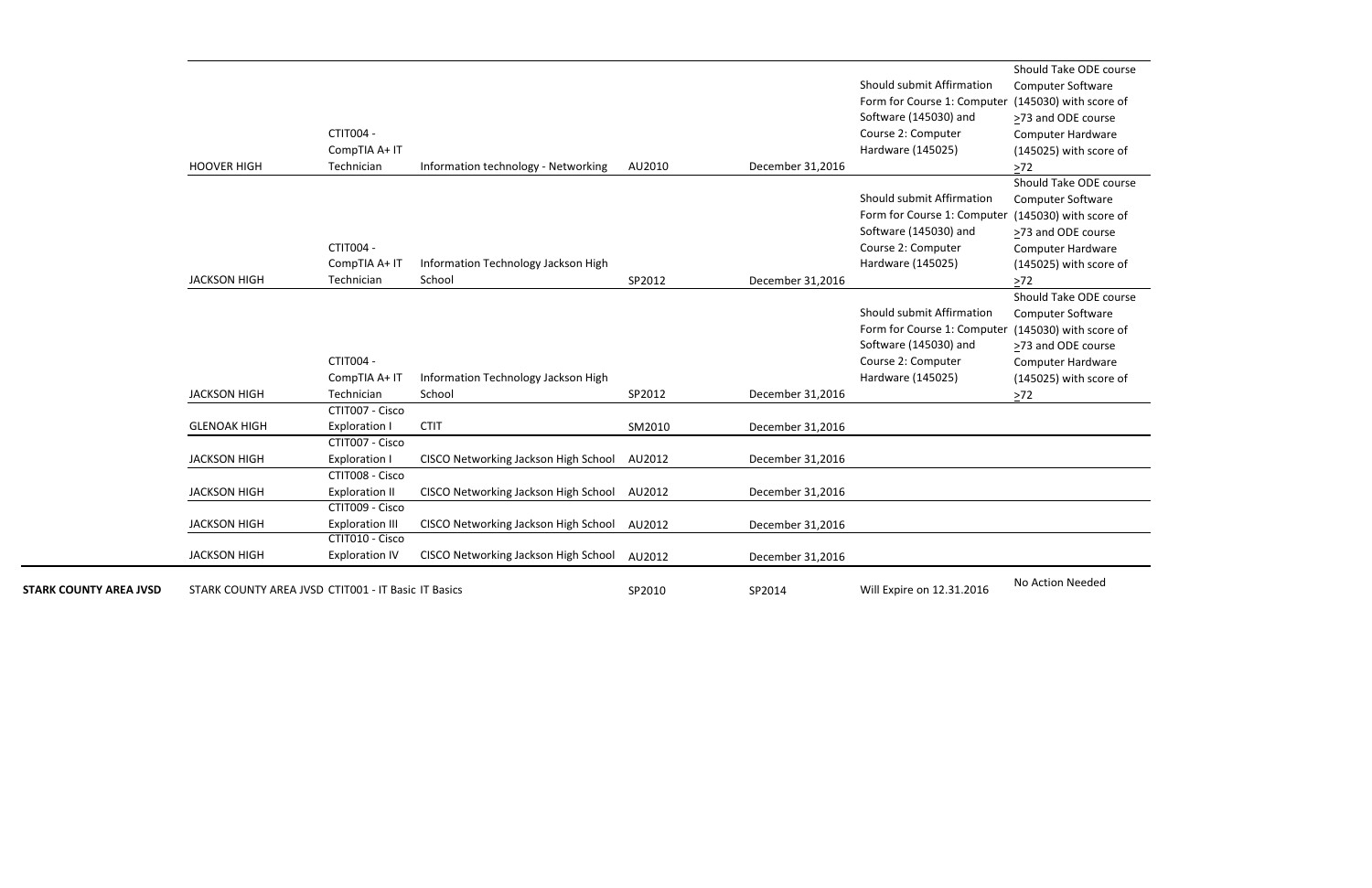Should Take ODE course Computer Software (145030) with score of >73 and ODE course Computer Hardware (145025) with score of  $\geq 72$ 

*For Fall 2016 student should show may have a WebXam with ODE Course 145035 (with any score) and Network Management 145045 (with any score), but must have a C grade or better on the HS transcript in course similarly titled to Networking and Network Management or hold industry credentials as described in the CTAG document.*

| <b>JVSD</b>                                           | <b>CENTER VOC</b>                                           |                                                           | CTIT001 - IT Basic IC3 Certification Training | SP2010           | December 31,2016           | Will Expire on 12.31.2016                                                                                                                                                                            | No Action Needed                                                                                                                                                                                                                                                                                                          |
|-------------------------------------------------------|-------------------------------------------------------------|-----------------------------------------------------------|-----------------------------------------------|------------------|----------------------------|------------------------------------------------------------------------------------------------------------------------------------------------------------------------------------------------------|---------------------------------------------------------------------------------------------------------------------------------------------------------------------------------------------------------------------------------------------------------------------------------------------------------------------------|
| <b>TOLLES JVSD</b><br><b>TRI-COUNTY CAREER CENTER</b> | <b>TOLLES VOC</b><br><b>TRI-COUNTY CAREER</b>               | <b>CTIT002 -</b><br>Networking/Com<br>pTIA Network + CNST |                                               | SP2010           | December 31,2016           | <b>Must submit a Full</b><br><b>Submission for Review by</b><br><b>Faculty Panel. CTAN aligns to Management or h</b><br><b>ODE course, Networking</b><br>(145035) and Network<br>Management (145045) | For Fall 2016 stude<br>should show may I<br><b>WebXam with OD</b><br><b>Course 145035 (w)</b><br>score) and Networ<br><b>Management 145</b><br>(with any score), b<br>have a C grade or<br>on the HS transcri<br>course similarly tit<br><b>Networking and N</b><br>industry credentia<br>described in the C<br>document. |
| <b>TOLEDO CITY SD</b>                                 | STARK COUNTY AREA JVSD Exploration I<br><b>BOWSHER HIGH</b> | CTIT001 - IT Basic Bowhser IT B                           | <b>ITCisco</b>                                | SP2010<br>AU2007 | SP2014<br>December 31,2016 | Will Expire on 12.31.2016                                                                                                                                                                            | No Action Needed                                                                                                                                                                                                                                                                                                          |
|                                                       | <b>STARK COUNTY AREA JVSD Essentials</b>                    | <b>CTIT003 -</b><br>CompTIA A+<br>CTIT007 - Cisco         | <b>IT Basics</b>                              | SM2010           | SP2014                     | Should submit Affirmation<br>Form for Course 1: Computer<br>Software (145030) and<br>Course 2: Computer<br>Hardware (145025)                                                                         | Should Take ODE<br>Computer Softwar<br>(145030) with scor<br>>73 and ODE cour<br>Computer Hardwa<br>(145025) with sco<br>$>72$                                                                                                                                                                                            |
|                                                       | STARK COUNTY AREA JVSD pTIA Network + IT Basics             | CTIT002 -<br>Networking/Com                               |                                               | SM2010           | SP2014                     | Must submit a Full<br><b>Submission for Review by</b><br><b>Faculty Panel. CTAN aligns to Management or h</b><br><b>ODE course, Networking</b><br>(145035) and Network<br>Management (145045)        | <b>WebXam with OD</b><br>Course 145035 (w<br>score) and Networ<br>Management 145<br>(with any score), b<br>have a C grade or<br>on the HS transcri<br>course similarly tit<br><b>Networking and N</b><br>industry credentia<br>described in the C<br>document.                                                            |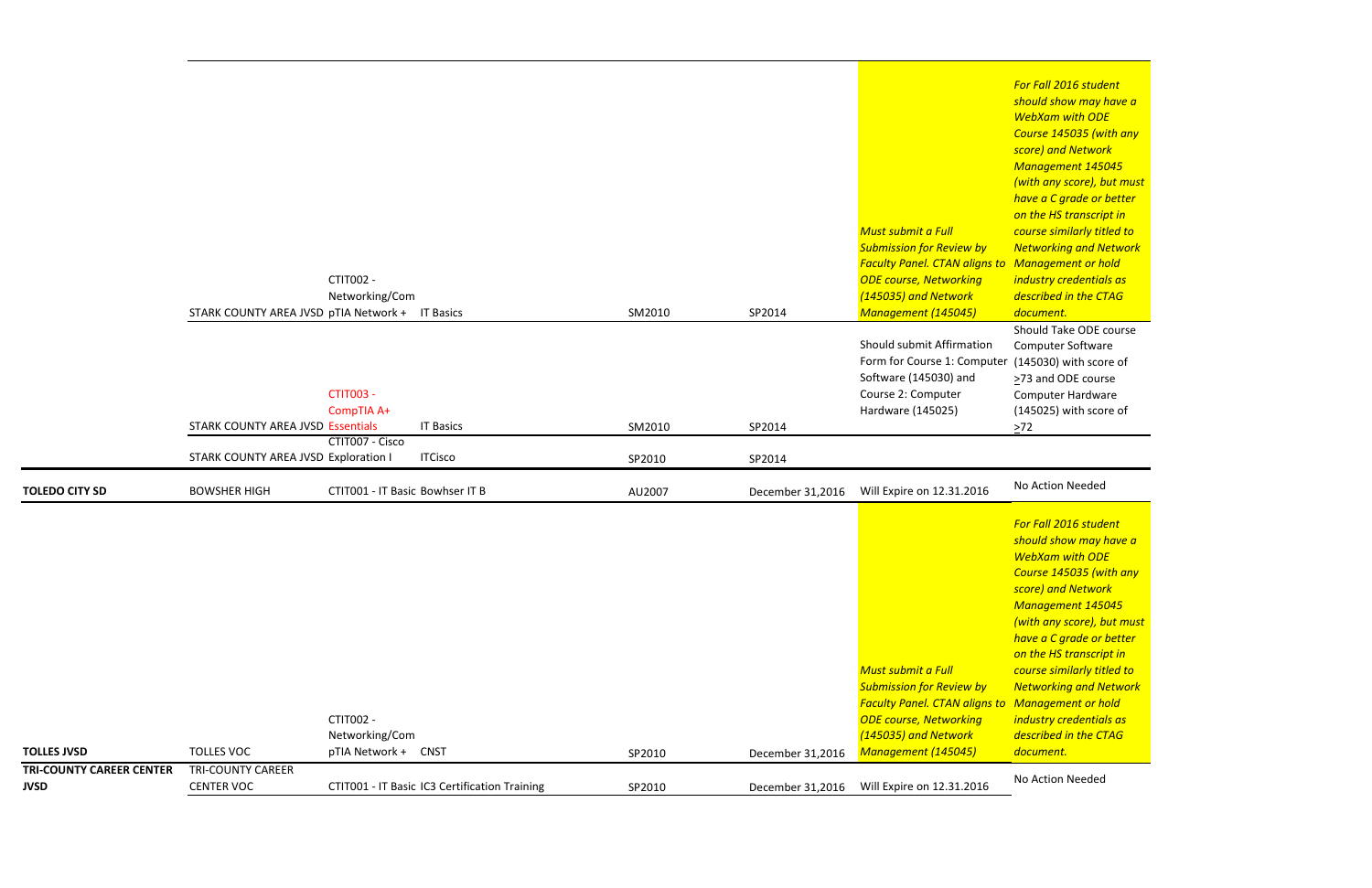Should Take ODE course Computer Software (145030) with score of >73 and ODE course Computer Hardware (145025) with score of  $\geq 72$ Should Take ODE course Computer Software  $(145030)$  with score of ≥73 and ODE course Computer Hardware (145025) with score of  $\geq 72$ Should Take ODE course Computer Software (145030) with score of >73 and ODE course Computer Hardware (145025) with score of  $\geq 72$ 

| <b>U S GRANT JVSD</b>                               | U S GRANT VOC                                 |                                                     | CTIT001 - IT Basic Information Technology- Williamsburg- AU2014 |        | December 31,2016 | Will Expire on 12.31.2016                                                                                                                                                                     | No Action Needed                                                                                                                                                                                                                                                                                                      |
|-----------------------------------------------------|-----------------------------------------------|-----------------------------------------------------|-----------------------------------------------------------------|--------|------------------|-----------------------------------------------------------------------------------------------------------------------------------------------------------------------------------------------|-----------------------------------------------------------------------------------------------------------------------------------------------------------------------------------------------------------------------------------------------------------------------------------------------------------------------|
|                                                     | <b>TRUMBULL CAREER &amp;</b><br>TECH CTR JVS  | <b>CTIT002 -</b><br>Networking/Com                  | pTIA Network + Information Technology                           | AU2007 | December 31,2016 | Must submit a Full<br><b>Submission for Review by</b><br><b>Faculty Panel. CTAN aligns to Management or h</b><br><b>ODE course, Networking</b><br>(145035) and Network<br>Management (145045) | For Fall 2016 stude<br>should show may<br><b>WebXam with OD</b><br>Course 145035 (w<br>score) and Networ<br>Management 145<br>(with any score), b<br>have a C grade or<br><b>on the HS transcription</b><br>course similarly tit<br><b>Networking and N</b><br>industry credentia<br>described in the C.<br>document. |
| <b>TRUMBULL CAREER &amp; TECH</b><br><b>CTR JVS</b> | <b>TRUMBULL CAREER &amp;</b><br>TECH CTR JVS  |                                                     | CTIT001 - IT Basic Information Technology                       | AU2007 | December 31,2016 | Will Expire on 12.31.2016                                                                                                                                                                     | No Action Needed                                                                                                                                                                                                                                                                                                      |
|                                                     | <b>TRI-RIVERS CAREER</b><br><b>CENTER VOC</b> | CTIT007 - Cisco<br><b>Exploration I</b>             | Cnet <sub>2</sub>                                               | AU2010 | December 31,2016 |                                                                                                                                                                                               |                                                                                                                                                                                                                                                                                                                       |
|                                                     | <b>TRI-RIVERS CAREER</b><br><b>CENTER VOC</b> | <b>CTIT004 -</b><br>CompTIA A+ IT<br>Technician     | Cnet1                                                           | WI2010 | December 31,2016 | Should submit Affirmation<br>Form for Course 1: Computer<br>Software (145030) and<br>Course 2: Computer<br>Hardware (145025)                                                                  | Should Take ODE<br>Computer Softwar<br>(145030) with scor<br>>73 and ODE cour<br>Computer Hardwa<br>(145025) with sco<br>$>72$                                                                                                                                                                                        |
| <b>TRI-RIVERS JVSD</b>                              | <b>TRI-RIVERS CAREER</b><br><b>CENTER VOC</b> | CTIT003 -<br>CompTIA A+<br>Essentials               | Cnet1                                                           | SM2013 | December 31,2016 | Should submit Affirmation<br>Form for Course 1: Computer<br>Software (145030) and<br>Course 2: Computer<br>Hardware (145025)                                                                  | Should Take ODE<br>Computer Softwar<br>(145030) with sco<br>>73 and ODE cour<br>Computer Hardwa<br>(145025) with sco<br>$>72$                                                                                                                                                                                         |
|                                                     | <b>TRI-COUNTY CAREER</b><br><b>CENTER VOC</b> | <b>CTIT003 -</b><br>CompTIA A+<br><b>Essentials</b> | A+ Certification Training                                       | SP2010 | December 31,2016 | Should submit Affirmation<br>Form for Course 1: Computer<br>Software (145030) and<br>Course 2: Computer<br>Hardware (145025)                                                                  | Should Take ODE<br>Computer Softwar<br>(145030) with sco<br>>73 and ODE cour<br>Computer Hardwa<br>(145025) with sco<br>$>72$                                                                                                                                                                                         |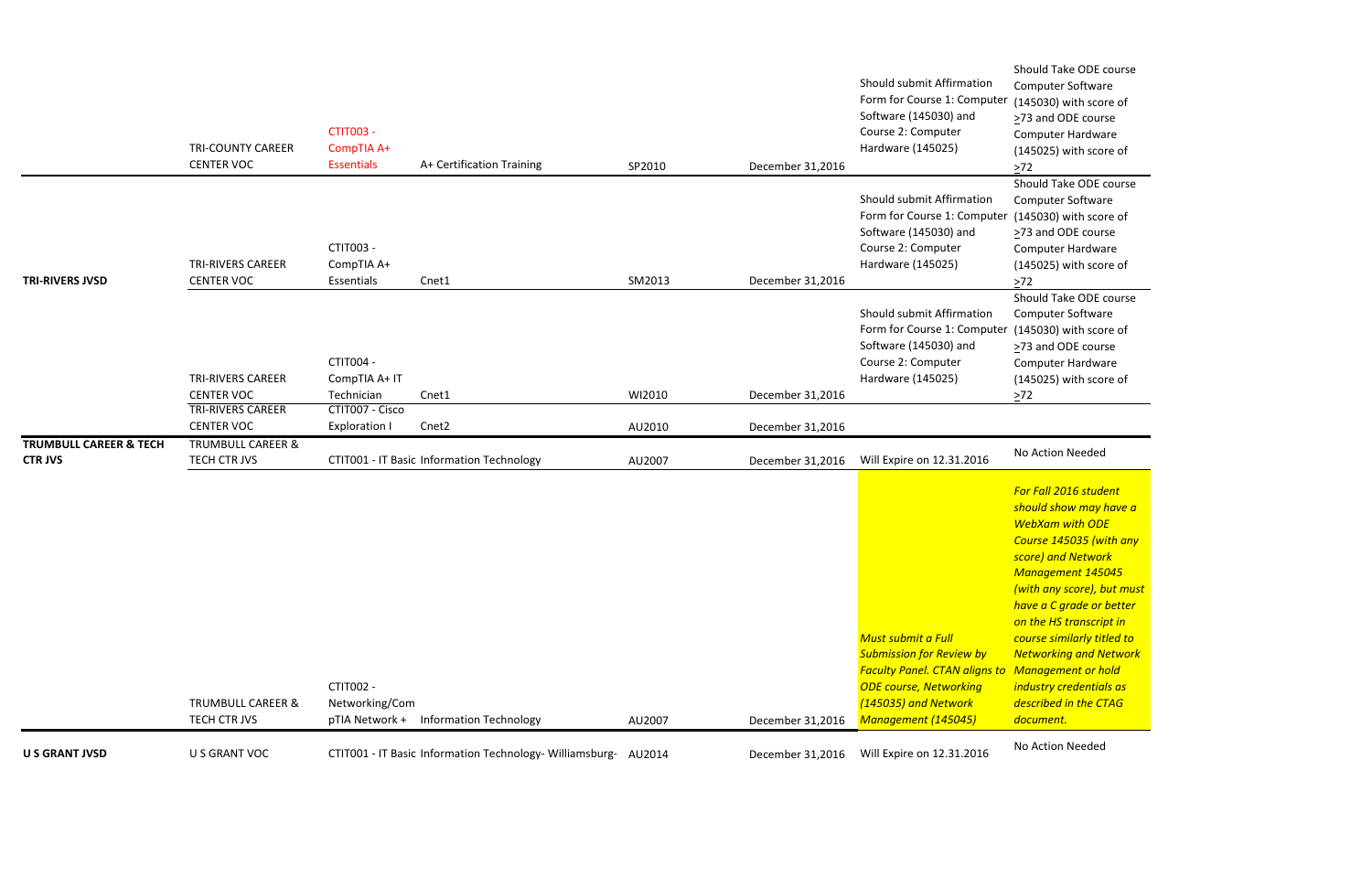```
Should Take ODE course
 Computer Software
er (145030) with score of
 ≥73 and ODE course
 Computer Hardware
 (145025) with score of
 \geq 72Should Take ODE course
 Computer Software
<sup>er</sup> (145030) with score of
 ≥73 and ODE course
 Computer Hardware
 (145025) with score of
 \geq 72Should Take ODE course
 Computer Software
(145030) with score of
 ≥73 and ODE course
 Computer Hardware
 (145025) with score of
 \geq72
 Should Take ODE course
 Computer Software
<sup>er</sup> (145030) with score of
 ≥73 and ODE course
 Computer Hardware
 (145025) with score of
\geq 72
```

|                               |                              |                   |                                              |        |                  |                             | Should Take ODE            |
|-------------------------------|------------------------------|-------------------|----------------------------------------------|--------|------------------|-----------------------------|----------------------------|
|                               |                              |                   |                                              |        |                  | Should submit Affirmation   | Computer Softwar           |
|                               |                              |                   |                                              |        |                  | Form for Course 1: Computer | (145030) with sco          |
|                               |                              |                   |                                              |        |                  | Software (145030) and       | >73 and ODE cour           |
|                               |                              | CTIT003 -         |                                              |        |                  | Course 2: Computer          | Computer Hardwa            |
|                               |                              | CompTIA A+        |                                              |        |                  | Hardware (145025)           | (145025) with sco          |
|                               | U S GRANT VOC                | Essentials        | Information Technology-Williamsburg- AU2014  |        | December 31,2016 |                             | $>72$                      |
|                               |                              |                   |                                              |        |                  |                             | Should Take ODE            |
|                               |                              |                   |                                              |        |                  | Should submit Affirmation   | Computer Softwar           |
|                               |                              |                   |                                              |        |                  | Form for Course 1: Computer | (145030) with sco          |
|                               |                              |                   |                                              |        |                  | Software (145030) and       | >73 and ODE cour           |
|                               |                              | CTIT004 -         |                                              |        |                  | Course 2: Computer          | Computer Hardwa            |
|                               |                              | CompTIA A+ IT     |                                              |        |                  | Hardware (145025)           | (145025) with sco          |
|                               | <b>U S GRANT VOC</b>         | Technician        | Information Technology - Williamsburg SP2015 |        | December 31,2016 |                             | $>72$                      |
|                               |                              |                   |                                              |        |                  |                             | Should Take ODE            |
|                               |                              |                   |                                              |        |                  | Should submit Affirmation   | Computer Softwar           |
|                               |                              |                   |                                              |        |                  | Form for Course 1: Computer | (145030) with sco          |
|                               |                              |                   |                                              |        |                  | Software (145030) and       | >73 and ODE cour           |
|                               |                              | <b>CTIT003 -</b>  |                                              |        |                  | Course 2: Computer          | Computer Hardwa            |
|                               |                              | CompTIA A+        |                                              |        |                  | Hardware (145025)           | (145025) with sco          |
| <b>UPPER VALLEY JVSD</b>      | <b>UPPER VALLEY JVSD</b>     | <b>Essentials</b> | <b>Computer Information Technology</b>       | SP2011 | December 31,2016 |                             | $>72$                      |
|                               |                              |                   |                                              |        |                  | Should submit Affirmation   | Should Take ODE            |
|                               |                              |                   |                                              |        |                  | Form for Course 1: Computer | Computer Softwar           |
|                               |                              |                   |                                              |        |                  | Software (145030) and       | (145030) with sco          |
|                               |                              | CTIT003 -         |                                              |        |                  | Course 2: Computer          | $\geq$ 73 and ODE cour     |
|                               |                              | CompTIA A+        |                                              |        |                  | Hardware (145025)           | Computer Hardwa            |
|                               | <b>UPPER VALLEY JVSD</b>     | Essentials        | <b>Computer Information Technology</b>       | SP2011 | AU2011           |                             | (145025) with sco<br>$>72$ |
|                               | <b>VANGUARD-SENTINEL</b>     |                   |                                              |        |                  |                             |                            |
| <b>VANGUARD-SENTINEL JVSD</b> | <b>JVSD</b>                  |                   | CTIT001 - IT Basic Digital Technologies      | AU2013 | December 31,2016 | Will Expire on 12.31.2016   | No Action Needed           |
|                               | <b>VANTAGE CAREER CENTER</b> |                   |                                              |        |                  |                             | No Action Needed           |
| <b>VANTAGE JVSD</b>           | <b>VOC</b>                   |                   | CTIT001 - IT Basic Network Systems           | SP2015 | December 31,2016 | Will Expire on 12.31.2016   |                            |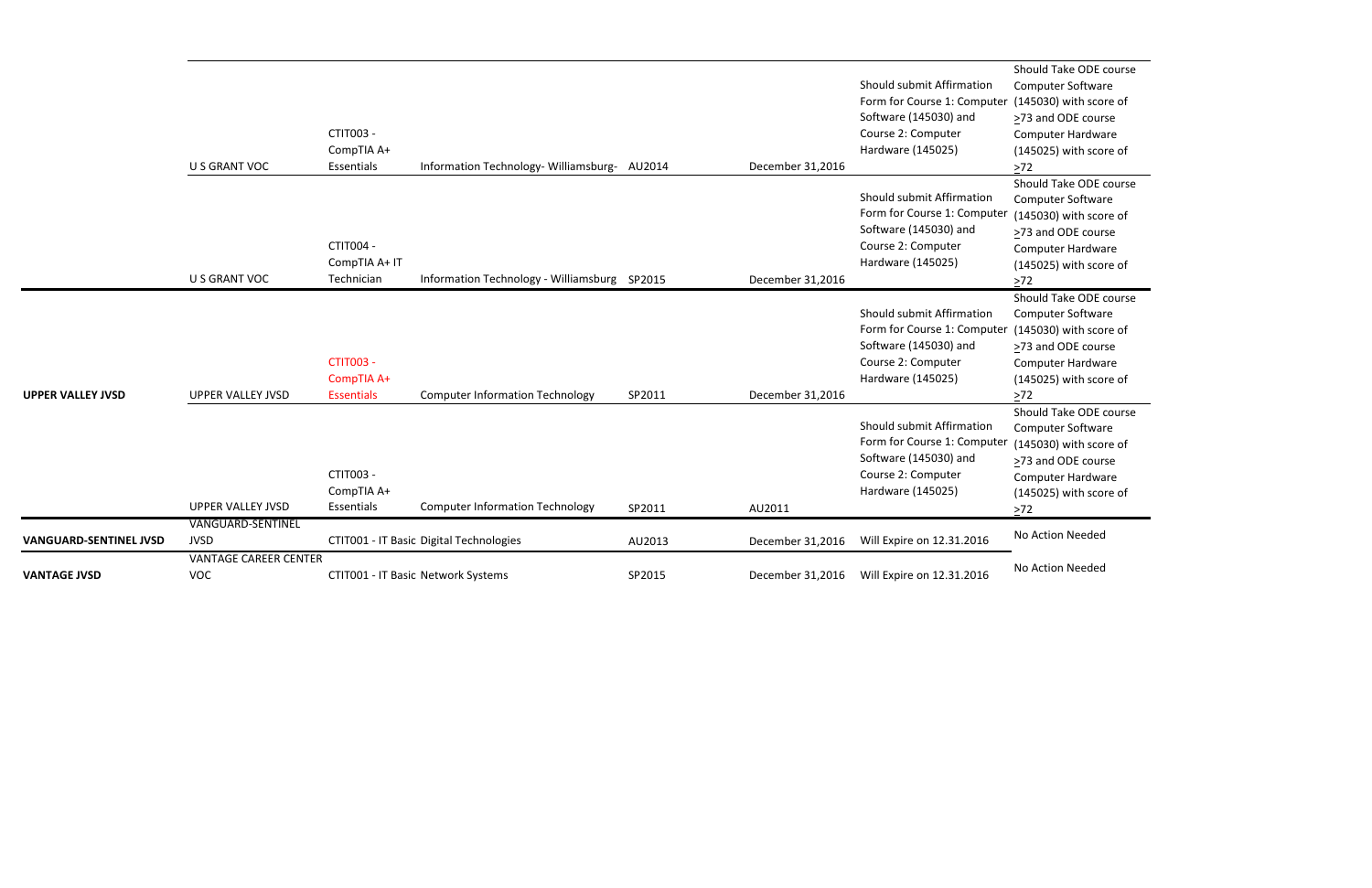*For Fall 2016 student should show may have a WebXam with ODE Course 145035 (with any score) and Network Management 145045 (with any score), but must have a C grade or better on the HS transcript in course similarly titled to Networking and Network Management or hold industry credentials as described in the CTAG document.*

(145030) with score of ≥73 and ODE course Computer Hardware (145025) with score of  $\geq 72$ 

|                           | VANTAGE CAREER CENTER Networking/Com<br>VOC | CTIT002 -<br>pTIA Network +                  | <b>Network Systems</b>                                                                 | SP2015 | December 31,2016 | Must submit a Full<br><b>Submission for Review by</b><br>$\sqrt{ }$<br><b>Faculty Panel. CTAN aligns to N</b><br><b>ODE course, Networking</b><br>İI<br>(145035) and Network<br>$\overline{a}$<br>Management (145045)                    |
|---------------------------|---------------------------------------------|----------------------------------------------|----------------------------------------------------------------------------------------|--------|------------------|------------------------------------------------------------------------------------------------------------------------------------------------------------------------------------------------------------------------------------------|
|                           | VANTAGE CAREER CENTER CompTIA A+<br>VOC     | CTIT003 -<br>Essentials                      | Network Systems                                                                        | SP2015 | December 31,2016 | Should submit Affirmation<br>Form for Course 1: Computer<br>Software (145030) and<br>Course 2: Computer<br>Hardware (145025)<br>>                                                                                                        |
|                           | VANTAGE CAREER CENTER CompTIA A+ IT<br>VOC  | CTIT004 -<br>Technician                      | Network Systems                                                                        | SP2015 | December 31,2016 | Should submit Affirmation<br>Form for Course 1: Computer<br>Software (145030) and<br>Course 2: Computer<br>Hardware (145025)<br>>                                                                                                        |
|                           |                                             |                                              |                                                                                        |        |                  |                                                                                                                                                                                                                                          |
| <b>WARREN COUNTY JVSD</b> | <b>KINGS HIGH</b>                           | <b>CTIT002 -</b><br>pTIA Network + Network + | Information Technology - Kings HS -<br>Networking/Com Secondary - Networking / CompTIA | SP2015 | December 31,2016 | Must submit a Full<br><b>Submission for Review by</b><br>$\sqrt{ }$<br><b>Faculty Panel. CTAN aligns to N</b><br><b>ODE course, Networking</b><br>-ii<br>(145035) and Network<br>$\overline{a}$<br>Management (145045)<br>$\overline{a}$ |

Should Take ODE course Computer Software (145030) with score of >73 and ODE course Computer Hardware (145025) with score of  $\geq 72$ Should Take ODE course Computer Software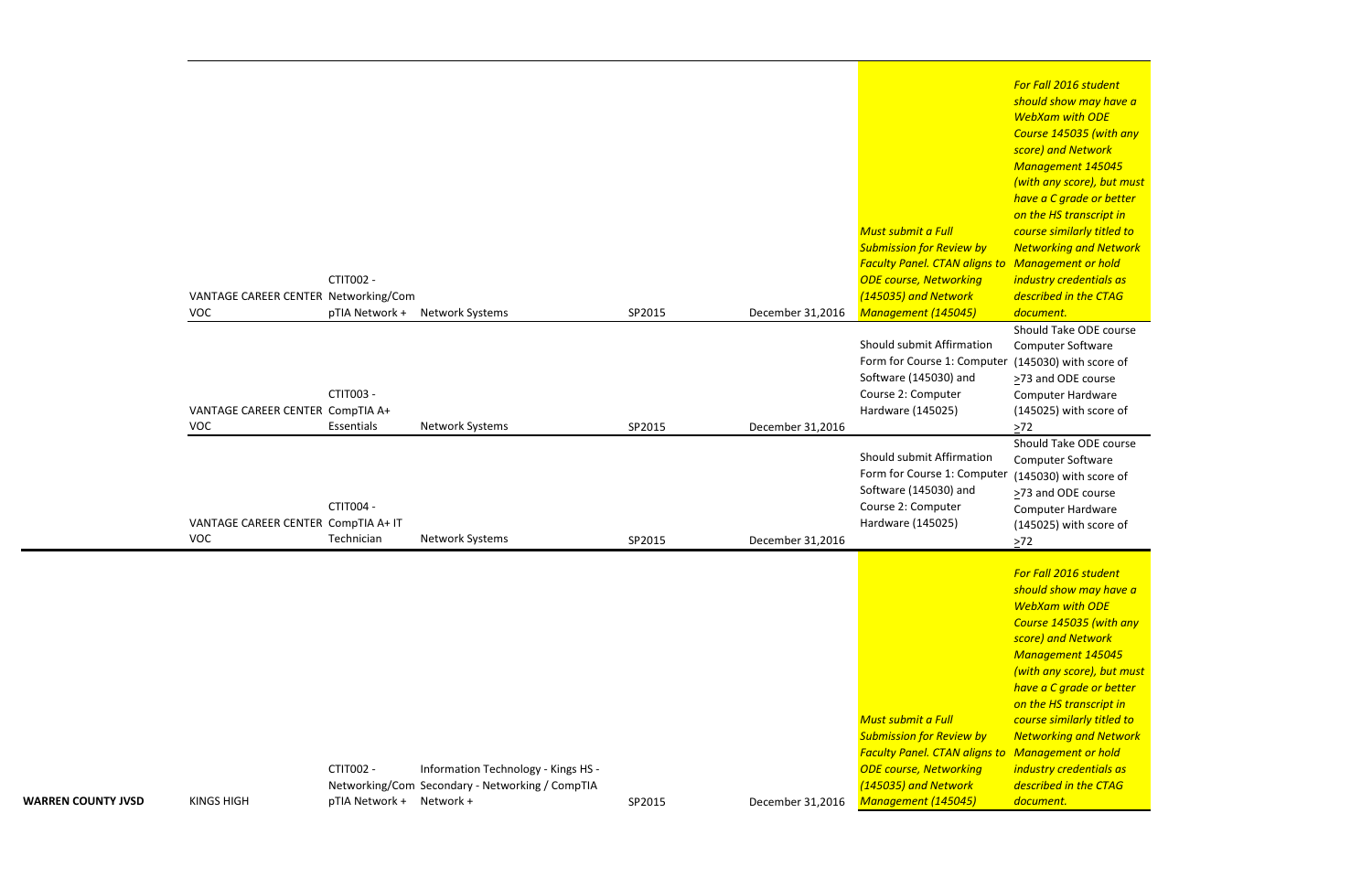*For Fall 2016 student should show may have a WebXam with ODE Course 145035 (with any score) and Network Management 145045 (with any score), but must have a C grade or better on the HS transcript in course similarly titled to Networking and Network Management or hold industry credentials as described in the CTAG document.*

|                   |                |                                                                      |        |                  | O                                             |
|-------------------|----------------|----------------------------------------------------------------------|--------|------------------|-----------------------------------------------|
|                   |                |                                                                      |        |                  | <b>Must submit a Full</b><br>$\epsilon$       |
|                   |                |                                                                      |        |                  | <b>Submission for Review by</b><br>$\sqrt{ }$ |
|                   |                |                                                                      |        |                  | <b>Faculty Panel. CTAN aligns to N</b>        |
|                   | CTIT002 -      | Information Technology - Little Miami                                |        |                  | <b>ODE course, Networking</b><br>ĴІ           |
|                   |                | Networking/Com HS - Secondary - Networking / CompTIA                 |        |                  | (145035) and Network                          |
|                   |                |                                                                      |        |                  | $\overline{a}$                                |
| LITTLE MIAMI HIGH | pTIA Network + | Network +                                                            | SP2015 | December 31,2016 | <b>Management (145045)</b><br>$\overline{a}$  |
|                   |                |                                                                      |        |                  |                                               |
|                   |                |                                                                      |        |                  | F                                             |
|                   |                |                                                                      |        |                  | S                                             |
|                   |                |                                                                      |        |                  |                                               |
|                   |                |                                                                      |        |                  |                                               |
|                   |                |                                                                      |        |                  | S                                             |
|                   |                |                                                                      |        |                  |                                               |
|                   |                |                                                                      |        |                  |                                               |
|                   |                |                                                                      |        |                  | $\mathsf{h}$                                  |
|                   |                |                                                                      |        |                  |                                               |
|                   |                |                                                                      |        |                  | <b>Must submit a Full</b><br>$\epsilon$       |
|                   |                |                                                                      |        |                  | <b>Submission for Review by</b><br>$\sqrt{ }$ |
|                   |                |                                                                      |        |                  | <b>Faculty Panel. CTAN aligns to N</b>        |
|                   | CTIT002 -      | Information Technology - WCCC HS -                                   |        |                  | <b>ODE course, Networking</b><br><u>i</u> ı   |
|                   |                | WARREN COUNTY CAREER Networking/Com Secondary - Networking / CompTIA |        |                  | (145035) and Network<br>$\overline{a}$        |
| <b>CENTER VO</b>  | pTIA Network + | Network +                                                            | SP2015 | December 31,2016 | <b>Management (145045)</b><br>$\overline{a}$  |
|                   |                |                                                                      |        |                  | S                                             |
|                   |                |                                                                      |        |                  | Should submit Affirmation                     |
|                   |                |                                                                      |        |                  | Form for Course 1: Computer (                 |
|                   |                |                                                                      |        |                  | Software (145030) and                         |
|                   | CTIT003 -      | Information Technology - Kings HS -                                  |        |                  | Course 2: Computer                            |
|                   | CompTIA A+     | Secondary - Introduction to User                                     |        |                  | Hardware (145025)                             |
| <b>KINGS HIGH</b> | Essentials     | Support                                                              | SP2015 | December 31,2016 |                                               |
|                   |                |                                                                      |        |                  | ≧<br>S                                        |
|                   |                |                                                                      |        |                  | Should submit Affirmation                     |
|                   |                |                                                                      |        |                  |                                               |
|                   |                |                                                                      |        |                  | Form for Course 1: Computer (                 |
|                   |                |                                                                      |        |                  | Software (145030) and<br>≧                    |
|                   | CTIT003 -      | Information Technology - Little Miami                                |        |                  | Course 2: Computer                            |
|                   | CompTIA A+     | HS - Secondary - Introduction to User                                |        |                  | Hardware (145025)                             |
| LITTLE MIAMI HIGH | Essentials     | Support                                                              | SP2015 | December 31,2016 | ⋗                                             |
|                   |                |                                                                      |        |                  |                                               |

Computer Software (145030) with score of ≥73 and ODE course Computer Hardware (145025) with score of  $\geq 72$ 

*For Fall 2016 student should show may have a WebXam with ODE Course 145035 (with any score) and Network Management 145045 (with any score), but must have a C grade or better on the HS transcript in course similarly titled to Networking and Network Management or hold industry credentials as described in the CTAG document.*

Should Take ODE course Computer Software (145030) with score of ≥73 and ODE course Computer Hardware (145025) with score of  $\geq 72$ Should Take ODE course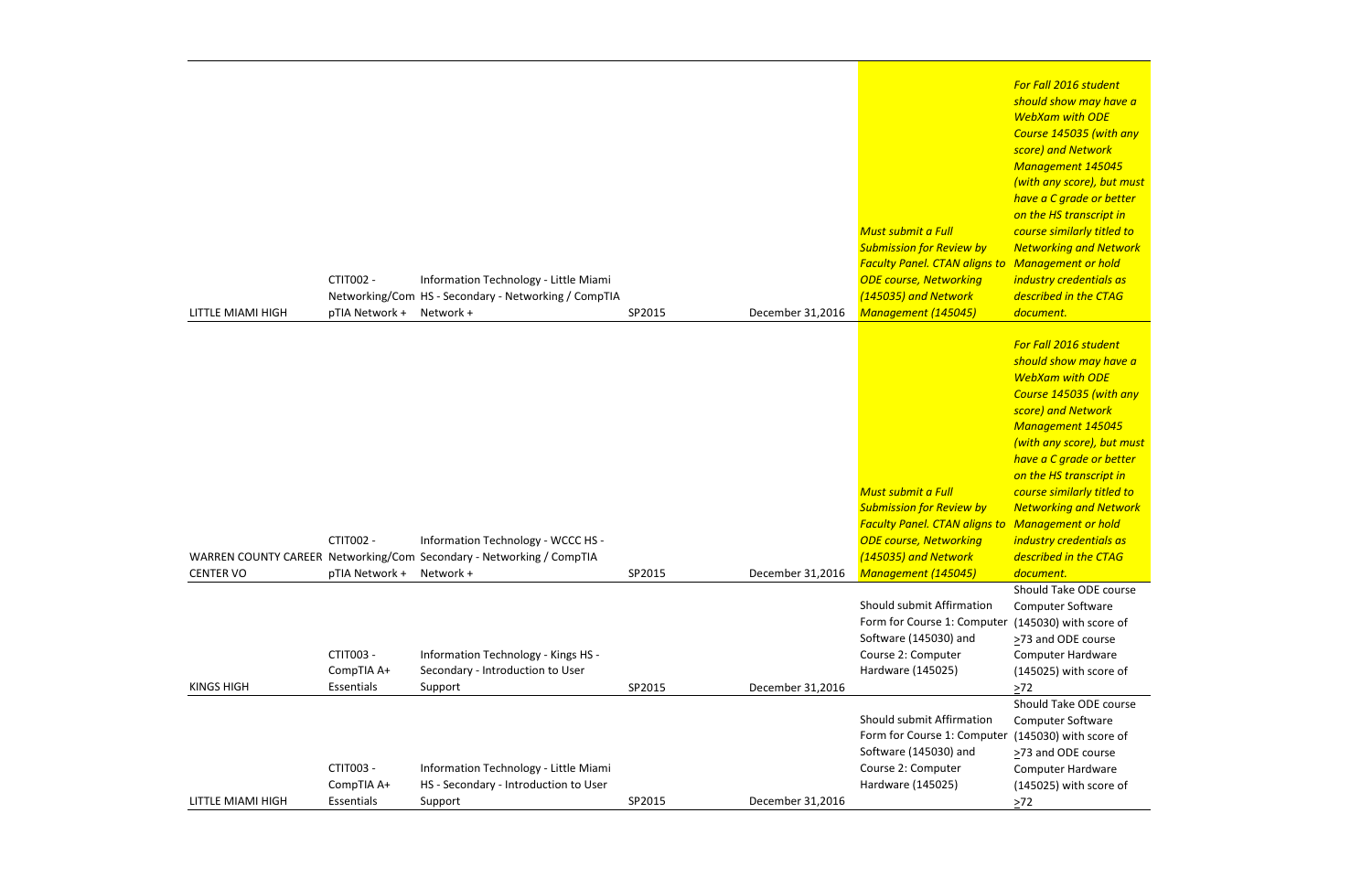```
Should Take ODE course
Computer Software
(145030) with score of
≥73 and ODE course
Computer Hardware
(145025) with score of
\geq 72Should Take ODE course
Computer Software
(145030) with score of
≥73 and ODE course
Computer Hardware
(145025) with score of
 >72Should Take ODE course
Computer Software
(145030) with score of
≥73 and ODE course
Computer Hardware
(145025) with score of
\geq72
```

|                               | WARREN COUNTY CAREER CompTIA A+<br><b>CENTER VO</b>               | CTIT003 -<br>Essentials                                          | Information Technology - WCCC HS -<br>Secondary - Introduction to User<br>Support                       | SP2015           | December 31,2016                     | Should submit Affirmation<br>Form for Course 1: Computer<br>Software (145030) and<br>Course 2: Computer<br>Hardware (145025)<br>Should submit Affirmation | Should Take ODE<br>Computer Softwar<br>(145030) with sco<br>$\geq$ 73 and ODE cour<br>Computer Hardwa<br>(145025) with scor<br>$>72$<br>Should Take ODE<br>Computer Softwar |
|-------------------------------|-------------------------------------------------------------------|------------------------------------------------------------------|---------------------------------------------------------------------------------------------------------|------------------|--------------------------------------|-----------------------------------------------------------------------------------------------------------------------------------------------------------|-----------------------------------------------------------------------------------------------------------------------------------------------------------------------------|
|                               | <b>KINGS HIGH</b>                                                 | <b>CTIT004 -</b><br>CompTIA A+ IT<br>Technician                  | Information Technology - Kings HS -<br>Secondary - CompTIA A+ Installation<br>and Configuration         | SP2015           | December 31,2016                     | Form for Course 1: Computer<br>Software (145030) and<br>Course 2: Computer<br>Hardware (145025)                                                           | (145030) with sco<br>>73 and ODE cour<br>Computer Hardwa<br>(145025) with sco<br>$>72$                                                                                      |
|                               |                                                                   | CTIT004 -                                                        | Information Technology - Little Miami                                                                   |                  |                                      | Should submit Affirmation<br>Form for Course 1: Computer<br>Software (145030) and<br>Course 2: Computer                                                   | Should Take ODE o<br>Computer Softwar<br>(145030) with sco<br>>73 and ODE cour<br>Computer Hardwa                                                                           |
|                               | <b>LITTLE MIAMI HIGH</b>                                          | CompTIA A+ IT<br>Technician                                      | HS - Secondary - CompTIA A+<br>Installation and Configuration                                           | SP2015           | December 31,2016                     | Hardware (145025)                                                                                                                                         | (145025) with sco<br>$>72$                                                                                                                                                  |
|                               | KINGS HIGHLITTLE MIAMI<br><b>HIGHWARREN COUNTY</b><br><b>JVSD</b> | CTIT007 - Cisco<br><b>Exploration I</b>                          | Information Technology - Sec - Cisco I:<br><b>CCNA 1 - Introduction to Networks</b><br>CTIT007          | SP2015           | December 31,2016                     |                                                                                                                                                           |                                                                                                                                                                             |
|                               | KINGS HIGHLITTLE MIAMI<br><b>HIGHWARREN COUNTY</b><br><b>JVSD</b> | CTIT008 - Cisco<br><b>Exploration II</b>                         | Information Technology - Sec - Cisco II:<br>CCNA 2 - Routing and Switching<br><b>Essentials CTIT008</b> | SP2015           | December 31,2016                     |                                                                                                                                                           |                                                                                                                                                                             |
| <b>WASHINGTON LOCAL SD</b>    | <b>WHITMER HIGH</b>                                               | CTIT007 - Cisco<br><b>Exploration I</b><br>CTIT007 - Cisco       | <b>Computer Networking Technology</b>                                                                   | SM2011           | December 31,2016                     |                                                                                                                                                           |                                                                                                                                                                             |
|                               | <b>WHITMER HIGH</b><br><b>WHITMER HIGH</b>                        | <b>Exploration I</b><br>CTIT008 - Cisco<br><b>Exploration II</b> | Computer Networking--Cisco II<br>Computer Networking -- Cisco III                                       | SM2011<br>SM2011 | December 31,2016<br>December 31,2016 |                                                                                                                                                           |                                                                                                                                                                             |
|                               | <b>WHITMER HIGH</b>                                               | CTIT008 - Cisco<br><b>Exploration II</b>                         | Computer Networking -- Cisco IV                                                                         | SM2011           | December 31,2016                     |                                                                                                                                                           |                                                                                                                                                                             |
| <b>WAYNE COUNTY JVSD JVSD</b> | WAYNE CO SCHOOLS<br><b>CAREER CENTER</b>                          |                                                                  | CTIT001 - IT Basic Computer Networking                                                                  | AU2009           | December 31,2016                     | Will Expire on 12.31.2016                                                                                                                                 | No Action Needed                                                                                                                                                            |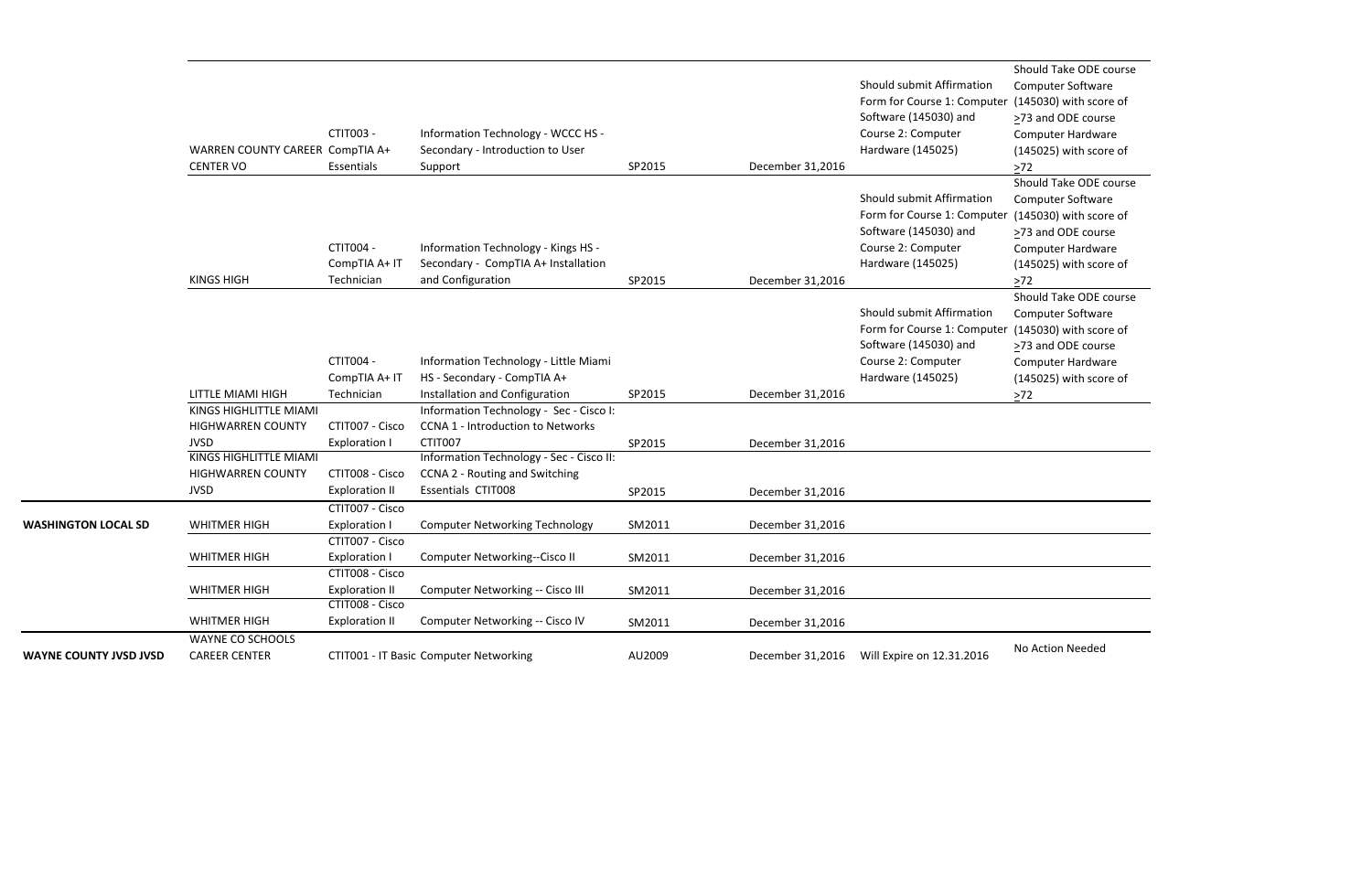Should Take ODE course Computer Software (145030) with score of >73 and ODE course Computer Hardware (145025) with score of  $\geq 72$ 

*For Fall 2016 student should show may have a WebXam with ODE Course 145035 (with any score) and Network Management 145045 (with any score), but must have a C grade or better on the HS transcript in course similarly titled to Networking and Network Management or hold industry credentials as described in the CTAG document.*

|                           |                         |                            |                                    |        |                  |                                                      | <u>iviuliuutilit 140</u> |
|---------------------------|-------------------------|----------------------------|------------------------------------|--------|------------------|------------------------------------------------------|--------------------------|
|                           |                         |                            |                                    |        |                  |                                                      | (with any score), b      |
|                           |                         |                            |                                    |        |                  |                                                      | have a C grade or        |
|                           |                         |                            |                                    |        |                  |                                                      | on the HS transcri       |
|                           |                         |                            |                                    |        |                  | <b>Must submit a Full</b>                            | course similarly tit     |
|                           |                         |                            |                                    |        |                  | <b>Submission for Review by</b>                      | <b>Networking and N</b>  |
|                           |                         |                            |                                    |        |                  | <b>Faculty Panel. CTAN aligns to Management or h</b> |                          |
|                           |                         | CTIT002 -                  |                                    |        |                  | <b>ODE course, Networking</b>                        | industry credentia       |
|                           | <b>WAYNE CO SCHOOLS</b> | Networking/Com             |                                    |        |                  | (145035) and Network                                 | described in the C.      |
|                           | <b>CAREER CENTER</b>    |                            | pTIA Network + Computer Networking | AU2008 | December 31,2016 | Management (145045)                                  | document.                |
|                           |                         |                            |                                    |        |                  |                                                      | Should Take ODE          |
|                           |                         |                            |                                    |        |                  | Should submit Affirmation                            | Computer Softwar         |
|                           |                         |                            |                                    |        |                  | Form for Course 1: Computer                          | (145030) with sco        |
|                           |                         |                            |                                    |        |                  | Software (145030) and                                | >73 and ODE cour         |
|                           |                         | <b>CTIT003 -</b>           |                                    |        |                  | Course 2: Computer                                   | Computer Hardwa          |
|                           | <b>WAYNE CO SCHOOLS</b> | CompTIA A+                 |                                    |        |                  | Hardware (145025)                                    | (145025) with sco        |
|                           | <b>CAREER CENTER</b>    | <b>Essentials</b>          | <b>Computer Networking</b>         | AU2008 | December 31,2016 |                                                      | $>72$                    |
|                           | <b>WAYNE CO SCHOOLS</b> | CTIT007 - Cisco            |                                    |        |                  |                                                      |                          |
|                           | <b>CAREER CENTER</b>    | <b>Exploration I</b>       | <b>Computer Networking</b>         | AU2008 | December 31,2016 |                                                      |                          |
| <b>WEST SHORE CAREER-</b> |                         |                            |                                    |        |                  |                                                      | No Action Needed         |
| <b>TECHNICAL DISTRICT</b> | LAKEWOOD HIGH           | CTIT001 - IT Basic Net Sec |                                    | SP2010 | AU2015           | Expired                                              |                          |
|                           |                         |                            |                                    |        |                  |                                                      |                          |
|                           |                         |                            |                                    |        |                  |                                                      | For Fall 2016 stude      |
|                           |                         |                            |                                    |        |                  |                                                      | should show may          |
|                           |                         |                            |                                    |        |                  |                                                      | <b>WebXam with OD</b>    |
|                           |                         |                            |                                    |        |                  |                                                      | <b>Course 145035 (w)</b> |
|                           |                         |                            |                                    |        |                  |                                                      | score) and Networ        |

*Must submit a Full Submission for Review by*

|               |                           |        |                  | <b>Submission for Review by</b>        |      |
|---------------|---------------------------|--------|------------------|----------------------------------------|------|
|               |                           |        |                  | <b>Faculty Panel. CTAN aligns to N</b> |      |
|               | CTIT002 -                 |        |                  | <b>ODE course, Networking</b>          | — il |
|               | Networking/Com            |        |                  | (145035) and Network                   |      |
| LAKEWOOD HIGH | pTIA Network +<br>Net Sec | AU2011 | December 31,2016 | <b>Management (145045)</b>             |      |